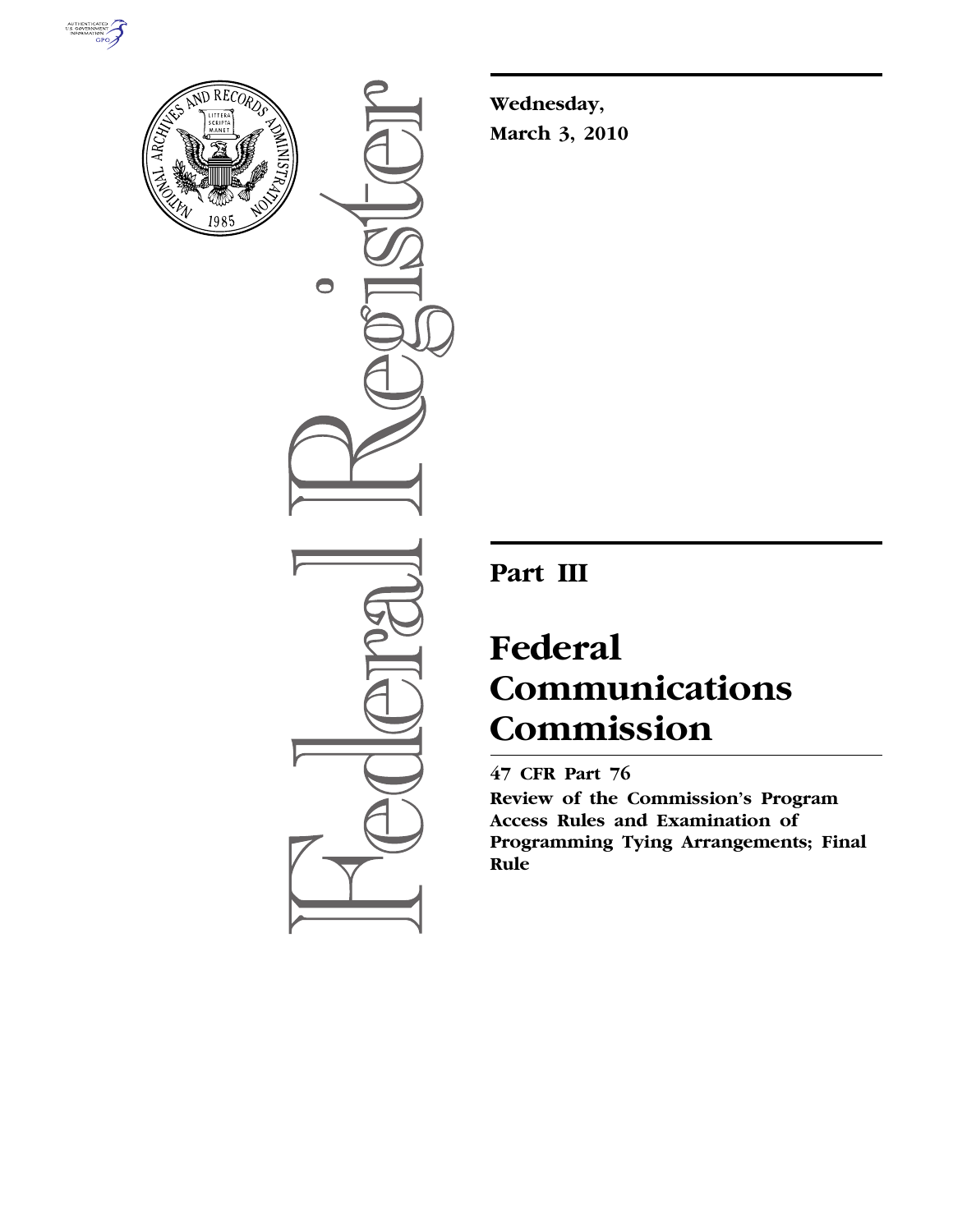#### **FEDERAL COMMUNICATIONS COMMISSION**

# **47 CFR Part 76**

**[MB Docket No. 07–198; FCC 10–17]** 

# **Review of the Commission's Program Access Rules and Examination of Programming Tying Arrangements**

**AGENCY:** Federal Communications Commission.

# **ACTION:** Final rule.

**SUMMARY:** The FCC establishes rules, policies, and procedures for the consideration of complaints alleging unfair acts involving terrestrially delivered, cable-affiliated programming in violation of Section 628(b) of the Communications Act of 1934, as amended. This action will provide competitors to incumbent cable operators with an opportunity to obtain access to certain cable-affiliated programming that they are currently unable to offer their subscribers, thereby promoting competition in the delivery of video to consumers.

**DATES:** Effective April 2, 2010, except for §§ 76.1001(b)(2) and 76.1003(l), and the amendment to § 76.1003(c)(3), which contain information collection requirements that are not effective until approved by the Office of Management and Budget. The FCC will publish a document in the **Federal Register**  announcing the effective date for those sections.

**FOR FURTHER INFORMATION CONTACT:** For additional information on this proceeding, contact David Konczal, *David.Konczal@fcc.gov;* or Diana Sokolow, *Diana.Sokolow@fcc.gov;* of the Media Bureau, Policy Division, (202) 418–2120. For additional information concerning the Paperwork Reduction Act information collection requirements contained in this document, contact Cathy Williams at 202–418–2918, or via the Internet at *PRA@fcc.gov.* 

**SUPPLEMENTARY INFORMATION:** This is a summary of the Commission's *First Report and Order* (''*Order*''), FCC 10–17, adopted and released on January 20, 2010, and the Erratum thereto, FCC 10–30, adopted on February 5, 2010 and released on February 16, 2010. The full text of this document is available for public inspection and copying during regular business hours in the FCC Reference Center, Federal Communications Commission, 445 12th Street, SW., CY–A257, Washington, DC 20554. This document will also be available via ECFS (*http://www.fcc.gov/ cgb/ecfs/*). (Documents will be available electronically in ASCII, Word 97, and/

or Adobe Acrobat.) The complete text may be purchased from the Commission's copy contractor, 445 12th Street, SW., Room CY–B402, Washington, DC 20554. To request this document in accessible formats (computer diskettes, large print, audio recording, and Braille), send an e-mail to *fcc504@fcc.gov* or call the Commission's Consumer and Governmental Affairs Bureau at (202) 418–0530 (voice), (202) 418–0432 (TTY).

# **Paperwork Reduction Act of 1995 Analysis**

This document adopts new or revised information collection requirements subject to the Paperwork Reduction Act of 1995 (PRA), Public Law 104–13 (44 U.S.C. 3501–3520). The requirements will be submitted to the Office of Management and Budget (OMB) for review under Section 3507 of the PRA. The Commission will publish a separate notice in the **Federal Register** inviting comment on the new or revised information collection requirements adopted in this document. The requirements will not go into effect until OMB has approved it and the Commission has published a notice announcing the effective date of the information collection requirements. In addition, we note that pursuant to the Small Business Paperwork Relief Act of 2002, Public Law 107–198, see 44 U.S.C. 3506(c)(4), we previously sought specific comment on how the Commission might ''further reduce the information collection burden for small business concerns with fewer than 25 employees.'' In this present document, we have assessed the potential effects of the various policy changes with regard to information collection burdens on small business concerns, and find that these requirements will benefit many companies with fewer than 25 employees by promoting the fair and expeditious resolution of program access complaints. In addition, we have described impacts that might affect small businesses, which includes most businesses with fewer than 25 employees, in the Final Regulatory Flexibility Analysis ("FRFA") below.

#### **Summary of the Report and Order**

#### **I. Introduction**

1. In this *Order,* we take an important step to further promote competition in the video distribution market. We establish rules to address unfair acts, including exclusive contracts, involving terrestrially delivered, cable-affiliated programming. Throughout this *Order,*  we use the terms ''cable-affiliated

programming'' and ''cable-affiliated programmer'' to refer to a cable programming vendor in which a cable operator has an attributable interest, as defined by the Commission's cable attribution rules. *See* 47 CFR 76.1000(b); *see also* 47 CFR 76.501, Notes 1–5.

2. The rules established herein will provide competitors to incumbent cable operators with an opportunity to obtain access to certain cable-affiliated programming that they are currently unable to offer to their subscribers, thereby promoting competition in the delivery of video to consumers. Our existing program access rules have been a boon to such competition, and we anticipate that the rules we adopt today will have similar procompetitive effects. Our efforts to spur competition in the marketplace for video programming are also aimed at increasing consumer benefits, including better services, innovations in technology, and lower prices. Moreover, we believe broadband adoption to be a further benefit from increased competition and diversity in video programming distribution. Specifically, today we adopt rules permitting complainants to pursue program access claims involving terrestrially delivered, cable-affiliated programming similar to the claims that they may pursue with respect to satellite-delivered, cable-affiliated programming, where the purpose or effect of the challenged act is to significantly hinder or prevent the complainant from providing satellite cable programming or satellite broadcast programming. The types of claims potentially involved include challenges to: (i) Exclusive contracts between a cable operator and a cable-affiliated programmer that provides terrestrially delivered programming; (ii) discrimination in the prices, terms, and conditions for the sale of programming among multichannel video programming distributors (''MVPDs'') by a provider of terrestrially delivered programming that is wholly owned by, controlled by, or under common control with one or more of the following: a cable operator or operators, a satellite cable programming vendor or vendors in which a cable operator has an attributable interest, or a satellite broadcast programming vendor or vendors; and (iii) efforts by a cable operator to unduly influence the decision of its affiliated provider of terrestrially delivered programming to sell its programming to a competitor.

3. The Commission has previously established goals of resolving program access complaints within five months from the submission of a complaint for denial of programming cases, and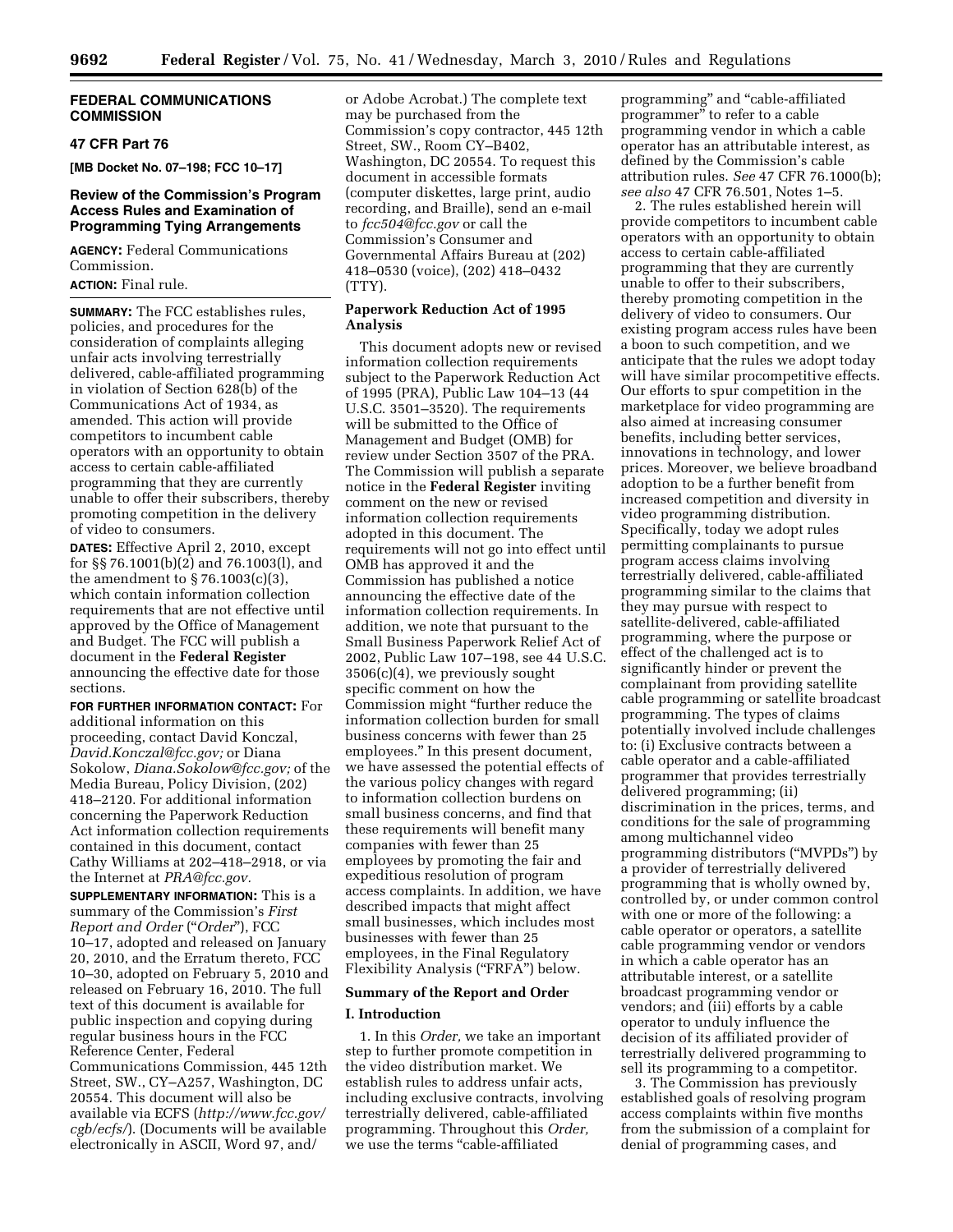within nine months for all other program access complaints, such as price discrimination cases. *See 2007 Program Access Order,* 72 FR 56645, October 4, 2007, *appeal pending sub nom. Cablevision Systems Corp. et al* v. *FCC,* No. 07–1425 et al (D.C. Cir). These goals will also apply to complaints filed pursuant to the rules established in this *Order.* 

4. MVPDs seeking to compete with incumbent cable operators have provided the Commission with examples of actions by cable operators involving terrestrially delivered, cableaffiliated programming that they allege have harmed competition in the video distribution market. In light of these claims, the Commission adopted a Notice of Proposed Rulemaking (the ''*NPRM*'') in September 2007 seeking comment on, among other things, whether to extend the program access rules to terrestrially delivered, cableaffiliated programming. *See* 72 FR 61590, October 31, 2007. In the *NPRM,*  the Commission stated its belief that unfair acts involving terrestrially delivered, cable-affiliated programming are a significant concern because they can adversely impact competition. Since adoption of the *NPRM* in September 2007, MVPDs have filed three program access complaints involving terrestrially delivered, cable-affiliated programming. This *Order* addresses only the issues of terrestrially delivered, cable-affiliated programming and a temporary standstill of an existing contract pending resolution of a program access complaint. This *Order* does not address the other issues raised in the *NPRM.* 

5. We find below that Section 628 of the Communications Act of 1934, as amended (the "Act"), grants the Commission authority to address unfair acts involving terrestrially delivered, cable-affiliated programming. Section 628 was passed as part of the Cable Television Consumer Protection and Competition Act of 1992 (''1992 Cable Act''). *See* Cable Television Consumer Protection and Competition Act of 1992, Public Law 102–385, 106 Stat. 1460 (1992); *see also* H.R. Rep. No. 102–628 (1992); S. Rep. No. 102–92 (1991), *reprinted in* 1992 U.S.C.C.A.N. 1133; H.R. Rep. No. 102–862 (1992) (Conf. Rep.), *reprinted in* 1992 U.S.C.C.A.N. 1231. Congress expressly declared that a purpose of Section 628 was ''to promote the public interest, convenience, and necessity by increasing competition and diversity in the multichannel video programming market. \* \* \*'' *See* 47 U.S.C. 548(a). Congress found that the ''cable industry has become vertically integrated'' and that ''[v]ertically integrated program suppliers \* \* \*

have the incentive and ability to favor their affiliated cable operators over nonaffiliated cable operators and programming distributors using other technologies.'' *See* H.R. Rep. No. 102– 862 (1992) (Conf. Rep.), at 2, *reprinted in* 1992 U.S.C.C.A.N. 1231. Congress ''expect[s] the Commission to address and resolve the problems of unreasonable cable industry practices, including restricting the availability of programming and charging discriminatory prices to non-cable technologies.'' *See id.* at 93, *reprinted in*  1992 U.S.C.C.A.N. at 1275. To arm the Commission for that effort, Congress granted the Commission broad authority in Sections 628(b) and 628(c)(1) of the Act to prohibit unfair acts of cable operators that significantly hinder or prevent their competitors from providing video programming to consumers.

6. Section 628(b) provides that it shall be unlawful for a cable operator to ''engage in unfair methods of competition or unfair or deceptive acts or practices, the purpose or effect of which is to hinder significantly or to prevent any multichannel video programming distributor from providing satellite cable programming or satellite broadcast programming to subscribers or consumers.'' *See* 47 U.S.C. 548(b). Section 628(c)(1) authorizes the Commission to prescribe regulations to specify the particular conduct prohibited by Section 628(b). *See* 47 U.S.C. 548(c)(1). Throughout this *Order,*  we use the term "unfair act" as shorthand for the phrase ''unfair methods of competition or unfair or deceptive acts or practices.''

7. In addition to the broad grant of authority, Congress in Section 628(c)(2) required the Commission to adopt specific regulations partly implementing Section 628(b) by prohibiting cable operators or affiliates from engaging in unfair acts involving cable-affiliated programming that is delivered to cable operators via satellite (''satellitedelivered programming''). *See* 47 U.S.C. 548(c)(2). Section 628(c)(2) pertains only to "satellite cable programming" and ''satellite broadcast programming.'' *See* 47 U.S.C. 548(c)(2)(A)–(D). Both terms are defined to include only programming transmitted or retransmitted by satellite for reception by cable operators. *See* 47 U.S.C. 548(i)(1) (incorporating the definition of "satellite cable programming" as used in 47 U.S.C. 605); *id.* 548(i)(3).

8. The three unfair acts Congress required the Commission to address were: (i) Exclusive contracts between a cable operator and a cable-affiliated programmer; (ii) discrimination by a

cable-affiliated programmer in the prices, terms, and conditions for sale of programming among MVPDs; and (iii) efforts by a cable operator to unduly influence the decision of its affiliated programmer to sell programming to competitors. *See* 47 U.S.C. 548(c)(2)(A)– (D). The Commission has adopted rules to carry out that congressional command (the "program access rules"). *See* 47 CFR 76.1000–1004. Those rules are a success. While competitors to incumbent cable operators served less than five percent of video subscribers nationwide when the program access provision of the 1992 Cable Act was passed (*see Implementation of Section 11 of the Cable Television Consumer Protection and Competition Act of 1992,*  Further Notice of Proposed Rulemaking, 16 FCC Rcd 17312, 17326 (2001)), that percentage has increased to over 30 percent today. Competitors to incumbent cable operators widely credit the program access rules for this increase in competition.

9. An outgrowth of this increase in competition is an increase in employment in the video programming sector of the economy. The relationship between competition and employment in an industry is an obvious one. Firms maximize profits in a concentrated industry by reducing output in order to increase prices. This exertion of market power has, as a natural outcome, a negative effect on industry employment. Increasing the level of competition in an industry increases output, reduces prices, and increases employment. This intuitive result has been shown to hold in practice. Christoph Weiss found a negative relationship between the longrun equilibrium level of employment and the level of concentration in U.S. industries. *See* Christoph Weiss, ''Is Imperfect Competition in the Product Market Relevant for Labour Markets?'' *Labour,* Vol. 12 No. 3, at 451–71 (1998).

10. Congress did not require the Commission to adopt program access rules for cable-affiliated programming that is delivered to cable operators via terrestrial means, such as programming transmitted to cable operators by fiber (''terrestrially delivered programming''). While an earlier version of the legislation that became Section 628(c)(2) would have encompassed terrestrially delivered programming, Congress did not explain why the final version of its bill removed this provision. This gap in the coverage of Section 628(c)(2) is commonly referred to as the ''terrestrial loophole.'' *See, e.g., 2002 Program Access Order,* 67 FR 49247, July 30, 2002. Under Sections 628(b) and 628(c)(1), however, Congress granted the Commission broad authority to address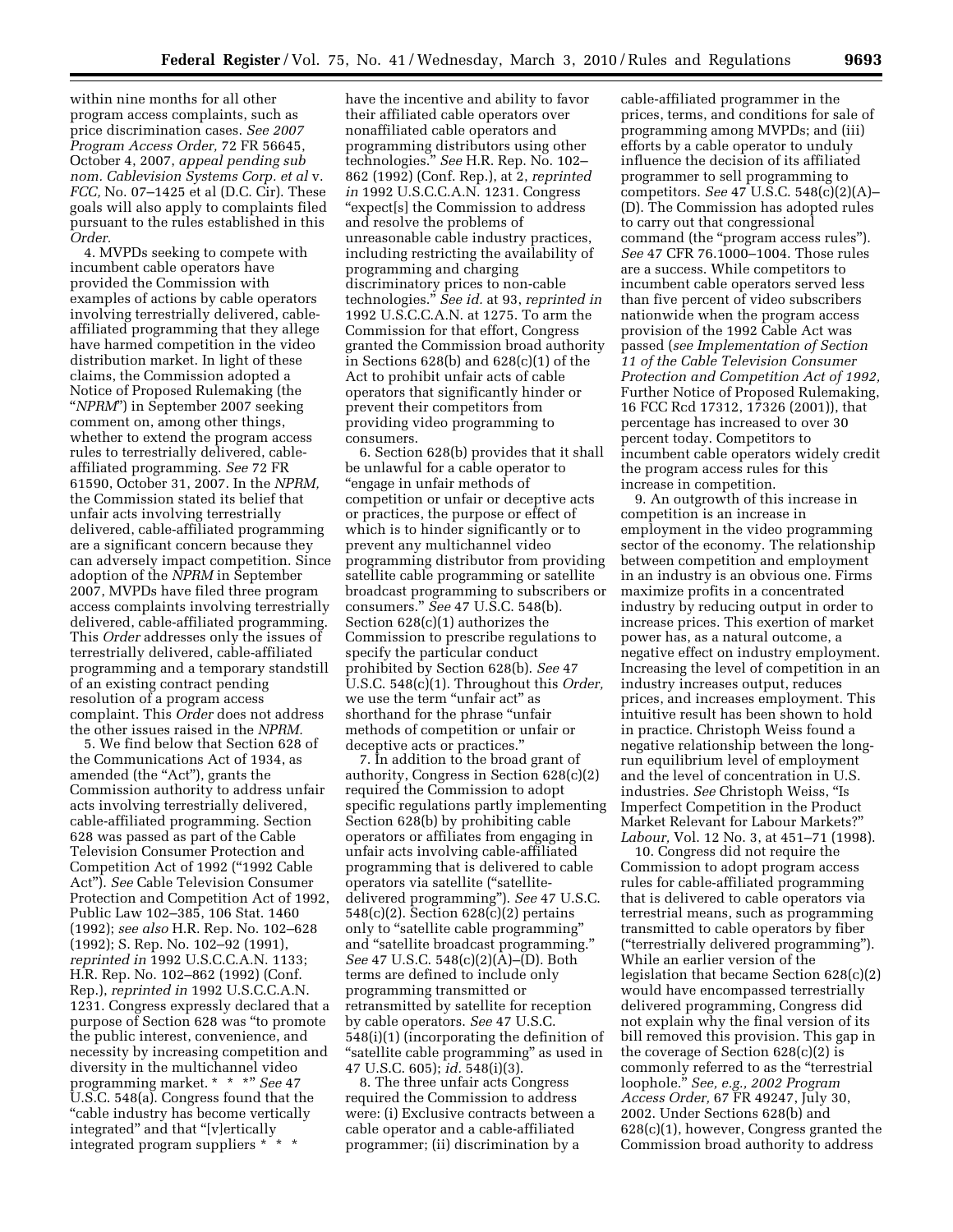this ''loophole'' by adopting additional regulations beyond those listed in Section 628(c)(2) to address unfair acts of cable operators.

11. As discussed below, we take action pursuant to Sections 628(b) and 628(c)(1) of the Act to facilitate competition in the video distribution market by establishing rules for the consideration of complaints alleging that a cable operator, a satellite cable programming vendor in which a cable operator has an attributable interest, or a satellite broadcast programming vendor, has engaged in unfair acts involving terrestrially delivered, cableaffiliated programming. Our action today attempts to chart a middle course between two extremes proposed by commenters. On one hand, vertically integrated cable operators argue that there is no need and no statutory authority for the Commission to address unfair acts involving terrestrially delivered, cable-affiliated programming. In their view, exclusive arrangements for terrestrially delivered, cableaffiliated programming should be permitted because they enhance innovation, programming diversity, and competition. On the other hand, competing MVPDs urge the Commission to adopt a per se prohibition on exclusive arrangements involving most, if not all, terrestrially delivered, cableaffiliated programming. In their view, all such exclusive arrangements should be prohibited because they hamper competition. The case-by-case approach we adopt today establishes a fair process to address those situations in which MVPDs may be significantly hindered from competing, while at the same time allowing cable operators to use exclusive arrangements in cases where competition is not significantly harmed.

12. We begin by analyzing the statutory language and legislative history of Section 628 as well as the Commission's program access rules. We discuss our statutory authority under that section to consider complaints alleging unfair acts involving terrestrially delivered, cable-affiliated programming. We then discuss the bases for our conclusion that there is a need for Commission action to address such complaints: Cable operators have an incentive and ability to engage in unfair acts involving their affiliated programming; record evidence indicates that cable operators have engaged in unfair acts involving certain terrestrially delivered, cable-affiliated programming; and these unfair acts have impacted competition in the video distribution market in certain cases. We conclude, however, that there is insufficient record evidence to conclude that unfair

acts involving terrestrially delivered, cable-affiliated programming will have the purpose or effect set forth in Section 628(b) in every case. Accordingly, we adopt a case-by-case approach rather than a per se rule for addressing these unfair acts. We then explain how addressing unfair acts involving terrestrially delivered, cable-affiliated programming on a case-by-case basis comports with the First Amendment.

13. We next set forth the requirements for complaints alleging unfair acts involving terrestrially delivered, cableaffiliated programming. A complainant alleging such an unfair act will have the burden of proof that the defendant's activities have the purpose or effect set forth in Section 628(b). We conclude that a complainant is unlikely to satisfy this burden when seeking access to readily replicable programming, such as local news and local community or educational programming. We also explain, however, that some programming may be non-replicable and sufficiently valuable to consumers that an unfair act regarding this programming presumptively—but not conclusively—has the purpose or effect set forth in Section 628(b). Based on Commission precedent in which the Commission has considered certain Regional Sports Networks (''RSNs'') and the record in this proceeding, we find that such networks fall within this category. In program access cases alleging an unfair act involving such programming, the defendant will be required to overcome the presumption that arises from our precedent and the record evidence here. In all program access cases involving terrestrially delivered, cable-affiliated programming, we provide the defendant with 45 days—rather than the usual 20 days from the date of service of the complaint to file an Answer to ensure that the defendant has adequate time to develop a full, case-specific response.

14. This distinction between replicable and non-replicable programming will promote innovation and continued investment in programming. If particular programming is replicable, our policies should encourage MVPDs or others to create competing programming, rather than relying on the efforts of others, thereby encouraging investment and innovation in programming and adding to the diversity of programming in the marketplace. Conversely, when programming is non-replicable and valuable to consumers, such as regional sports programming, no amount of investment can duplicate the unique attributes of such programming, and denial of access to such programming

can significantly hinder an MVPD from competing in the marketplace. In addition, in light of the growing importance of high definition (''HD'') programming in the marketplace today and its distinctive characteristics, we will analyze the HD version of a network separately from the standard definition (''SD'') version with similar content for purposes of the statutory analysis. Thus, the fact that a complainant offers the SD version of a network to subscribers will not alone be sufficient to refute the complainant's showing that lack of access to the HD version has the purpose or effect set forth in Section 628(b). Similarly, in cases involving the category of RSN programming addressed by our precedent and the evidence here, withholding the HD feed will be rebuttably presumed to cause significant hindrance even if an SD version of the network is made available to competitors.

15. We next describe how the rules applicable to terrestrially delivered, cable-affiliated programming will differ from the rules applicable to satellitedelivered, cable-affiliated programming. We also discuss how these rules will be applied to common carriers and terrestrially delivered programming that is subject to the program access rules as a result of merger conditions. In addition, we explain that the new rules will apply to existing contracts, but not to the unfair acts of cable operators involving terrestrially delivered, cableaffiliated programming that preceded the effective date of these rules. With respect to pending complaints alleging unfair acts involving terrestrially delivered, cable-affiliated programming, complainants may continue to prosecute these complaints pursuant to Section 628(d) of the Communications Act. In addition, a complainant that wants a currently pending complaint considered under the new rules can submit a supplemental filing alleging that the defendant has engaged in an unfair act after the effective date of the rules. Finally, we establish procedures for the Commission's consideration of requests for a temporary standstill of the price, terms, and other conditions of an existing programming contract by a program access complainant seeking renewal of such a contract.

#### **II. Background**

#### *A. Section 628*

16. Congress enacted Section 628 as part of the 1992 Cable Act to ''promote the public interest, convenience, and necessity by increasing competition and diversity in the multichannel video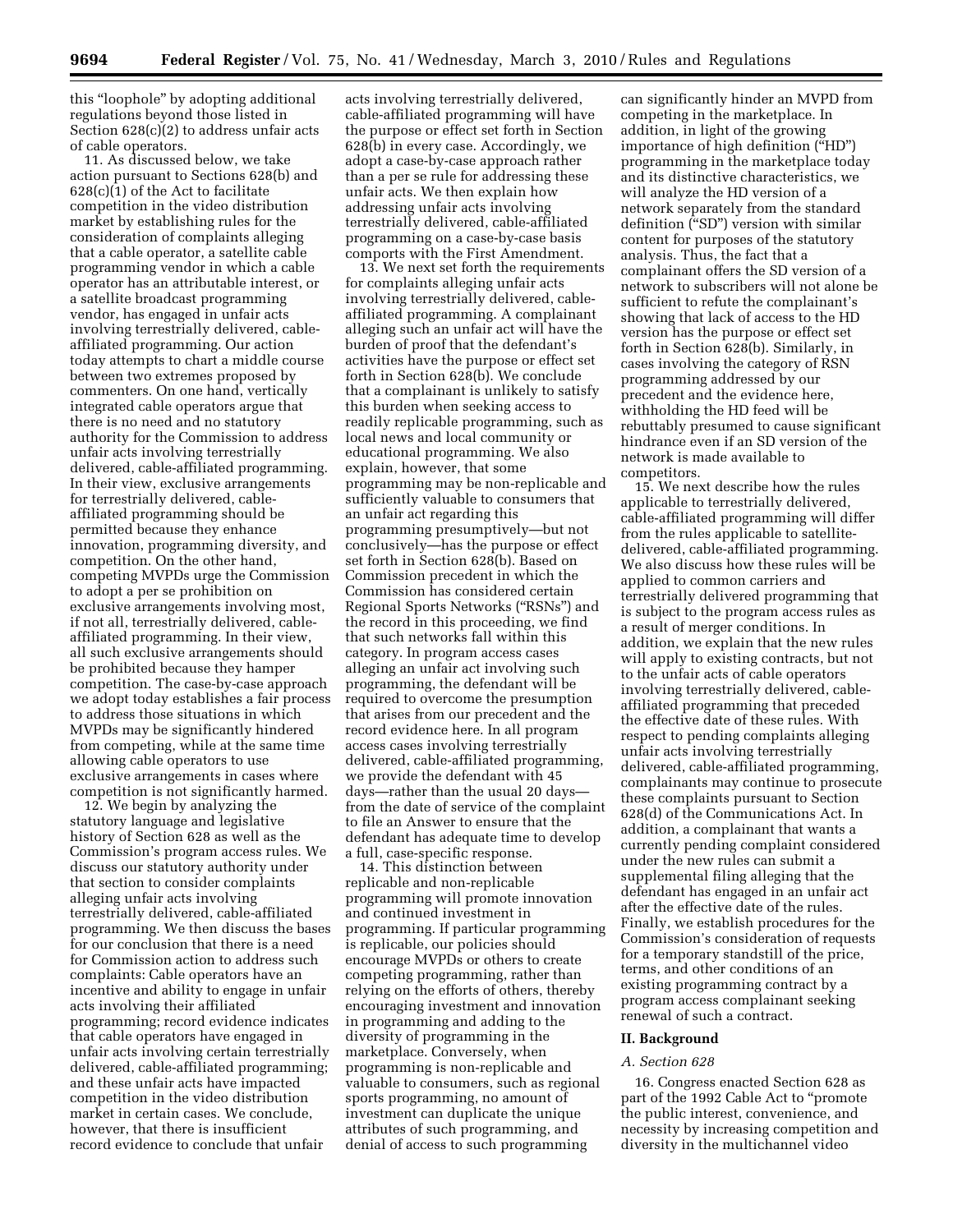programming market, to increase the availability of satellite cable programming and satellite broadcast programming to persons in rural and other areas not currently able to receive such programming, and to spur the development of communications technologies.'' 47 U.S.C. 548(a). The term ''satellite cable programming'' means ''video programming which is transmitted via satellite and which is primarily intended for direct receipt by cable operators for their retransmission to cable subscribers,'' except that such term does not include satellite broadcast programming. 47 U.S.C. 548(i)(1) (incorporating the definition of ''satellite cable programming'' as used in 47 U.S.C. 605). The term ''satellite broadcast programming'' means ''broadcast video programming when such programming is retransmitted by satellite and the entity retransmitting such programming is not the broadcaster or an entity performing such retransmission on behalf of and with the specific consent of the broadcaster.'' 47 U.S.C. 548(i)(3).

17. To advance Congress' goals, Sections 628(b) and 628(c)(1) grant the Commission broad authority to adopt rules to prohibit unfair acts of cable operators that have the purpose or effect of preventing or hindering significantly an MVPD from providing satellite cable programming or satellite broadcast programming to subscribers or consumers. *See* 47 U.S.C. 548(b), (c)(1). Section 628(b) provides that:

[I]t shall be unlawful for a cable operator, a satellite cable programming vendor in which a cable operator has an attributable interest, or a satellite broadcast programming vendor to engage in unfair methods of competition or unfair or deceptive acts or practices, the purpose or effect of which is to hinder significantly or to prevent any multichannel video programming distributor from providing satellite cable programming or satellite broadcast programming to subscribers or consumers.

47 U.S.C. 548(b). Section 628(c)(1) provides that ''the Commission shall, in order to promote the public interest, convenience, and necessity by increasing competition and diversity in the multichannel video programming market and the continuing development of communications technologies, prescribe regulations to specify particular conduct that is prohibited by'' Section 628(b). 47 U.S.C. 548(c)(1). A federal court of appeals recently held that Section 628(b) is written in ''broad and sweeping terms'' and therefore ''should be given broad, sweeping application.'' *Nat'l Cable & Telecomm. Ass'n* v. *FCC,* 567 F.3d 659, 664 (D.C. Cir. 2009) (quoting *Consumer Elecs.* 

# *Ass'n* v. *FCC,* 347 F.3d 291, 298 (D.C. Cir. 2003)).

18. We find no merit in Cablevision's argument that the Commission cannot rely on Section 628(c)(1) because that provision ''limits'' rulemaking authority to the 180 days after the date of enactment of Section 628(c)(1). The Commission has an obligation to consider, on an on-going basis, whether its rules should be modified in response to changed circumstances. As the Supreme Court has observed: '' 'An initial agency interpretation is not instantly carved in stone. On the contrary, the agency \* \* \* must consider varying interpretations and the wisdom of its policy on a continuing basis,' *Chevron, supra,* at 863–864, 104 S.Ct. 2778, for example, in response to changed factual circumstances, or a change in administrations. \* \* \*'' *National Cable & Telecomm. Ass'n* v. *Brand X Internet Servs.,* 545 U.S. 967, 981 (2005) (*quoting Chevron U.S.A. Inc.*  v. *Natural Resources Defense Council, Inc.,* 467 U.S. 837, 863–64 (1984)). That is precisely what the Commission is doing in this *Order.* Cablevision's interpretation would prevent the Commission from fulfilling its obligation to consider whether its rules should be revised based on new evidence that has come to light. There is no evidence that Congress intended to tie the Commission's hands in this manner by carving its initial regulations, which were adopted back in 1993, ''in stone.'' *See 1993 Program Access Order,*  8 FCC Rcd 3359 (1993), *recon.,* 10 FCC Rcd 1902 (1994), *further recon.,* 10 FCC Rcd 3105 (1994). Nor is there any indication Congress intended to strip the Commission of its rulemaking power under Sections 4(i) and 303(r) after 180 days. *See* 47 U.S.C. 154(i), 303(r).

19. Moreover, Cablevision's interpretation is at odds with judicial precedent regarding statutory deadlines. Statutory deadlines are generally considered directory, rather than mandatory, and even where an agency has failed to meet such a deadline which is not the case here—it has not been found to remove an agency's authority to act or impose any other penalty, unless the statute delineates a specific remedy for agency inaction. *See Thomas* v. *Barry,* 729 F.2d 1469, 1470 n.5 (D.C. Cir. 1984) (*quoting Fort Worth Nat'l Corp.* v. *Fed. Savings & Loan Ins. Corp.,* 469 F.2d 47, 58 (5th Cir. 1972)); *see also Brock* v. *Pierce County,* 476 U.S. 253, 260, 262 (1986) (mere use of the word ''shall'' not enough to remove Secretary of Labor's power to act after lapse of a deadline, and "[w]hen \* \* there are less drastic remedies available

for failure to meet a statutory deadline, courts should not assume that Congress intended the agency to lose its power to act''); *Gottlieb* v. *Pen˜ a,* 41 F.3d 730 (D.C. Cir. 1994) (statute mandating Secretary of Transportation to act by certain deadline was directory, not mandatory); *Ralpho* v. *Bell,* 569 F.2d 607, 627 (D.C. Cir. 1977) (''Statutes that, for guidance of a government official's discharge of duties, propose 'to secure order, system, and dispatch in proceedings' are usually construed as directory, whether or not worded in the imperative, especially when the alternative is harshness or absurdity.'' (citations omitted)). Here, there is no indication in the statute that Congress intended the Commission's rulemaking authority to lapse after the 180-day deadline.

20. In addition to the broad grant of authority, Congress in Section 628(c)(2) directed the Commission to include "minimum contents" in its regulations specifying certain unfair acts, relating to satellite-delivered programming, that are among those prohibited by Section 628(b). *See* 47 U.S.C. 548(c)(2). First, Congress required the Commission to prohibit efforts by cable operators to unduly influence the decision of cableaffiliated programming vendors that provide satellite-delivered programming to sell their programming to competitors (''undue or improper influence''). *See* 47 U.S.C. 548(c)(2)(A).

21. Second, Congress required the Commission to address discrimination by cable-affiliated programming vendors that provide satellite-delivered programming in the prices, terms, and conditions for sale of programming among MVPDs (''discrimination''). *See*  47 U.S.C. 548(c)(2)(B).

22. Third, Congress required the Commission to prohibit exclusive contracts between cable operators and cable-affiliated programming vendors that provide satellite-delivered programming subject to certain exceptions in areas served by a cable operator as of October 5, 1992 (the ''exclusive contract prohibition''). *See* 47 U.S.C. 548(c)(2)(D). These exceptions are: (i) Exclusive contracts entered into prior to June 1, 1990 are not subject to the exclusive contract prohibition (*see*  47 U.S.C. 548(h)(1); *see also* 47 CFR  $76.1002(e)(1)$ ; (ii) exclusive contracts that the Commission deems to be in the public interest based on the factors set forth in the statute are not subject to the exclusive contract prohibition (*see* 47 U.S.C. 548(c)(4); *see also* 47 CFR  $76.1002(c)(4)$ ; and (iii) the exclusive contract prohibition will cease to be effective after October 5, 2002 unless the Commission finds that it ''continues to be necessary to preserve and protect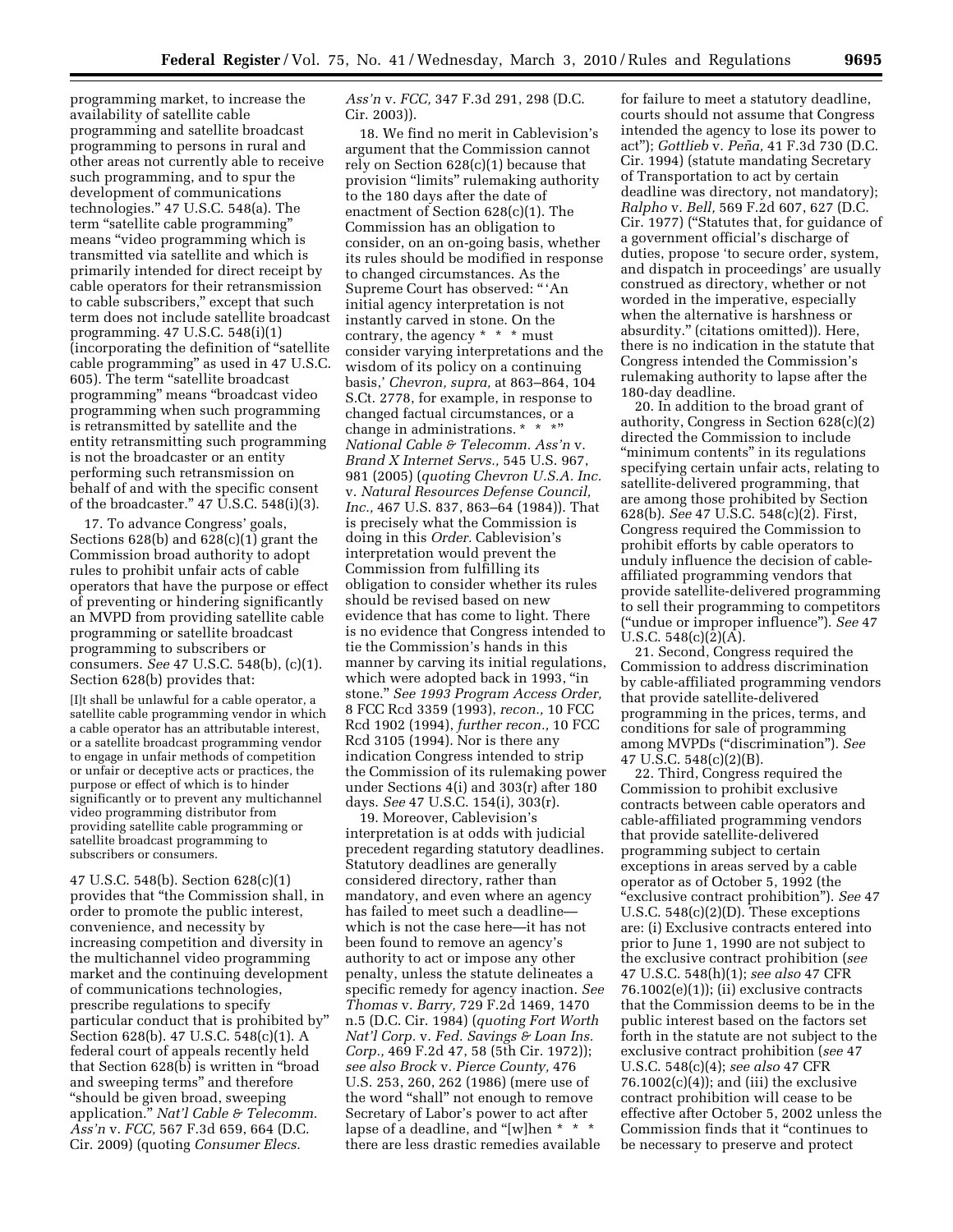competition and diversity in the distribution of video programming'' (*see*  47 U.S.C. 548(c)(5); *see also* 47 CFR  $76.1002(c)(6)$ . The public interest factors are: (i) The effect of such exclusive contract on the development of competition in local and national multichannel video programming distribution markets; (ii) the effect of such exclusive contract on competition from multichannel video programming distribution technologies other than cable; (iii) the effect of such exclusive contract on the attraction of capital investment in the production and distribution of new satellite cable programming; (iv) the effect of such exclusive contract on diversity of programming in the multichannel video programming distribution market; and (v) the duration of the exclusive contract. *See* 47 U.S.C. 548(c)(4); *see also* 47 CFR 76.1002(c)(4). In areas that were not served by a cable operator as of October 5, 1992, the exclusive contract prohibition is absolute and is not subject to exceptions. *See* 47 U.S.C. 548(c)(2)(C).

23. Section 628 was intended to address Congress' concern that cable operators or their affiliates would engage in unfair acts, including acts involving programming they own, that impede competition in the video distribution market. *See* H.R. Rep. No. 102–862 (1992) (Conf. Rep.), at 93, *reprinted in* 1992 U.S.C.C.A.N. 1231, 1275; S. Rep. No. 102–92 (1991), at 26, *reprinted in* 1992 U.S.C.C.A.N. 1133, 1159.

24. The 1992 Cable Act and its legislative history reflect Congressional findings that increased horizontal concentration of cable operators, combined with extensive vertical integration of cable operators and program suppliers, created an imbalance of power between incumbent cable operators and their multichannel competitors. *See* 1992 Cable Act § 2(a)(4); *id.* section 2(a)(5); S. Rep. No. 102–92 (1991), at 24–29, *reprinted in*  1992 U.S.C.C.A.N. 1133, 1157–62; H.R. Rep. No. 102–628 (1992), at 41–43. Congress concluded that vertically integrated program suppliers had the incentive and ability to favor their affiliated cable operators over other MVPDs, including direct broadcast satellite (''DBS'') providers. *See* 1992 Cable Act section 2(a)(5); S. Rep. No. 102–92 (1991), at 26, *reprinted in* 1992 U.S.C.C.A.N. 1133, 1159; *1993 Program Access Order,* 8 FCC Rcd at 3365–67, ¶ 21.

25. Through Section 628, Congress intended to encourage entry and facilitate competition in the video distribution market by existing or

potential competitors to traditional cable systems by, among other things, making available to those entities the programming they need to compete in the video distribution market. *See* H.R. Rep. No. 102–862 (1992) (Conf. Rep.), at 93, *reprinted in* 1992 U.S.C.C.A.N. 1231, 1275; S. Rep. No. 102–92 (1991), at 28, *reprinted in* 1992 U.S.C.C.A.N. 1133, 1161. As discussed above, competitors to incumbent cable operators credit the program access rules promulgated under Sections 628(b) and (c) for the increased competition to incumbent cable operators that has emerged since passage of the 1992 Cable Act.

#### *B. Program Access Rules Applicable to Satellite-Delivered, Cable-Affiliated Programming*

26. As required by Section 628(c)(2), the Commission has adopted program access rules which specifically prohibit undue or improper influence (*see* 47 CFR 76.1002(a)), discrimination (*see* 47 CFR 76.1002(b)), and exclusive contracts (*see* 47 CFR 76.1002(c)-(e)) involving cable operators and cableaffiliated programmers that provide satellite-delivered programming. The Commission has also established a complaint process to address claims that a cable operator or a cable-affiliated programmer that provides satellitedelivered programming has violated the program access rules. *See* 47 CFR 76.7, 76.1003. Consistent with the definitions in the 1992 Cable Act, the Commission's rules define the ''satellite cable programming'' and ''satellite broadcast programming'' to which the rules apply to include only programming transmitted or retransmitted by satellite for reception by cable operators. *See* 47 CFR 76.1000(f), (h). The Commission has previously concluded that terrestrially delivered programming is outside of the direct coverage of Section 628(c)(2) and the Commission's program access rules under Section 628(c)(2). *See DIRECTV, Inc. and EchoStar Commc'ns Corp.* v. *Comcast Corp. et al.,* 15 FCC Rcd 22802, 22807 (2000), *aff'd sub nom. EchoStar Commc'ns Corp.* v. *FCC,* 292 F.3d 749 (D.C. Cir. 2002); *see also 2007 Program Access Order; 2002 Program Access Order.* 

#### *C. NPRM*

27. In September 2007, the Commission adopted an *NPRM* seeking comment on, among other things, whether to extend the program access rules to terrestrially delivered, cableaffiliated programming. The Commission noted examples of withholding of terrestrially delivered, cable-affiliated RSNs in San Diego and Philadelphia. The Commission stated its

belief that ''withholding of terrestrially delivered cable-affiliated programming is a significant concern that can adversely impact competition in the video distribution market.'' To address this concern, the *NPRM* sought comment on whether it would be appropriate to address the terrestrial loophole in the current program access rules pursuant to provisions other than Section 628(c)(2) of the Act, such as Section 628(b) of the Act. The *NPRM*  also sought comment on whether extension of program access requirements to terrestrially delivered, cable-affiliated programming by way of a general statutory provision such as Section 628(b) would be barred by the more specific provision in Section 628(c)(2) that requires the promulgating of rules relating only to conduct involving satellite-delivered programming.

28. In their comments filed in response to the *NPRM,* non-incumbent MVPDs contend that the Commission has statutory authority to address the terrestrial loophole in the current rules. They also argue that applying the program access rules to terrestrially delivered, cable-affiliated programming would promote competition in the video distribution market and broadband deployment. Conversely, vertically integrated cable operators contend that the Commission does not have the statutory authority to address the terrestrial loophole. Moreover, they argue that the market for video distribution is competitive and that additional regulations are not justified.

#### *D. Pending Program Access Complaints*

29. Since adoption of the *NPRM* in September 2007, MVPDs have filed three program access complaints involving terrestrially delivered, cableaffiliated programming. First, in September 2008, AT&T filed a program access complaint alleging that Cox is withholding a terrestrially delivered RSN (Cox-4) from AT&T in San Diego. In March 2009, the Media Bureau issued a decision denying this complaint without prejudice because (i) there was no precedent finding that withholding of terrestrially delivered programming is a violation of Section 628(b); and (ii) the pending *NPRM,* rather than an adjudicatory proceeding, is the correct forum for addressing this issue. *See AT&T Services Inc. et al* v. *Coxcom, Inc.,* Memorandum Opinion and Order, 24 FCC Rcd 2859, 2864 (MB, 2009), *application for review pending.* AT&T has filed an Application for Review of this decision, which is pending. In July 2009, Verizon filed a program access complaint alleging that Cablevision is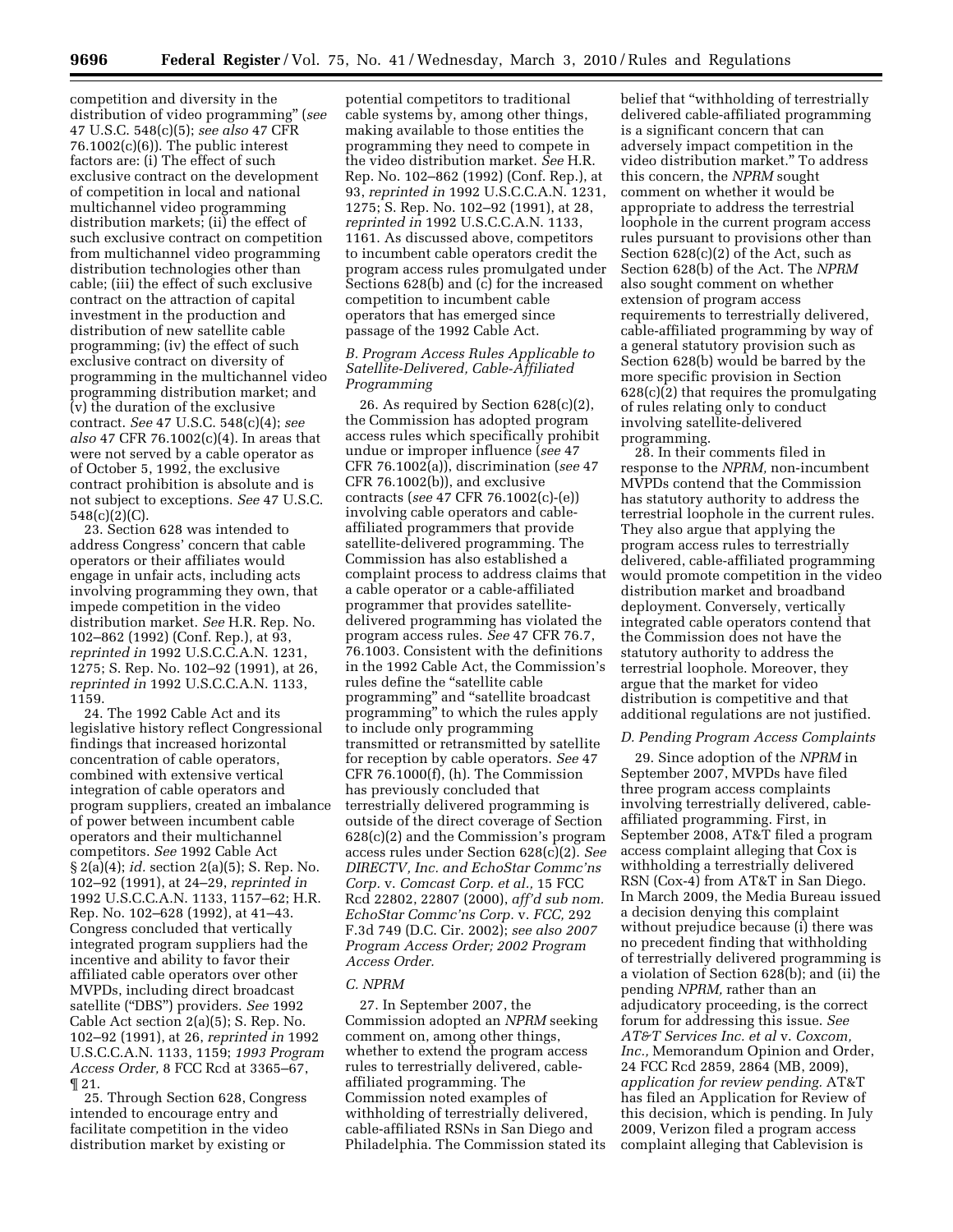withholding the terrestrially delivered HD feeds of its RSNs (MSG and MSG+) from Verizon in New York. In August 2009, AT&T filed a program access complaint against Cablevision making a similar claim regarding the withholding of the terrestrially delivered HD feeds of MSG and MSG+ from AT&T in Connecticut. The latter two complaints are pending.

30. We note that redacted versions of both of AT&T's complaints, the defendants' answers, AT&T's replies, and Cox's response to a declaration and survey included in AT&T's reply were filed in the record of this proceeding. We do not reach a decision in this *Order*  on the merits of these complaints, including whether AT&T has demonstrated that the defendants' conduct violated Section 628(b).

#### **III. Discussion**

31. In Section A below, we begin with a discussion of our statutory authority under Section 628(b) to consider complaints alleging unfair acts involving terrestrially delivered, cableaffiliated programming. In Section B, we explain the bases for our conclusion that there is a need for Commission action to address such complaints. In Section C, we explain how addressing unfair acts involving terrestrially delivered, cableaffiliated programming on a case-bycase basis comports with the First Amendment. In Section D, we set forth the requirements for complaints alleging such unfair acts. In Section E, we discuss how these rules will be applied to common carriers, existing contracts, and terrestrially delivered programming that is subject to the program access rules applicable to satellite-delivered programming as a result of merger conditions. In Section F, we establish procedures for the Commission's consideration of requests for a temporary standstill of the price, terms, and other conditions of an existing programming contract by a program access complainant seeking renewal of such a contract.

# *A. The Commission's Statutory Authority To Address Unfair Acts Involving Terrestrially Delivered, Cable-Affiliated Programming*

32. In this Section, we discuss our statutory authority under Section 628(b) to consider complaints alleging unfair acts involving terrestrially delivered, cable-affiliated programming in the circumstances described in that provision. Section 628(b) gives the Commission authority to promulgate rules applicable to unfair acts of cable operators (and certain other entities), including acts involving terrestrially

delivered programming that have the purpose or effect of hindering significantly or preventing an MVPD from providing satellite cable programming or satellite broadcast programming to subscribers or consumers. *See* 47 U.S.C. 548(b). Section 628(c)(1) authorizes the Commission to prescribe regulations to specify particular conduct prohibited by Section 628(b). *See* 47 U.S.C. 548(c)(1). Our analysis reflects the Commission's interpretation of Section 628(b) in the *MDU Order,* where the Commission held that it has authority pursuant to Section 628(b) to adopt rules prohibiting exclusive contracts between cable operators and owners of multiple dwelling units (''MDUs'') because those contracts prevent or significantly hinder the ability of competing MVPDs to provide all programming, including ''satellite cable programming'' and ''satellite broadcast programming,'' in those markets. *See MDU Order,* 73 FR 1080, January 7, 2008, *aff'd sub nom. Nat'l Cable & Telecomm. Ass'n* v. *FCC,*  567 F.3d 659 (D.C. Cir. 2009). This interpretation was recently upheld by a federal court of appeals. *See NCTA,* 567 F.3d 659. Several commenters argue that applying the program access rules to terrestrially delivered, cable-affiliated programming pursuant to Section 628(b) is consistent with the Commission's analysis in the *MDU Order.* 

33. Vertically integrated cable operators note that Section 628(c)(2) requires the Commission to prohibit unfair acts involving only satellitedelivered programming and assert that this specific mandate precludes the Commission from addressing terrestrially delivered programming pursuant to the general authority provided in Section 628(b). While Section 628(c)(2) lists specific unfair acts that the Commission is required to address as ''minimum contents'' in its regulations, the United States Court of Appeals for the District of Columbia Circuit has explained that this list does not preclude the Commission from adopting rules to address additional conduct that also is prohibited under Section 628(b). *See NCTA,* 567 F.3d at 664–65. As the court stated, ''Congress had a particular manifestation of a problem in mind, but in no way expressed an unambiguous intent to limit the Commission's power solely to that version of the problem.'' *Id.* at 665; *see also MDU Order* (''nothing in these provisions indicate that they were intended to establish the outer limits of the Commission's authority under Section 628(b)''). The court also held that (i) the title of Section 628(c)(2),

''Minimum Contents of Regulations,'' demonstrates that the Commission's rules must at least address the unfair acts listed in Section 628(c)(2), but are not limited to addressing those acts (47 U.S.C. 548(c)(2); *see NCTA,* 567 F.3d at 665; *see also MDU Order*) and (ii) this interpretation of Section 628(b) is confirmed by Section 628(c)(1), which grants the Commission wide latitude to ''specify particular conduct that is prohibited by [Section 628(b)]'' (*see NCTA,* 567 F.3d at 665 (quoting 47 U.S.C. 548(c)(1)); *see also MDU Order*). The Commission too has explained previously that it is not limited to addressing only the specific unfair acts listed in Section 628(c)(2); rather, ''Section 628(b) is a clear repository of Commission jurisdiction to adopt additional rules or to take additional action \* \* \* should additional types of conduct emerge as barriers to competition.'' *See 1993 Program Access Order,* 8 FCC Rcd at 3374.

34. Here, the record reflects evidence that unfair acts involving terrestrially delivered, cable-affiliated programming have occurred; such conduct is likely to persist absent Commission action; and this conduct can have the effect in some cases of hindering significantly an MVPD from providing satellite cable programming or satellite broadcast programming to subscribers and consumers. Thus, the plain language of Section 628(b), along with the authority provided by Section 628(c)(1) to adopt rules addressing conduct prohibited by Section 628(b), provide us with authority to adopt rules for the consideration of complaints alleging unfair acts with respect to terrestrially delivered, cable-affiliated programming.

35. Moreover, despite the principle of statutory interpretation that, by mentioning one thing, Congress may have implied the exclusion of another, an explicit congressional directive to ban certain activities does not prevent the agency ''from taking similar action with respect to activities that pose a similar danger.'' *See Texas Rural Legal Aid, Inc.* v. *Legal Servs. Corp.,* 940 F.2d 685, 694 (D.C. Circ. 1991)); *see also Oncale* v. *Sundowner Offshore Servs., Inc.,* 523 U.S. 75, 79 (1998) ("[S]tatutory prohibitions often go beyond the principal evil to cover reasonably comparable evils, and it is ultimately the provisions of our laws rather than the principal concerns of our legislators by which we are governed.''). The fact that Congress singled out a subset of practices with which it was particularly concerned in Section 628(c)(2) and required the Commission to focus on those practices expeditiously does not limit the broader rulemaking authority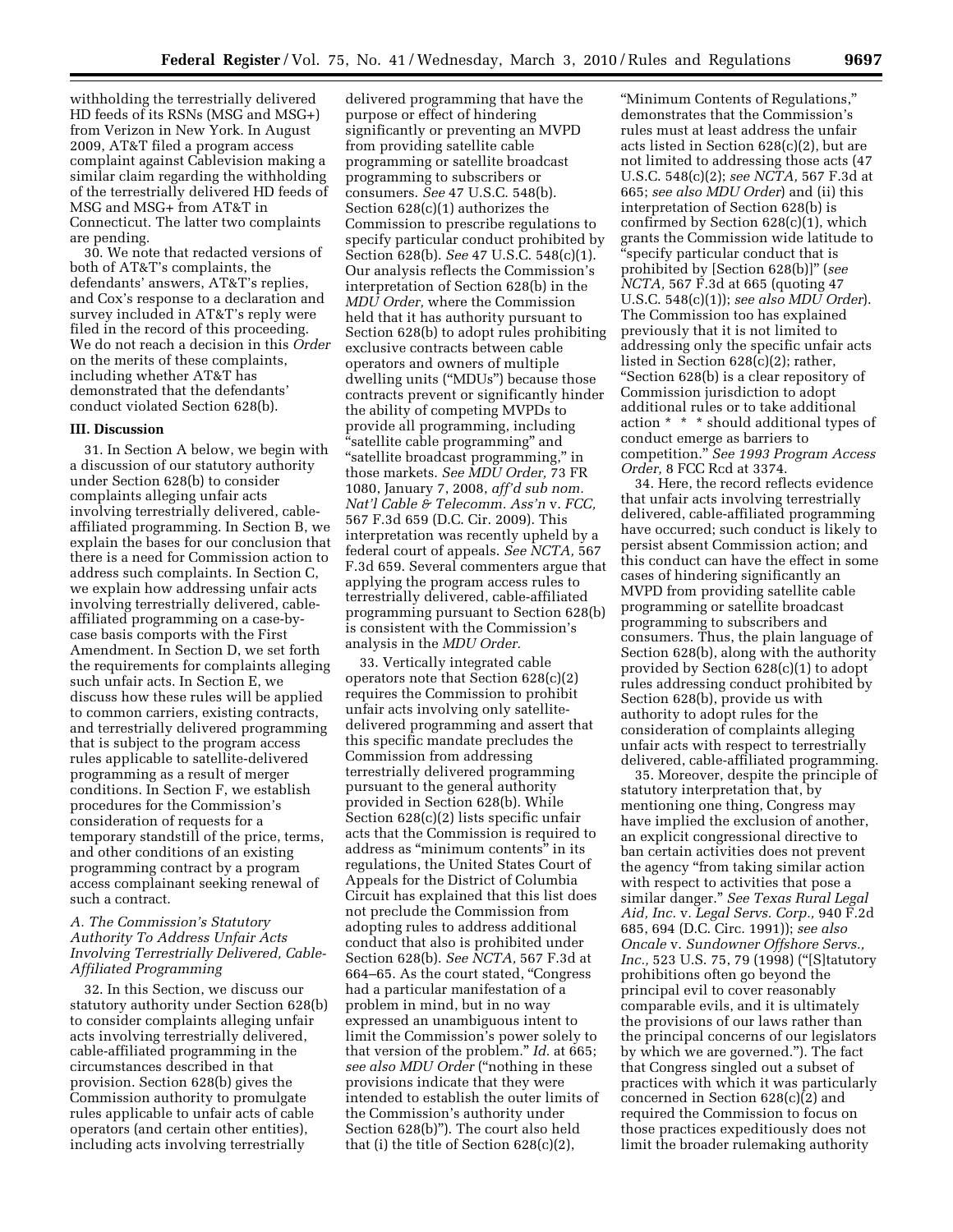expressly granted to the Commission through Sections 628(b) and 628(c)(1). Here, we find that unfair acts involving cable-affiliated programming, regardless of whether that programming is satellite-delivered or terrestrially delivered, pose the danger of significantly hindering MVPDs from providing satellite cable programming or satellite broadcast programming, thereby harming competition in the video distribution market and limiting broadband deployment. As the Commission recognized in the *Adelphia Order,* competitive harm from withholding of programming can occur regardless of how that programming is delivered to MVPDs. *See* 21 FCC Rcd 8203, 8276 (2006). Thus, we conclude that Congress' decision to require the Commission to adopt within 180 days program access rules to address unfair acts involving satellite-delivered, cableaffiliated programming does not preclude us from exercising our authority under Section 628(b) to take similar action where appropriate to address unfair acts involving terrestrially delivered, cable-affiliated programming.

 $36.$  Section  $628(c)(2)(B)(iv)$  does not conflict with this interpretation. This provision provides that a cable-affiliated programmer that provides satellitedelivered programming does not violate the program access discrimination prohibition by entering into ''an exclusive contract that is permitted under [Section 628(c)(2)(D)].'' *See* 47 U.S.C. 548(c)(2)(B)(iv). The Commission has interpreted the phrase "an exclusive" contract that is permitted under [Section  $628(c)(2)(D)]$ " to mean an exclusive contract for which the Commission has granted an exception pursuant to the public interest factors listed in Section 628(c)(4). *See 1996 OVS Order,* 11 FCC Rcd 18223, 18319 (1996); *see also* 47 U.S.C. 548(c)(4); 47 CFR 76.1002(c)(4). The Commission has declined to interpret this phrase more broadly to mean any exclusive contract that is not expressly prohibited by Section 628(c)(2)(D). *See 1996 OVS Order,* 11 FCC Rcd at 18319.

37. We are aware that the former Cable Services Bureau stated that Section 628(b) may not be used categorically to preclude programming practices that are related to practices prohibited under Section 628(c)(2), but not themselves reached by Section 628(c)(2). *See Everest Midwest Licensee*  v. *Kansas City Cable Partners,* 18 FCC Rcd 26679, 26683–84 (CSB, 2003); *RCN Telecom Servs.* v. *Cablevision Sys. Corp.,* 14 FCC Rcd 17093, 17105–06 (CSB, 1999); *EchoStar Commc'ns Corp.*  v. *Comcast Corp.,* 14 FCC Rcd 2089,

2102 (CSB, 1999); *Dakota Telecom, Inc.*  v. *CBS Broad., Inc.,* 14 FCC Rcd 10500, 10507–08 (CSB, 1999); *DIRECTV, Inc.* v. *Comcast Corp.,* 13 FCC Rcd 21822, 21837 (CSB, 1998). The Cable Services Bureau qualified these statements, however, by explaining that Section 628(b) may not be used ''without more,'' ''standing alone,'' or ''on a per se basis'' against conduct that is permitted under Section 628(c). *See Everest Midwest Licensee,* 18 FCC Rcd at 26683–84; *RCN,*  14 FCC Rcd at 17105–06; *EchoStar,* 14 FCC Rcd at 2103; *Dakota Telecom,* 14 FCC Rcd at 10507–08; *DIRECTV,* 13 FCC Rcd at 21838; *see also American Cable Co.* v. *TeleCable of Columbus, Inc.,* 11 FCC Rcd 10090, 10117 (CSB, 1996). In other words, complainants under Section 628(b) are required to show that a covered entity has engaged in unfair methods of competition or unfair or deceptive acts or practices, the purpose or effect of which is to hinder significantly or prevent an MVPD from providing satellite programming to consumers. Our holding today is consistent with that understanding.

38. Moreover, staff-level decisions are not binding on the Commission. *See Comcast Corp.* v. *FCC,* 526 F.3d 763, 769 (D.C. Cir. 2008). The Commission itself has specifically held that unfair acts involving terrestrially delivered, cable-affiliated programming can be cognizable under Section 628(b). *See RCN Telecom Servs.* v. *Cablevision Sys. Corp.,* 16 FCC Rcd 12048, 12053 (2001) (''[T]here may be circumstances where moving programming from satellite to terrestrial delivery could be cognizable under Section 628(b) as an unfair method of competition or deceptive practice if it precluded competitive MVPDs from providing satellite cable programming. However, we agree with the Bureau that the facts alleged are not sufficient to constitute such a violation here.''); *DIRECTV, Inc. and EchoStar Commc'ns Corp.* v. *Comcast Corp. et al.,*  15 FCC Rcd 22802, 22807 (2000) (same), *aff'd sub nom. EchoStar Commc'ns Corp.* v. *FCC,* 292 F.3d 749 (D.C. Cir. 2002); *1996 OVS Order,* 11 FCC Rcd at 18325 (''[W]e do not foreclose a challenge under Section 628(b) to conduct that involves moving satellite delivered programming to terrestrial distribution in order to evade application of the program access rules and having to deal with competing MVPDs.''). In any event, to the extent prior decisions could be read as precluding the consideration of program access complaints involving terrestrially delivered, cable-affiliated programming under Section 628(b), we reject that view. Section 628(b), by its plain

language, allows the Commission to address unfair acts involving terrestrially delivered, cable-affiliated programming on a case-by-case basis where the other elements of Section 628(b) are satisfied.

39. The legislative history of the 1992 Cable Act also is consistent with our decision to adopt rules addressing unfair acts involving terrestrially delivered, cable-affiliated programming. For example, the Conference Report on Section 628 specifically states an expectation that the Commission will ''address and resolve the problems of unreasonable cable industry practices, including restricting the availability of programming and charging discriminatory prices to non-cable technologies.'' H.R. Rep. No. 102–862 (1992) (Conf. Rep.), at 91, *reprinted in*  1992 U.S.C.C.A.N. 1231, 1273; *see also MDU Order.* The Conference Report further indicates "that the Commission shall encourage arrangements which promote the development of new technologies providing facilities-based competition to cable and extending programming to areas not served by cable.'' H.R. Rep. No. 102–862 (1992) (Conf. Rep.), at 91, *reprinted in* 1992 U.S.C.C.A.N. 1231, 1273. The action we take today fulfills this Congressional mandate by providing a process by which unfair acts involving terrestrially delivered, cable-affiliated programming may be addressed, thereby fostering competition in the video distribution market.

40. We recognize that the Senate version of what became Section 628(c)(2) would have pertained to all programmers, including those that provide terrestrially delivered programming, but that language was, without explanation, removed in the final version of the bill. The Senate version of the legislation that became Section 628(c)(2) would have applied the program access provisions to all ''national and regional cable programmers who are affiliated with cable operators.'' H.R. Rep. No. 102–862 (1992) (Conf. Rep.), at 91–93, *reprinted in* 1992 U.S.C.C.A.N. at 1273–75; *see also* S. Rep. No. 102–92 (1991), at 64, 77–78, 121–22, *reprinted in* 1992 U.S.C.C.A.N. 1133, 1197, 1210–11. The House amendment, by contrast, expressly limited the provisions to ''satellite cable programming vendor[s] affiliated with a cable operator.'' *See*  H.R. Rep. No. 102–862 (1992) (Conf. Rep.), at 91–93, *reprinted in* 1992 U.S.C.C.A.N. at 1273–75. The Conference agreement adopted the House version with amendments. *See id.*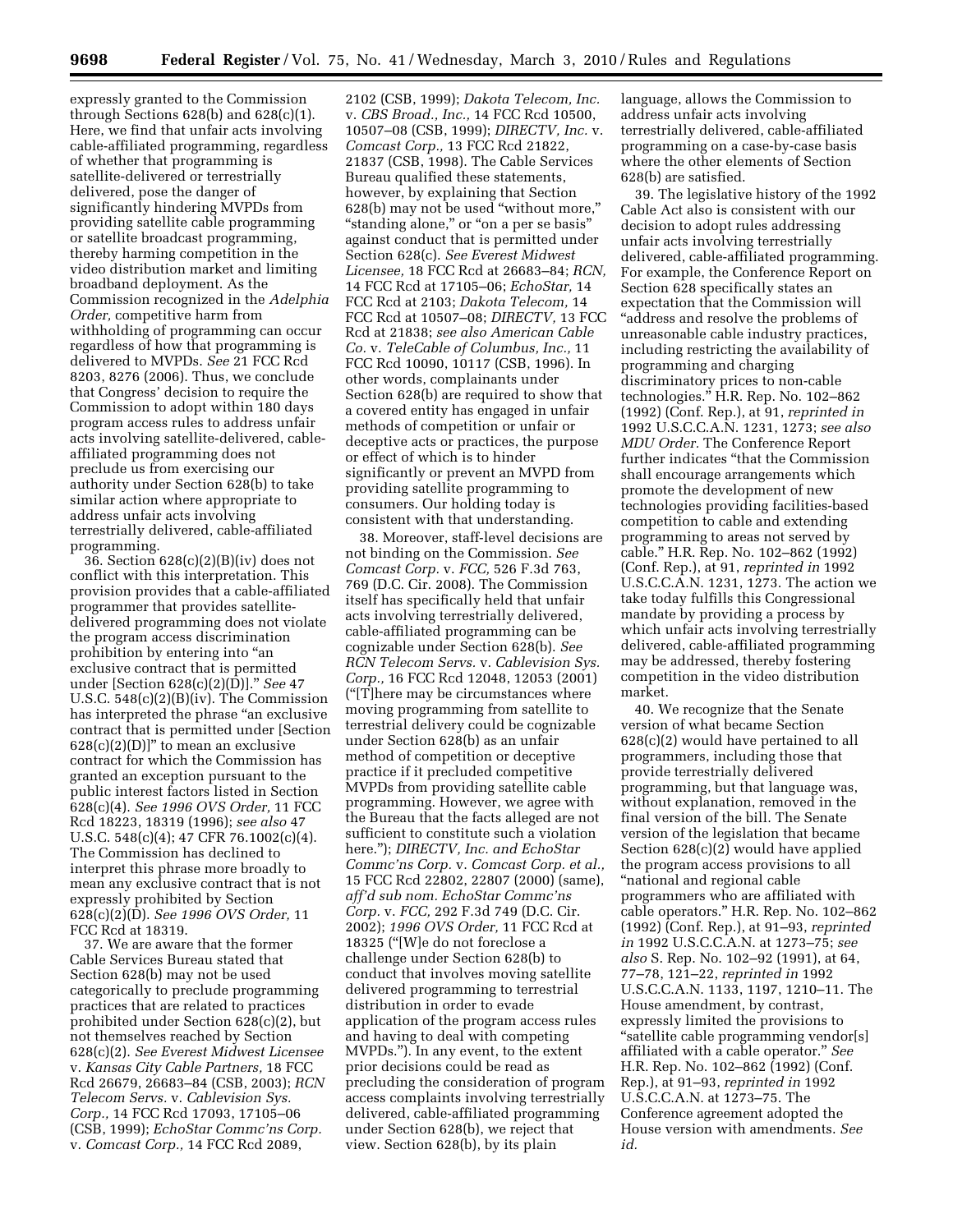41. Contrary to the claims of cable operators, however, we do not find this unexplained change in Section 628(c)(2) relevant in determining Congress' intent with respect to Section 628(b)'s broadly worded prohibition. *See, e.g., Drummond Coal Co.* v. *Watt,* 735 F.2d 469, 474 (11th Cir. 1984) (''Unexplained changes made in committee are not reliable indicators of congressional intent.''), *quoted in Save Our Cumberland Mountains, Inc.* v. *Lujan,*  963 F.2d 1541, 1548 (D.C. Cir. 1992), *cert. denied,* 507 U.S. 911 (1993); *Trailmobile Co.* v. *Whirls,* 331 U.S. 40, 61 (1947) (''The interpretation of statutes cannot safely be made to rest upon mute intermediate legislative maneuvers.'' (citation omitted)); *see also Mead Corp.*  v. *Tilley,* 490 U.S. 714, 723 (1989).

42. The change related specifically to the minimum contents of the program access rules that were required to be issued under Section 628(c)(2). Congress did not make any similar limiting amendment to Section 628(b) during its deliberations in 1992, and the inclusive language of Section 628(b) therefore is controlling here, just as it was in the *MDU Order.* Removal of the references to all ''national and regional cable programmers'' in the final version of the bill relate to Section 628(c)(2), which is thus expressly limited to satellitedelivered programming. We do not believe that this change to Section 628(c)(2) indicates a Congressional intent to limit the broad statutory language of Section 628(b), which contains no such limitation. We find no significance in earlier characterizations of the legislative history, such as that presented in the *2002 Program Access Order,* which viewed the removal of terrestrially delivered programming from the final version of the bill as an ''express decision by Congress to limit the scope of the program access provisions to satellite delivered programming.'' Those discussions were considering the scope of Section  $628(c)(2)$ , not Section  $628(b)$ , and thus did not address the issue we address here.

43. AT&T contends that Congress chose the term ''satellite cable programming'' because Congress was unaware of, and thus had no reason to consider, unfair acts involving terrestrially delivered programming. While Comcast notes some examples of terrestrially delivered programming that existed at the time the 1992 Cable Act was drafted, we agree with AT&T's broader point that ''there is nothing to suggest that the phrase 'satellite cable programming' was anything other than a statement of the nature of the specific problem to be addressed at that time,''

and that Congress could not be expected to predict future trends in programming delivery.

# *B. The Need for Commission Action to Address Unfair Acts Involving Terrestrially Delivered, Cable-Affiliated Programming*

44. Having established that we possess authority to address unfair acts involving terrestrially delivered, cableaffiliated programming, in this Section we discuss whether there is a need for such action. As discussed below, we find three reasons for taking action in this area: (i) Cable operators continue to have an incentive and ability to engage in unfair acts or practices involving their affiliated programming, regardless of whether this programming is satellitedelivered or terrestrially delivered; (ii) our judgment regarding this incentive and ability is supported by real-world evidence that vertically integrated cable operators have withheld certain terrestrially delivered, cable-affiliated programming from their MVPD competitors; and (iii) there is evidence that, in some cases, this withholding may significantly hinder MVPDs from providing satellite cable programming and satellite broadcast programming to subscribers.

1. Incentive and Ability to Engage in Unfair Acts

45. Cable operators continue to have the incentive and ability to withhold or take other unfair acts with their affiliated programming in order to hinder competition in the video distribution market. *See 2007 Program Access Order* (concluding that vertically integrated cable operators continue to have the ability to withhold affiliated programming from competitive MVPDs such that competition and diversity in the distribution of video programming would not be preserved and protected absent extension of the ban on exclusive contracts); *see also id.* (concluding that vertically integrated cable operators continue to have the incentive to withhold affiliated programming from competitive MVPDs); *Adelphia Order,*  21 FCC Rcd at 8271; *2002 Program Access Order.* This incentive and ability do not vary based on whether the cableaffiliated programming is delivered to cable operators by satellite or by terrestrial means. A vertically integrated cable operator may raise the costs of its MVPD competitors by increasing the price of its affiliated programming or may choose not to sell its affiliated programming to rival MVPDs. This strategy is commonly referred to as the ''raising rivals' costs'' theory. *See Adelphia Order,* 21 FCC Rcd at 8256

(citing Michael H. Riordan and Steven Salop, *Evaluating Vertical Mergers: A Post-Chicago Approach,* 63 Antitrust L.J. 513, 523–27 (1995)); *see also*  Thomas G. Krattenmaker & Steven C. Salop, *Anticompetitive Exclusion: Raising Rivals' Costs to Achieve Power Over Price,* 96 Yale L.J. 209, 234–38 (1986). As the Commission noted in the *Adelphia Order,* ''the integrated firm may be able to harm its rivals' competitive positions, enabling it to raise prices and increase its market share in the downstream market, thereby increasing its profits while retaining lower prices for itself or for firms with which it does not compete.'' 21 FCC Rcd at 8256.

46. Unfair acts involving cableaffiliated programming may harm the ability of MVPDs to compete with incumbent cable operators, thereby resulting in less competition in the marketplace to the detriment of consumers. For example, the Commission has noted previously that, although competitors have entered the video distribution market, there is evidence that cable prices have risen in excess of inflation. *See 2007 Program Access Order* (citing *Implementation of Section 3 of the Cable Television Consumer Protection and Competition Act of 1992: Statistical Report on Average Rates for Basic Service, Cable Programming Service, and Equipment,*  Report on Cable Industry Prices, 21 FCC Rcd 15087, 15087–88 (2006)); *see also Cable Price Report,* 24 FCC Rcd 259, 260 (MB, 2009) (concluding that from 1995 to 2008, the price of expanded basic service has grown from \$22.35 to \$49.65, an increase of 122.1 percent, compared with an increase in the Consumer Price Index of 38.4 percent over the same period).

47. In the *2007 Program Access Order,*  the Commission analyzed the incentive and ability of cable operators and their affiliates to engage in one type of unfair act—withholding of affiliated programming from rival MVPDs. If the vertically integrated cable operator engages in withholding, it can recoup profits lost at the upstream level (*i.e.,* by licensing programming) by increasing the number of subscribers of its downstream MVPD division. *See Adelphia Order,* 21 FCC Rcd at 8256; *see also 2007 Program Access Order; 2002 Program Access Order.* The Commission explained that, particularly ''where competitive MVPDs are limited in their market share, a cable-affiliated programmer will be able to recoup a substantial amount, if not all, of the revenues foregone by pursuing a withholding strategy.'' *2007 Program Access Order.* Although the cable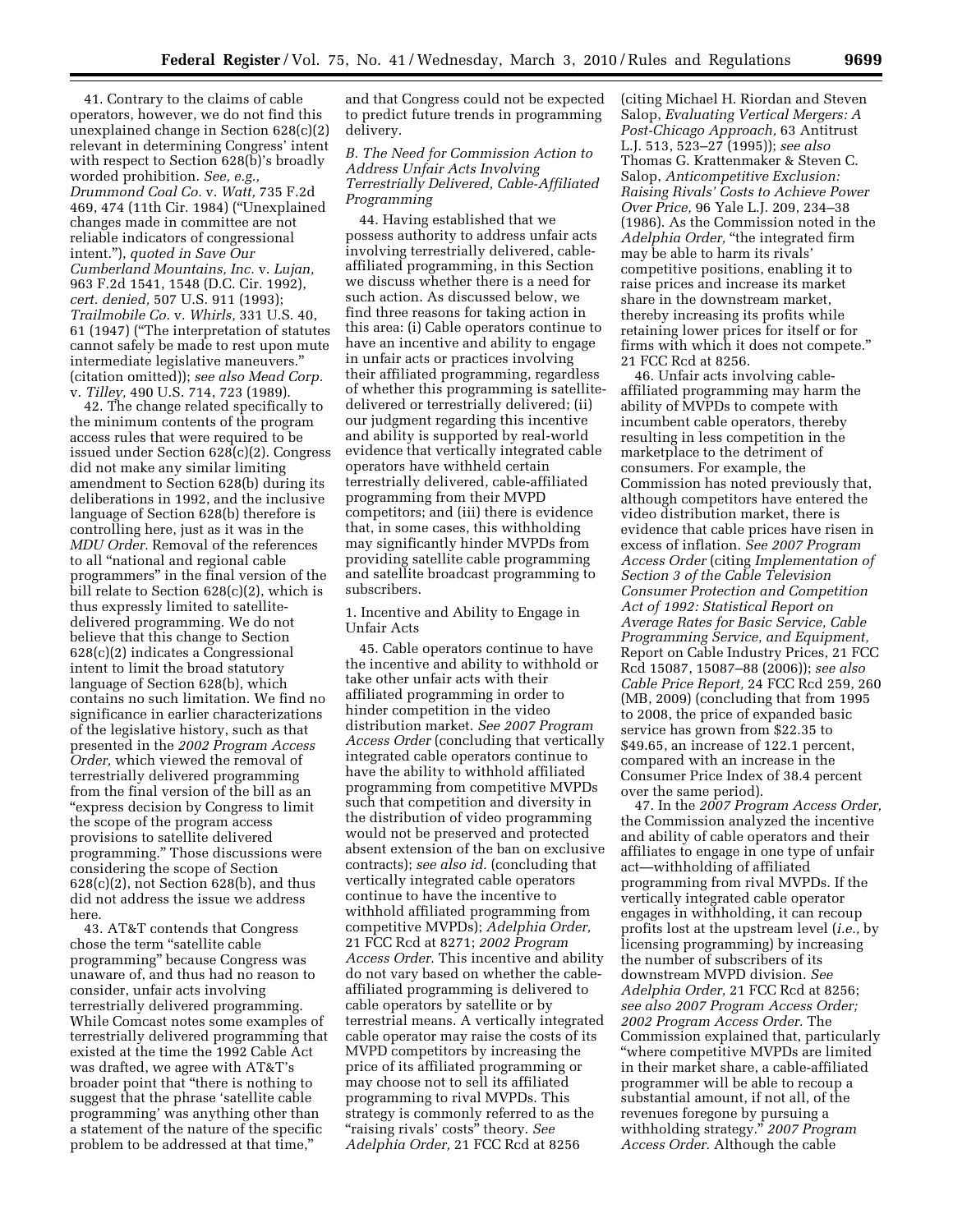industry's share of MVPD subscribers nationwide has decreased since the 1992 Cable Act was passed, the Commission in the *2007 Program Access Order* concluded that the cable industry's 67 percent share of MVPD subscribers nationwide remained sufficient to enable vertically integrated cable firms to make withholding a profitable strategy. There is no evidence in this proceeding that market shares have changed materially since that time. To the contrary, the cable industry has elsewhere stated that its share of MVPD subscribers nationwide has declined only slightly since the *2007 Program Access Order,* to approximately 63.5 percent at the end of 2008. Moreover, the Commission observed that the regional market shares of cable operators sometimes exceed the national average. This makes withholding of local and regional programming, which is often terrestrially delivered and therefore beyond the reach of the program access rules, potentially an even more profitable strategy. *See 2007 Program Access Order* (''the cost to a cable-affiliated programmer of withholding regional programming is lower in many cases than the cost of withholding national programming'').

48. NCTA and Comcast state that cable operators are losing subscribers to competitors. CA2C disagrees, noting that ''major cable operators dominate'' the MVPD market, with regional market shares of 65 percent to 90 percent. Based on data from Nielsen Media Research, as of July 2009, the share of MVPD subscribers held by wired cable operators exceeds 70 percent in 78 out of 210 DMAs. *See* DMA Household Universe Estimates July 2009: Cable And/Or ADS (Alternate Delivery Systems), *http://www.tvb.org/nav/ build*\_*frameset.asp* (follow ''Research Central'' hyperlink; then follow ''Market Track" hyperlink; then follow "Cable" and ADS Penetration by DMA'' hyperlink). These include 27 of the Top 50 most-populated DMAs and the following 13 of the Top 20 mostpopulated DMAs: New York (No. 1; 88.5 percent cable market share); Chicago (No. 3; 77.1 percent cable market share); Philadelphia (No. 4; 83 percent cable market share); San Francisco-Oakland-San Jose (No. 6; 72.9 percent cable market share); Boston (No. 7; 87.5 percent cable market share); Washington, DC (No. 9; 72.2 percent cable market share); Detroit (No. 11; 76.3 percent cable market share); Tampa-St. Pete (No. 13; 84.2 percent cable market share); Seattle (No. 14; 78.9 percent cable market share); Minneapolis-St. Paul (No. 15; 70.3

percent cable market share); Miami-Ft. Lauderdale (No. 16; 70.4 percent cable market share); Cleveland-Akron (No. 17; 77.1 percent cable market share); Orlando (No. 19; 76.7 percent cable market share). We note that the data refer to the market share held by ''wired cable operators,'' and thus reflect market share data for incumbent cable operators as well as cable overbuilders. Given the minimal market share held by overbuilders, however, we believe the data provide a useful estimate of the market share held by incumbent cable operators. *See 13th Annual Report,* 24 FCC Rcd 542, 591 and 684, Table B–1 (2009) (concluding that broadband service providers, most of which are overbuilders that compete with incumbent cable operators, serve only 1.46 percent of MVPD subscribers). While Cox notes that it has met the ''effective competition'' test in certain markets, that test is not relevant here. The Media Bureau's review of data from Cox's effective competition petitions indicated that the DBS penetration rates in nine out of 54 San Diego franchise areas served by Cox exceeded 15 percent, and that a local exchange carrier (''LEC'') offered service in other franchise areas. *See Cox Communications San Diego: Petition for Determination of Effective Competition in 27 Communities in California,* 23 FCC Rcd 7106, 7110–11, App. A, B (MB, 2008). These numbers do not demonstrate that the entire San Diego DMA is competitive nor that this level of competition deprives cable operators of the incentive to withhold or to take other anticompetitive actions with their affiliated programming.

49. The Commission has also found that the grouping of commonly owned cable systems into regional clusters enhances the ability and incentive of vertically integrated cable firms to engage in unfair acts with their affiliated programming. *See 2007 Program Access Order.* Recent data indicates that over 77 percent of cable subscribers are served by systems that are part of regional clusters. *See 13th Annual Report,* 24 FCC Rcd at 684 (Table B–1) and 686 (Table B–2). In the *2007 Program Access Order,* the Commission relied on data indicating that the percentage of cable subscribers that are served by systems that are part of regional clusters was between 85 and 90 percent. Commenters explain that clustering of a cable operator's systems makes terrestrial delivery of affiliated regional programming more feasible. And the Commission has previously demonstrated through empirical analyses that clustering enhances the

potential profitability of withholding regional programming from rival distributors. *See 2007 Program Access Order* ("[I]n many cities where cable [multiple system operators ("MSOs")] have clusters, the market penetration of competitive MVPDs is much lower and cable market penetration is much higher than their nationwide penetration rates.

. . . As a result, the cost to a cableaffiliated programmer of withholding regional programming is lower in many cases than the cost of withholding national programming. Moreover, the affiliated cable operator will obtain a substantial share of the benefits of a withholding strategy because its share of subscribers within the cluster is likely to be inordinately high.''); *see id.*  (concluding that withholding of an RSN would be profitable in a significant range of cases).

50. The Commission has also concluded that the recent emergence of new wireline entrants in the video distribution market enhances the incentive of incumbent cable operators to engage in unfair acts with their affiliated programming. *See id.* Data indicate that DBS operators do not constrain the price of cable service to the extent that wireline MVPDs do, thereby implying that incumbent cable operators perceive wireline MVPDs as a more significant competitive threat. *See Cable Price Report,* 24 FCC Rcd at 261. In addition, unlike DBS operators, wireline MVPDs can offer combinations of video, voice, and data services similar to those that incumbent cable operators offer to customers (the ''triple play''), thus posing a greater competitive threat than DBS to cable operators. (The Commission has noted a ''shift from competition between stand-alone services to that between service bundles.'' *See Promotion of Competitive Networks in Local Telecommunications Markets,* Report and Order, 23 FCC Rcd 5385, 5388–89 (2008). Although DBS operators offer triple play packages to their customers, they partner with outside vendors to do so.) Moreover, because recent wireline entrants have relatively small subscriber bases in most areas at this time, withholding affiliated programming from these new entrants would not cause programmers to lose a significant current source of revenue. *See 2007 Program Access Order*  (''Because recent entrants have minimal subscriber bases at this time, the costs that a cable-affiliated programmer would incur from withholding programming from recent entrants are negligible.''); *see also 13th Annual Report,* 24 FCC Rcd at 591 and 684, Table B–1 (concluding that broadband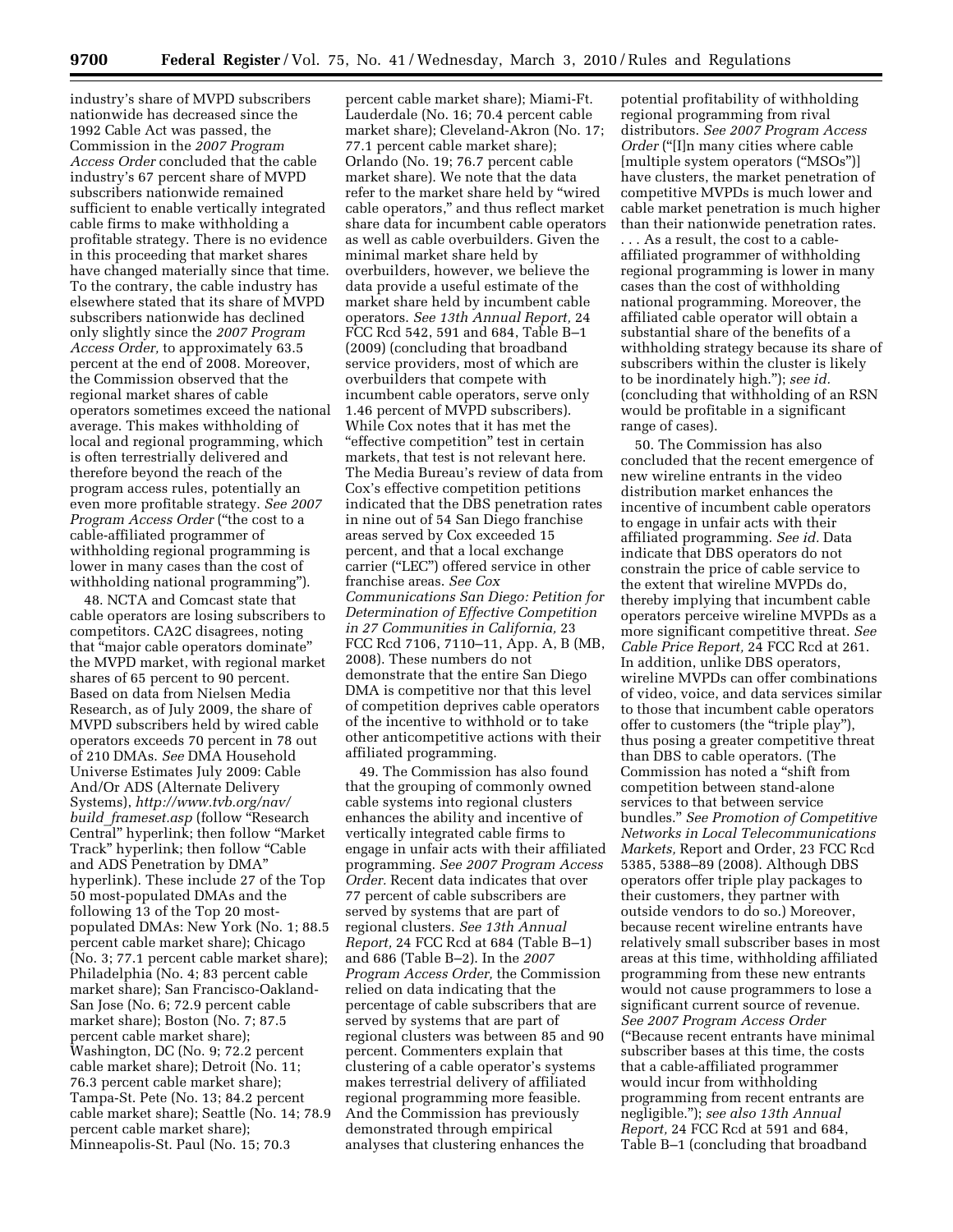service providers, most of which are overbuilders that compete with incumbent cable operators, serve only 1.46 percent of MVPD subscribers).

51. In the *2007 Program Access Order,*  the Commission noted the argument that, because of the non-discrimination provision of the program access rules, a vertically integrated programmer that withholds programming from one competitive MVPD in a market (such as a new entrant with a minimal subscriber base) would generally need to withhold the programming from all other competitive MVPDs in the market (such as an established competitor with a significant number of subscribers), thereby increasing the foregone revenues resulting from a withholding strategy. This condition does not apply in the case of terrestrially delivered, cable-affiliated programming, however, because the program access rules do not currently apply to this programming. Thus, the non-discrimination provision of the program access rules applicable to satellite-delivered, cable-affiliated programming does not preclude a vertically integrated programmer from withholding its terrestrially delivered programming from a new entrant in a market but providing the same programming to established competitors in the market. Moreover, even if the non-discrimination rule applied to terrestrially delivered, cable-affiliated programming, the Commission nonetheless found in the *2007 Program Access Order* that this rule would not deter withholding because the long-term benefits to the vertically integrated cable operator would outweigh any short-term costs.

# 2. Evidence of Unfair Acts

52. Our judgment that cable operators continue to have the incentive and ability to withhold or take other unfair acts with their affiliated programming, including terrestrially delivered programming, is supported by realworld evidence. Because the program access rules currently apply only to satellite-delivered programming, terrestrial distribution allows a cableaffiliated programmer to bypass the program access rules. The record here, as well as our discussion in the *2007 Program Access Order,* reflects substantial evidence that cable firms withhold affiliated programming from competitors when not barred from doing so. Moreover, the record reflects that terrestrial distribution is becoming more cost effective, and that its use is likely to continue and possibly increase in the future. Below, we provide several examples of withholding of terrestrially delivered, cable-affiliated programming.

Although we provide examples of terrestrially delivered, cable-affiliated programming networks that have been withheld from competitive MVPDs, we do not conclude in this *Order* that the withholding of any of these networks is currently significantly hindering or preventing any MVPD from providing satellite cable programming or satellite broadcast programming in violation of Section 628(b). Rather, that would be a point of fact to be proven or rebutted in each case. As discussed below, we will consider on a case-by-case basis whether an unfair act involving terrestrially delivered, cable-affiliated programming is significantly hindering or preventing an MVPD from providing satellite cable programming or satellite broadcast programming.

53. *HD Feeds of MSG and MSG+.*  Cablevision has withheld the terrestrially delivered HD feeds of its affiliated MSG and MSG+ RSNs from certain competitors in New York City, Buffalo, and Connecticut. *See 2007 Program Access Order.* Consumers Union states that, even though Cablevision does not provide cable service in Buffalo, Cablevision has ''chosen to make this content available only to select MVPDs and has denied access to Verizon.''

54. *Cox-4 San Diego.* Cox has withheld the terrestrially delivered Cox-4 channel, which has exclusive rights to the San Diego Padres baseball games, from DIRECTV, EchoStar, and AT&T. *See 2007 Program Access Order.* As discussed above, the Media Bureau has denied without prejudice a program access complaint regarding access to this programming because (i) there is no precedent finding that withholding of terrestrially delivered programming is a violation of Section 628(b); and (ii) the pending rulemaking, rather than an adjudicatory proceeding, is the correct forum for addressing this issue. *See AT&T* v. *Coxcom,* 24 FCC Rcd at 2864.

55. *Comcast SportsNet Philadelphia.*  Comcast has withheld this terrestrially delivered RSN, which carries regional professional sports programming in Philadelphia, from DBS firms. *See Adelphia Order,* 21 FCC Rcd at 8276; *see also 2007 Program Access Order.*  This RSN was the subject of previous program access complaints, which were denied because (i) the programming was terrestrially delivered and thus beyond the scope of the program access rules established pursuant to Section 628(c)(2) and (ii) there were not sufficient facts alleged to find that Comcast delivered the programming terrestrially to evade the program access rules. *See DIRECTV, Inc.* v. *Comcast Corp.,* 13 FCC Rcd 21822 (CSB, 1998)

and *EchoStar Commc'ns Corp.* v. *Comcast Corp.,* 14 FCC Rcd 2089 (CSB, 1999), *aff'd., DIRECTV, Inc. and EchoStar Commc'ns Corp.* v. *Comcast Corp. et al.,* 15 FCC Rcd 22802 (2000), *aff'd EchoStar Commc'ns Corp.* v. *FCC,*  292 F.3d 749 (D.C. Cir. 2002). As a result of merger conditions adopted in the *Adelphia Order,* Comcast SportsNet Philadelphia is currently subject to the program access rules applicable to satellite-delivered programming with respect to some but not all of the competing MVPDs in Philadelphia. *See Adelphia Order,* 21 FCC Rcd at 8276 (''[W]e do not require that Comcast SportsNet Philadelphia be subject to [the program access] conditions to the extent it is not currently available to MVPDs. With regard to MVPDs that currently have contracts for SportsNet Philadelphia, both the program access and arbitration conditions will apply as set forth above.'').

56. *Sports Programming in New York City.* The Commission previously noted evidence that Cablevision withheld certain sports programming from RCN after Cablevision revised its distribution system from satellite to terrestrial delivery. *See 2007 Program Access Order.* RCN's program access complaint regarding this dispute was denied because (i) the programming was terrestrially delivered and thus beyond the scope of the program access rules established pursuant to Section 628(c)(2) and (ii) Cablevision did not change its distribution system from satellite to terrestrial delivery to evade the Commission's rules. *See RCN Telecom Servs.* v. *Cablevision Sys. Corp.,* 14 FCC Rcd 17093 (CSB, 1999), *aff'd RCN Telecom Servs.* v. *Cablevision Sys. Corp.,* 16 FCC Rcd 12048 (2001).

57. *New England Cable News.* The Commission previously noted claims that this terrestrially delivered, Comcast-affiliated regional news network had been withheld temporarily from RCN. *See 2007 Program Access Order.* 

58. *CN8—The Comcast Network.* The Commission previously noted claims that this terrestrially delivered, Comcast-affiliated local news and information channel is available only to Comcast and Cablevision subscribers and is withheld from competitors to incumbent cable operators. *See id.* 

59. *iN DEMAND.* The Commission previously noted claims that this terrestrially delivered, cable-affiliated network has been withheld from certain MVPD competitors. *See id.* 

#### 3. Evidence of the Impact of Unfair Acts

60. As discussed below, Commission action to address unfair acts involving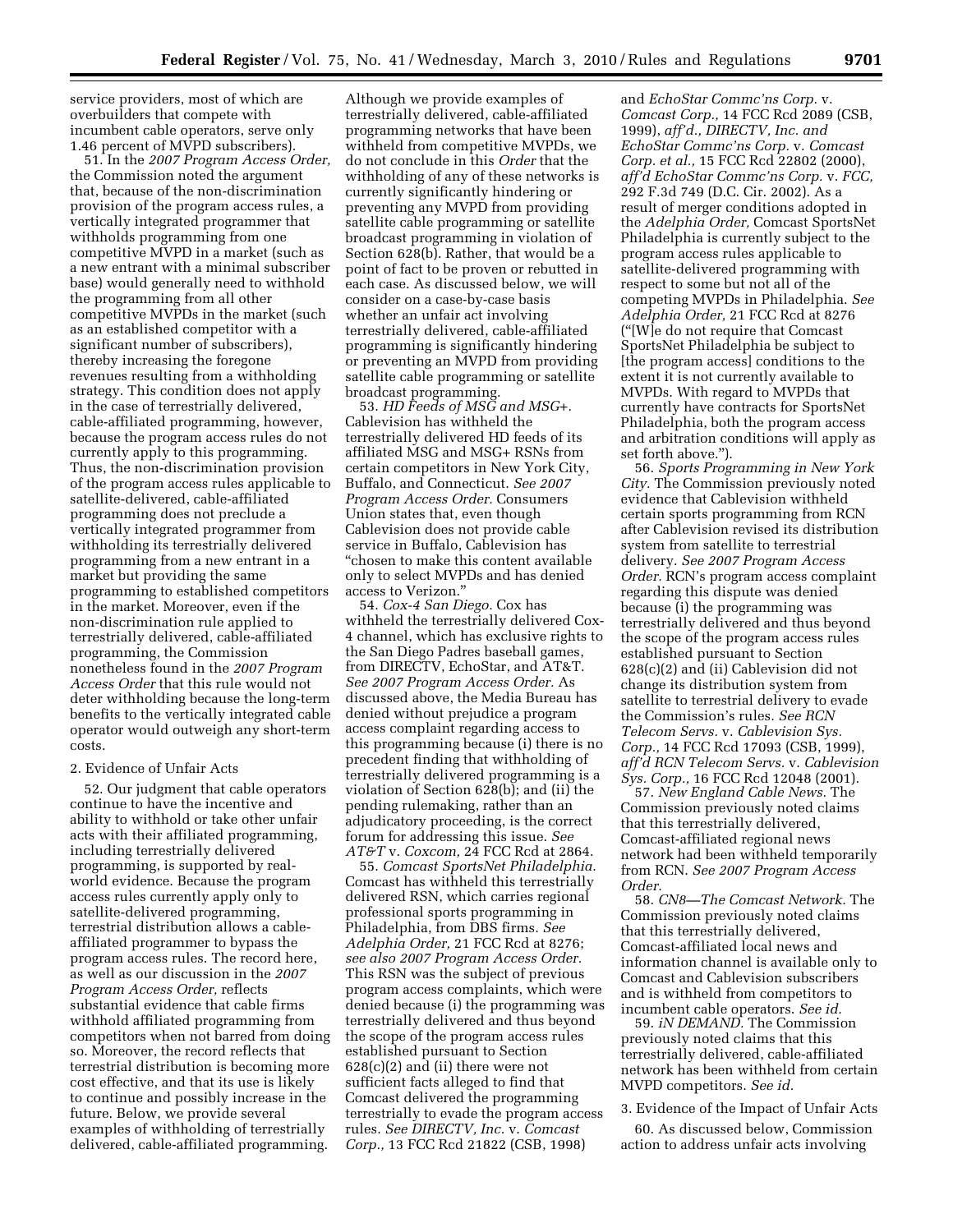terrestrially delivered, cable-affiliated programming is also needed because (i) there is evidence suggesting that such conduct has significantly hindered MVPDs from providing satellite cable programming and satellite broadcast programming in some cases and (ii) by significantly hindering MVPDs from providing video programming to subscribers, such conduct may significantly hinder the ability of competitive MVPDs to provide broadband services, particularly in rural areas.

# *a. Impact on Competition in the Video Distribution Market*

61. Our previous decisions, as well as the record here, demonstrate that unfair acts involving terrestrially delivered, cable-affiliated programming may ''hinder significantly'' MVPDs from providing satellite cable programming and satellite broadcast programming in some cases, thereby harming competition in the video distribution market. *See 2007 Program Access Order; Adelphia Order,* 21 FCC Rcd at 8271. We note that AT&T and Verizon have submitted studies (some of which contain redacted information) and other evidence in the record of this proceeding to support their view that withholding of the MSG HD and Cox-4 networks has had the purpose or effect that triggers Section 628(b). These studies and other evidence were submitted previously in pending complaint proceedings. We will assess the merits of those studies and other evidence in addressing the relevant complaints.

62. In 2006, the Commission performed a regression analysis which concluded that Comcast's withholding of the terrestrially delivered Comcast SportsNet Philadelphia RSN from DBS operators caused the percentage of television households subscribing to DBS in Philadelphia to be 40 percent lower than what it otherwise would have been. *See Adelphia Order,* 21 FCC Rcd at 8271; *see also 2007 Program Access Order.* The regression analysis also concluded that Cox's withholding of the terrestrially delivered Cox-4 RSN from DBS operators in San Diego caused the percentage of television households subscribing to DBS in that city to be 33 percent lower than it otherwise would have been. *See Adelphia Order,* 21 FCC Rcd at 8271; *2007 Program Access Order.* This provides evidence that unfair acts involving terrestrially delivered, cable-affiliated programming can have the effect in some cases of significantly hindering MVPDs from providing satellite cable programming and satellite broadcast programming.

63. The empirical model was based on the Wise and Duwadi model, which examines DBS penetration and the variables that affect it. *See* Andrew S. Wise and Kiran Duwadi, *Competition between Cable Television and Direct Broadcast Satellite: The Importance of Switching Costs and Regional Sports Networks,* 1 J. COMPETITION L. & ECON. 679 (2005). The data used in the analysis came from the Commission's 2005 Cable Price Survey, Nielsen Media Research, and Comcast and Time Warner filings. *See Adelphia Order,* 21 FCC Rcd at 8344–47, App. D. In the *2007 Program Access Order,* the Commission responded to and refuted criticisms of the Commission's regression analysis.

64. We note that more than three years have passed since the Commission performed its regression analysis in the *Adelphia Order* regarding the impact of withholding of Comcast SportsNet Philadelphia and Cox-4 on the market shares of DBS operators in Philadelphia and San Diego, respectively. Commenters claim that there have been important developments in the video distribution markets in Philadelphia and San Diego since this time. Our reliance here on the Commission's analysis in the *Adelphia Order* to conclude that unfair acts involving terrestrially delivered, cable-affiliated programming can significantly hinder MVPDs from providing video service in some cases should not be read to imply that withholding of Comcast SportsNet Philadelphia or Cox-4 is currently significantly hindering or preventing an MVPD from providing satellite cable programming or satellite broadcast programming in Philadelphia or San Diego, respectively. Rather, as discussed below, we establish a rebuttable presumption that an unfair act involving certain terrestrially delivered, cableaffiliated RSNs has the purpose or effect of significantly hindering or preventing an MVPD from providing satellite cable programming or satellite broadcast programming. A defendant to a program access complaint alleging an unfair act involving an RSN will have the opportunity to rebut this presumption.

65. While the Commission concluded in the *1998 Program Access Order* (63 FR 45740, August 27, 1998) that the record developed in that proceeding did not demonstrate that unfair acts involving terrestrially delivered, cableaffiliated programming were having a "significant anticompetitive effect," that conclusion was based on the limited data that were available more than ten years ago. (In that decision, the Commission also noted that Congress was considering legislation at the time

which, if enacted, would "introduce important changes to the program access provisions, including clarification of the Commission's jurisdiction over terrestrially-delivered programming.'' The Commission, however, never stated or implied that it did not have jurisdiction over such programming absent such clarification.) We now have evidence that unfair acts involving terrestrially delivered, cable-affiliated programming may well have the effect in some cases of significantly hindering MVPDs from providing all programming to subscribers and consumers. Moreover, while the Commission concluded in the *1998 Program Access Order* that the record developed in that proceeding did not demonstrate that programming was being shifted from satellite to terrestrial delivery, the record here demonstrates that the MVPD marketplace has evolved, such that terrestrial distribution is becoming more cost effective and its use is likely to increase for new as well as established programming networks. Indeed, the record reflects that competitively significant networks, such as RSNs, are being delivered terrestrially today.

66. Comcast argues that the percentage of vertically integrated programming networks affiliated with a cable operator has dropped from 57 percent in 1992 to less than 15 percent today and contends that no program owner has market power. Moreover, cable operators contend that the digital transition will likely foster the development of more programming and that Internet programming is starting to develop as a competitive alternative. In addition, NCTA notes that competitors to incumbent cable operators market themselves as offering superior programming, and contends that such marketing undermines any justification for "retention of the existing regulation of cable-affiliated programming, let alone expansion of those regulations.''

67. Accordingly, vertically integrated cable operators argue that MVPDs are not dependent on vertically integrated cable programming because multiple programming options exist. But that is not always the case. As the Commission concluded in the *2007 Program Access Order,* cable operators own programming for which there may be no good substitutes, and this ''must-have'' programming is necessary for viable competition in the video distribution market. The Commission explained that this includes both satellite-delivered and terrestrially delivered programming. *See 2007 Program Access Order*  (discussing withholding of terrestrially delivered, cable-affiliated RSNs in Philadelphia and San Diego). As the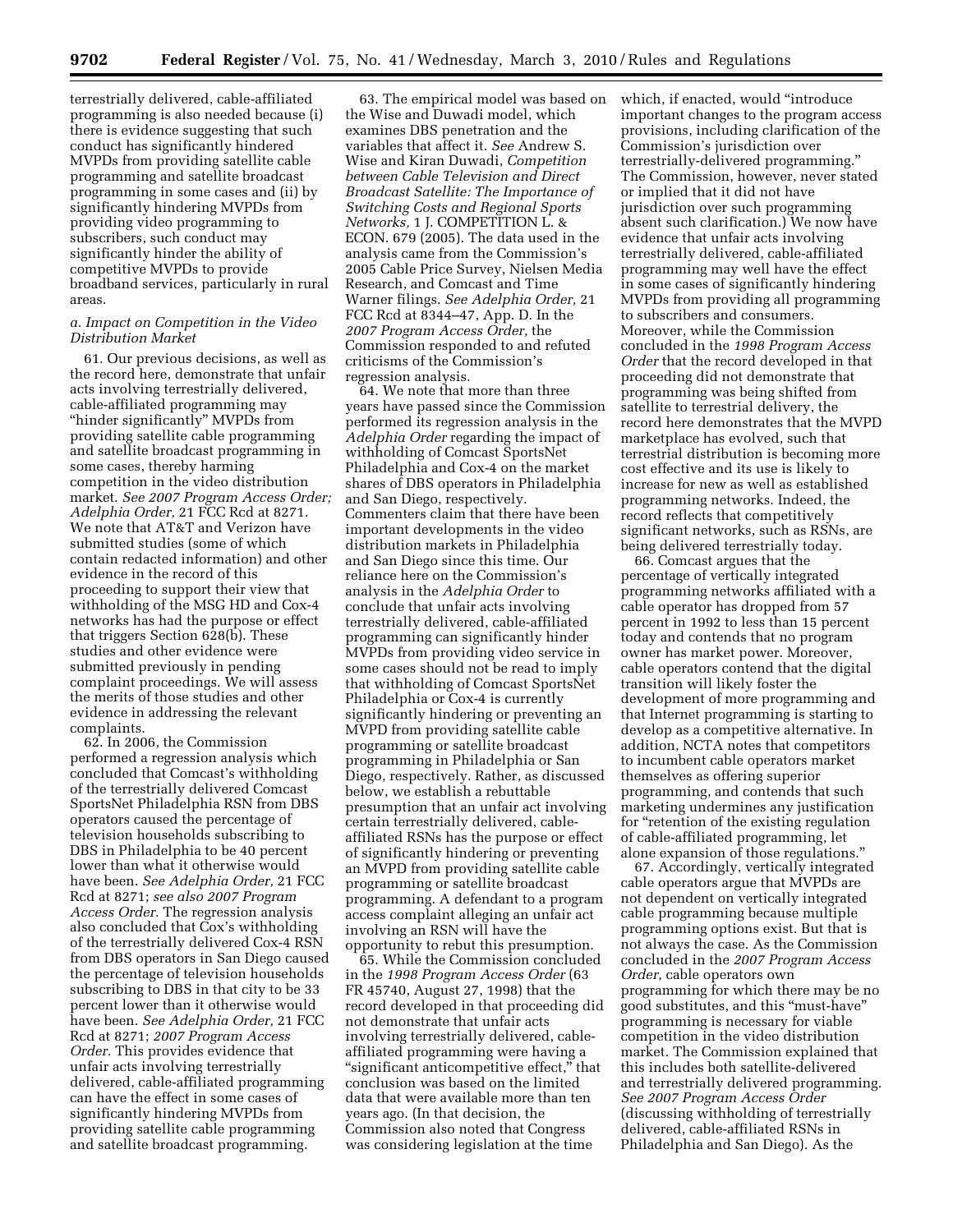Commission stated in the *2002 Program*  Access Order, "cable programming—be it news, drama, sports, music, or children's programming—is not akin to so many widgets.'' The salient point for purposes of Section 628(b) is not the total number of programming networks available or the percentage of these networks that are vertically integrated with cable operators, but rather the popularity of the particular programming that is withheld and how the inability of competitive MVPDs to access that programming in a particular local market may impact their ability to provide a commercially attractive MVPD service. *See 2007 Program Access Order.* 

68. Cable operators claim that unfair acts involving terrestrially delivered, cable-affiliated programming have not significantly hindered their competitors from providing satellite cable programming or satellite broadcast programming. For example, some commenters note that DBS operators continue to attract subscribers in San Diego and Philadelphia, despite the fact that cable operators in those markets have withheld the local RSN from the DBS operators. Cox and Cablevision also note that competitors to incumbent cable operators have entered the video distribution market despite the terrestrial loophole. Other commenters contend that withholding of certain terrestrially delivered, cable-affiliated programming, such as local news and community programming, does not raise competitive concerns. One new entrant MVPD, Verizon, urged the Commission to extend the program access rules only to (i) terrestrially delivered RSNs; and (ii) terrestrially delivered HD feeds of programming that is otherwise satellitedelivered.

69. We believe that the cable operators' general, sweeping claims are refuted by the Commission's conclusion in the *Adelphia Order* that DBS market penetration was significantly reduced as a result of the denial of access to certain terrestrially delivered, cable-affiliated programming. *See 2007 Program Access Order; Adelphia Order,* 21 FCC Rcd at 8271. We do not believe, however, that significant hindrance will result in every case. The Commission concluded in the *Adelphia Order,* based on the record evidence in that case, that lack of access to certain terrestrially delivered RSNs had a significant competitive impact. *See* 21 FCC Rcd at 8271 (concluding that Comcast's withholding of the terrestrially delivered Comcast SportsNet Philadelphia RSN from DBS operators caused the percentage of television households subscribing to DBS in Philadelphia to be 40 percent

lower than what it otherwise would have been; concluding that Cox's withholding of the terrestrially delivered Cox-4 RSN from DBS operators in San Diego caused the percentage of television households subscribing to DBS in that city to be 33 percent lower than what it otherwise would have been); *see also 2007 Program Access Order.* Lack of access to certain other programming, however, did not have a significant hindering effect. *See Adelphia Order,* 21 FCC Rcd at 8271–72 (concluding that withholding of a terrestrially delivered RSN in Charlotte did not show a statistically significant effect on predicted market share, and noting that the RSN showed the games of the Charlotte Bobcats, a relatively new team that did not yet have a strong enough following to induce large numbers of subscribers to switch MVPDs); *id.* at 8279 (concluding that the record did not indicate that an MVPD's lack of access to terrestrially delivered non-sports regional programming would harm competition or consumers).

70. Thus, we believe that the potential impact on competition in some cases justifies a case-by-case consideration of the competitive impact of unfair acts involving specific terrestrially delivered, cable-affiliated programming. Rather than adopting a general conclusion about the effect of these unfair acts, we believe that case-by-case consideration of the impact on competition in the video distribution market is necessary to address whether unfair practices significantly hinder competition in particular cases.

71. We note that the Commission adopted a different approach in the *MDU Order,* where it concluded that it would be unnecessarily burdensome for the Commission and parties to assess exclusive contracts between cable operators and MDU owners on a caseby-case basis. In that case, however, the Commission explained that ''exclusivity clauses protect cable operators from competition in MDUs from new entrants into the MVPD business.'' By definition, exclusive agreements in the MDU context prevent competitors from providing service. *See also NCTA,* 567 F.3d at 664 (''cable operators execute them precisely so that they can be the sole company serving a building. . .''). Thus, the Commission categorically proscribes such agreements. In contrast, while some unfair acts involving terrestrially delivered, cable-affiliated programming can and historically have significantly hindered MVPDs from providing satellite cable programming and satellite broadcast programming, the record here indicates that others

may not. Accordingly, a case-by-case approach to implementing Section 628(b) is necessary in the present context based on the current record, whereas it was not necessary in the *MDU Order.* We note, however, that on an appropriate record the Commission would have authority to adopt a per se ban on particular unfair acts prohibited by Section 628(b). *See* 47 U.S.C. 548(b), (c)(1); *NTCA,* 567 F.3d 659. Nothing in this *Order* forecloses the Commission from adopting such a per se ban on unfair acts involving terrestrially delivered, cable-affiliated programming in the future. We will continue to monitor marketplace developments regarding terrestrially delivered, cableaffiliated programming, as well as the impact of the rules adopted in this *Order* on potential complainants. Based on these developments, we may initiate a new proceeding in the future that explores the adoption of a per se ban on unfair acts involving terrestrially delivered, cable-affiliated programming or certain classes of such programming.

b. Impact on Ability To Provide Broadband Services

72. Commission action to address unfair acts involving terrestrially delivered, cable-affiliated programming will have additional benefits, not specifically envisioned by Congress in 1992, because such acts have the potential to limit the ability of MVPDs to provide broadband services, particularly in rural areas. The Commission has previously concluded that a wireline firm's decision to deploy broadband is linked to its ability to offer video. *See Implementation of Section 621(A)(1) of the Cable Communications Policy Act of 1984 as Amended by the Cable Television Consumer Protection and Competition Act of 1992,* Report and Order and Further Notice of Proposed Rulemaking, 22 FCC Rcd 5101, 5132–33 (2006), *aff'd., Alliance for Community Media* v. *FCC,* 529 F.3d 763 (6th Cir. 2008). Thus, by impeding the ability of MVPDs to provide video service, unfair acts involving terrestrially delivered, cable-affiliated programming can also impede the ability of MVPDs to provide broadband services. Allowing unfair acts involving terrestrially delivered, cable-affiliated programming to continue where they have this effect would undermine the goal of promoting the deployment of advanced services that Congress established as a priority for the Commission. *See* Telecommunications Act of 1996, Public Law 104–104, section 706, 110 Stat. 56, 153 (codified at 47 U.S.C. 157 note). This secondary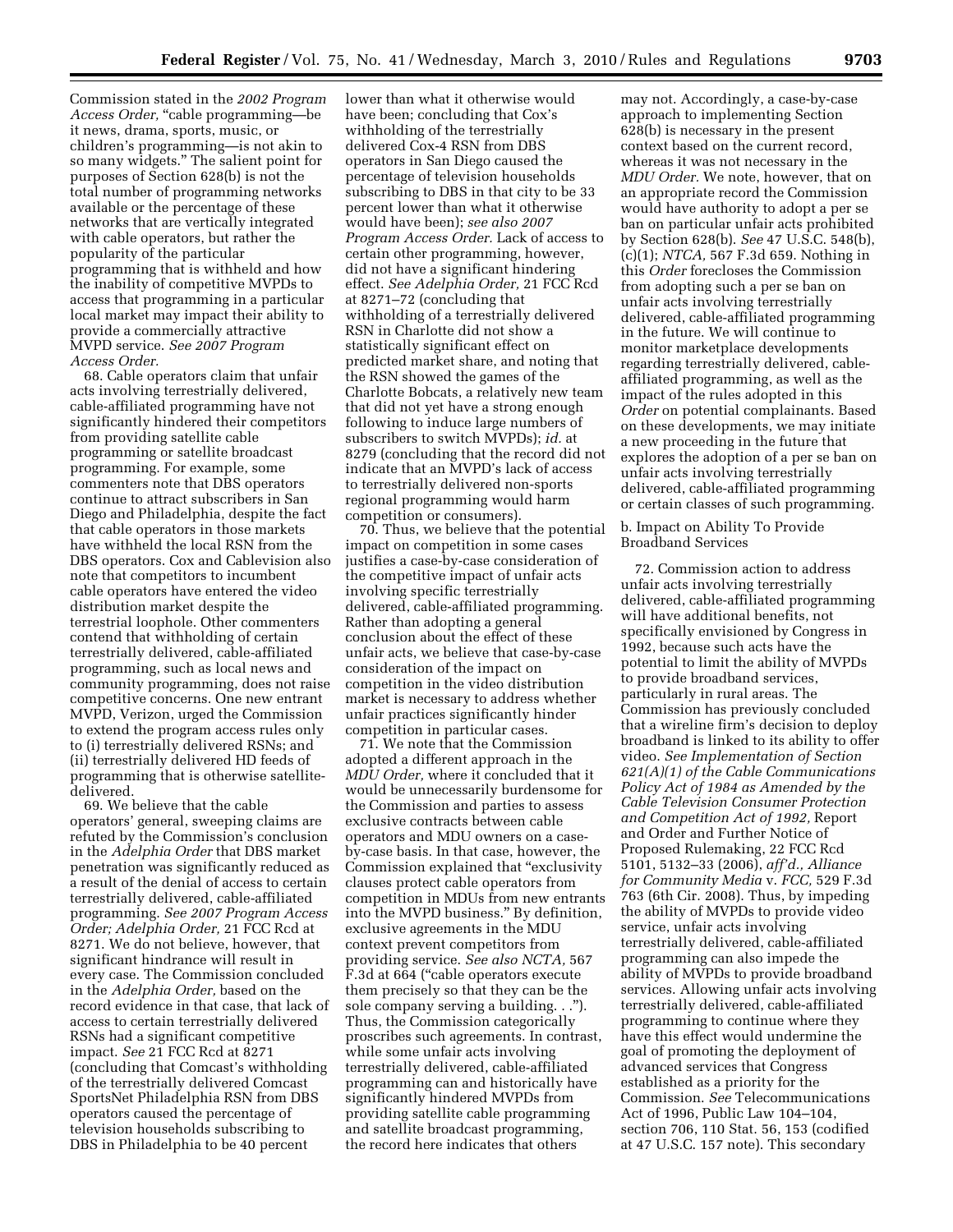effect heightens the urgency for Commission action.

73. We disagree with Cablevision's contention that addressing the terrestrial loophole will not impact broadband deployment because AT&T and Verizon have already invested in broadband infrastructure. The record here contains no evidence that AT&T and Verizon have already deployed broadband networks throughout their service territories or that these providers will not face decisions regarding whether to upgrade existing networks. Moreover, Congress directed the Commission to promote the deployment of broadband throughout the nation, including in markets outside of the service areas of AT&T and Verizon. *See* American Recovery and Reinvestment Act of 2009, Public Law 111–5, 123 Stat. 115 (2009) (authorizing the Commission to create the National Broadband Plan that ''shall seek to ensure that all people of the United States have access to broadband capability''); Telecommunications Act of 1996, Public Law 104–104, section 706, 110 Stat. 56, 153 (codified at 47 U.S.C. 157 nt. (2008)) (directing the Commission to "encourage the deployment on a reasonable and timely basis of advanced telecommunications capability to all Americans'').

# c. Impact on Investment in Programming and Product Differentiation

74. Vertically integrated cable operators argue that the Commission should refrain from addressing denials of terrestrially delivered, cable-affiliated programming because exclusive distribution contracts for this programming can promote investment in programming and product differentiation. Advance/Newhouse notes that it has developed regional non-sports programming that is terrestrially delivered and therefore not subject to the program access rules applicable to satellite-delivered programming. Advance/Newhouse states that its affiliated cable operators offer this programming exclusively, thereby differentiating their service offerings from MVPD competitors. Advance/Newhouse contends that applying program access requirements to this programming would force its affiliated cable operators to share this programming with their competitors, thereby eliminating any economic incentive to create this programming. Advance/Newhouse states that it is unlikely to continue investing in such programming unless its affiliated cable operators can offer the programming on an exclusive basis.

75. We note that the Commission in the *2007 Program Access Order* found unpersuasive arguments that the program access rules, including the exclusive contract prohibition, have reduced the incentives for cable operators and competitive MVPDs to create and invest in programming. While cable operators claim without empirical support that regional networks are less likely to be created if they are subject to the complaint procedure established in this *Order,* we find no basis for assuming that the impact of the case-by-case approach adopted here on the incentives to create programming will be different than the impact of the per se rule applicable to satellite-delivered programming. The Commission noted that the number of vertically integrated satellite-delivered national programming networks has in fact more than doubled since 1994 when the rule implementing the exclusive contract prohibition took effect. *See 2007 Program Access Order.* While evidence was submitted in that proceeding that the percentage of vertically integrated satellite-delivered national programming networks had decreased over time, competitive MVPDs characterized the decrease as ''meaningless because it is attributable to an increase in the number of total programming networks available, most of which they contend have minimal subscriber bases and are targeted towards niche markets.'' *See id.*  Competitive MVPDs argued that the more relevant fact was the control of cable MSOs over "must have" programming, access to which is necessary to compete in the video distribution market. *See id.* The Commission agreed: ''What is most significant to our analysis is not the percentage of total available programming that is vertically integrated with cable operators, but rather the popularity of programming that is vertically integrated and how the inability of competitive MVPDs to access this programming will affect the preservation and protection of competition in the video distribution marketplace.'' *See id.* A similar analysis applies to the present matter, given our goal of increasing competition and diversity in the video distribution market. In addition, while vertically integrated cable operators claim that exclusive deals and other unfair acts are justified because they allow a cable operator to differentiate its services from other MVPDs, Section 628(b) specifically precludes such acts where they have the purpose or effect set forth in Section 628(b).

76. In sum, Sections 628(b) and 628(c)(1) of the Act give the Commission authority to address unfair acts of cable operators that have the purpose or effect of hindering significantly or preventing any MVPD from providing ''satellite cable programming or satellite broadcast programming to subscribers or consumers.'' 47 U.S.C. 548(b); *see* 47 U.S.C. 548(c)(1). The focus of the statute is not on the ability of an MVPD to provide a particular terrestrially delivered programming network, but on the ability of the MVPD to compete in the video distribution market by selling satellite cable and satellite broadcast programming to subscribers and consumers. To be sure, unfair acts involving terrestrially delivered, cableaffiliated programming generally do not absolutely bar an MVPD from providing satellite cable programming or satellite broadcast programming to subscribers or consumers. For example, an incumbent cable operator's exclusive contract with a terrestrially delivered, cable-affiliated RSN does not totally preclude a rival MVPD from providing other programming, including satellite cable programming and satellite broadcast programming, to subscribers or consumers.

77. As discussed above, however, in some cases the effect of denying an MVPD the ability to provide certain terrestrially delivered, cable-affiliated programming may be to significantly hinder the MVPD from providing video programming in general, including satellite cable programming and satellite broadcast programming, as well as terrestrially delivered programming. *See 2007 Program Access Order; Adelphia Order,* 21 FCC Rcd at 8271. The result of this conduct may be to discourage MVPDs from entering new markets or to limit the ability of MVPDs to provide a competitive alternative to the incumbent cable operator. The reduction in robust competition in the video distribution market that results may allow cable operators to raise rates and to refrain from innovating, thereby adversely impacting consumers. Consumers Union, for instance, asserts that large cable operators use the terrestrial loophole ''to hold consumers hostage \* \* \*." This is consistent with the Commission's analysis in the *MDU Order.* In that decision, the Commission found that exclusivity clauses significantly hinder MVPDs from providing satellite cable programming and satellite broadcast programming throughout a market, including to subscribers who do not reside in MDUs, because exclusivity clauses "deter[ ]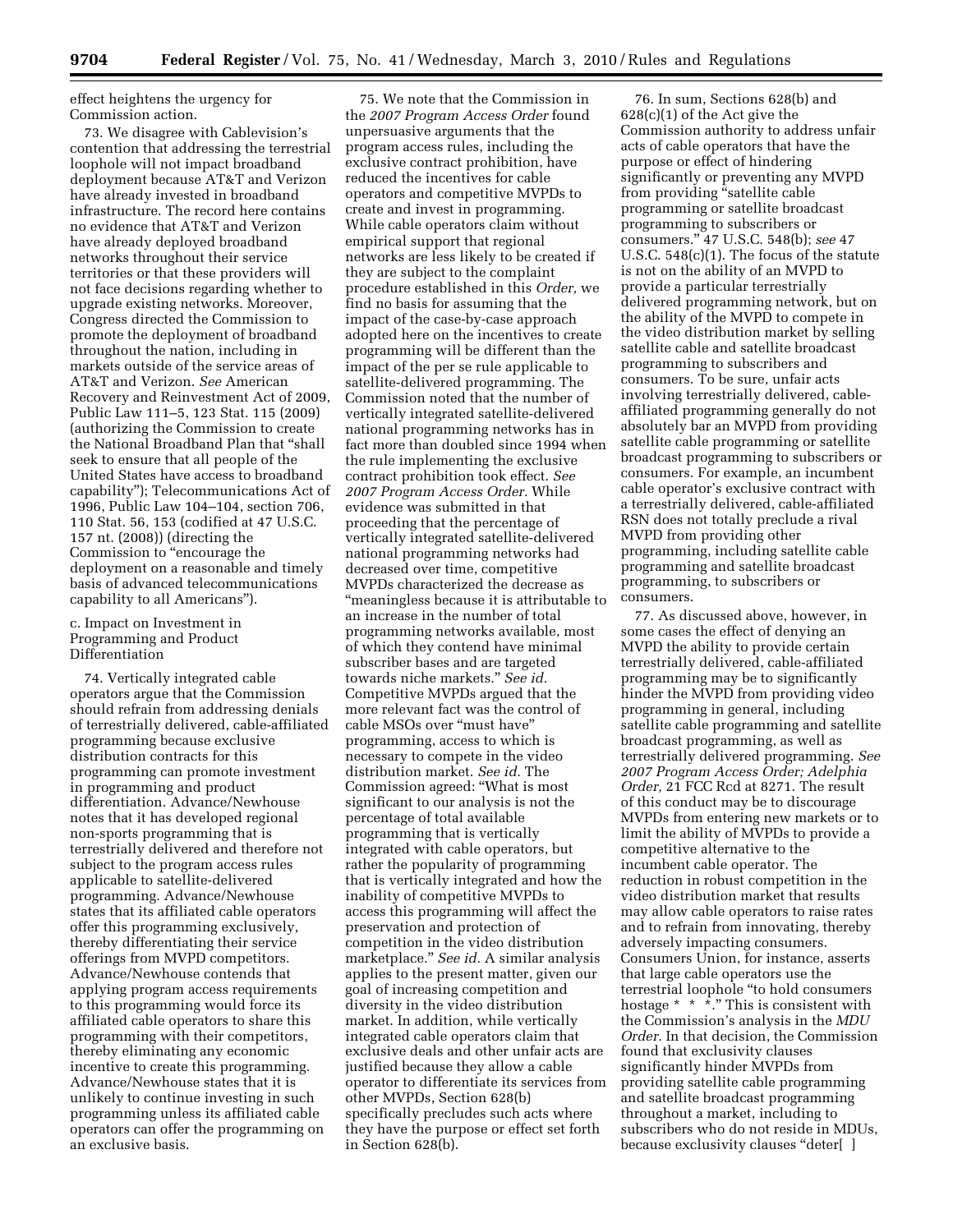new entry into the MVPD market in many areas because they put a significant number of new customers off limits to new entrants.'' *MDU Order*  (''Even if exclusivity clauses do not completely bar new entrants from the MVPD market everywhere, they foreclose new entrants from many millions of households, a significant part of the national marketplace. Such clauses could therefore deter new entrants from attempting to enter the market in many areas.").

78. In addition to satisfying the plain language of Section 628(b), our action here will also further the goals established by Congress in Sections 628(a) and 628(c)(1) of the Act. *See* 47 U.S.C. 548(a), (c)(1); *1993 Program Access Order,* 8 FCC Rcd at 3360. First, our action will increase competition and diversity in the video distribution market by providing MVPDs with an opportunity to obtain access to certain cable-affiliated programming that they are currently unable to offer. *See* 47 U.S.C. 548(a), (c)(1). Second, our action will increase the availability of satellite cable programming and satellite broadcast programming to persons in rural and unserved areas by eliminating a barrier to entry in the video distribution market. *See* 47 U.S.C. 548(a). Third, our action will spur the development of communications technologies by promoting the provision of broadband services by MVPDs. *See* 47 U.S.C. 548(a), (c)(1).

#### *C. Constitutional Issues*

79. We conclude that addressing unfair acts involving terrestrially delivered, cable-affiliated programming on a case-by-case basis comports with the First Amendment. As the D.C. Circuit explained in rejecting a facial challenge to the constitutionality of the program access provisions dictated by Section 628(c)(2) and applicable to satellite-delivered, cable-affiliated programming, these provisions will survive intermediate scrutiny if they ''further[ ] an important or substantial governmental interest; if the governmental interest is unrelated to the suppression of free expression; and if the incidental restriction on alleged First Amendment freedoms is no greater than is essential to the furtherance of that interest.'' *Time Warner Entertainment Co. L.P.* v. *FCC,* 93 F.3d 957, 978 (D.C. Cir. 1996) (quoting *Turner Broadcasting System, Inc.* v. *FCC,* 512 U.S. 622, 662 (1994) (quoting *United States* v. *O'Brien,* 391 U.S. 367, 377 (1968))). We conclude that the rules we adopt today with respect to terrestrially delivered, cable-affiliated

programming comport with the First Amendment.

80. First, in *Time Warner,* the court found that the governmental interest Congress intended to serve in enacting the program access provisions was ''the promotion of fair competition in the video marketplace,'' and that this interest was substantial. *Id.* Moreover, one of Congress' express findings in enacting the 1992 Cable Act was that ''[t]here is a substantial governmental and First Amendment interest in promoting a diversity of views provided through multiple technology media.'' 1992 Cable Act, § 2(a)(6). Additionally, the court noted Congress' conclusion that ''the benefits of these provisions the increased speech that would result from fairer competition in the video programming marketplace—outweighed the disadvantages [resulting in] the possibility of reduced economic incentives to develop new programming.'' *Time Warner,* 93 F.3d at 979 (citing S. Rep. No. 102–92 (1991), at 26–28, *reprinted in* 1992 U.S.C.C.A.N. 1133, 1159–61). We find that this governmental interest remains substantial today. As the Commission concluded in the *2007 Program Access Order,* cable operators still have a dominant share of MVPD subscribers, there is evidence that cable prices have risen in excess of inflation, and cable operators still own significant programming. These factors lead us to believe that regulations intended to promote competition in the video distribution market in accordance with the objectives of Congress are still warranted. Our decision here furthers this substantial governmental interest by providing competitive MVPDs with an opportunity to obtain access to certain cable-affiliated programming that they are currently unable to offer, thereby promoting competition in the video distribution market for the benefit of consumers.

81. We note that a federal court of appeals in recently vacating the Commission's horizontal cable ownership cap stated that competition has increased in the video distribution market since the 1992 Cable Act was passed. *See Comcast Corp.* v. *FCC,* 579 F.3d 1, 8 (D.C. Cir. 2009). While competition has increased since the 1992 Cable Act was passed, cable operators still control close to twothirds of all pay television subscribers, and their market share exceeds 70 percent in many markets. Accordingly, we believe that promoting competition in the video marketplace remains a substantial governmental interest. *See 2007 Program Access Order.* 

82. Second, in *Time Warner,* the court held that the governmental objective served by the statutory program access provisions was unrelated to the suppression of free expression. *See* 93 F.3d at 978 (''[T]he vertically integrated programming provisions apply to only a limited number of companies for a perfectly legitimate reason: The antitrust concerns underlying the statute arise precisely because the number of vertically integrated companies is small. The vertically integrated programmer provisions are thus not 'structured in a manner that raise[s] suspicions that their objective was, in fact, the suppression of certain ideas.'" (*quoting Turner,* 512 U.S. at 660)). Similarly, our decision to address unfair acts involving terrestrially delivered, cable-affiliated programming on a case-by-case basis is not based on programming content but is instead intended to address significant hindrances to competition in the video distribution market. It responds to concerns about competition, not content. Thus, the regulations are content-neutral and unrelated to the suppression of free speech.

83. Third, any alleged restriction on speech resulting from our decision ''is no greater than is essential to the furtherance'' of Congress' interest in promoting competition in the video distribution market. *Id.* The analysis in *Time Warner* applies here as well. Indeed, *Time Warner* upheld as narrowly tailored the categorical, prophylactic program access rules, whereas here we adopt a tailored caseby-case approach that examines actual competitive harms in each instance. Noting the Commission's decision in the *2007 Program Access Order,* Comcast contends that applying an exclusive contract prohibition to all cableaffiliated programming is overinclusive because it regulates at least some programming that is not competitively significant. But that argument misconceives the action we take today. In the *2007 Program Access Order,* the Commission was implementing Section 628(c)(2)(D), which establishes a broad prophylactic rule that subjects all satellite-delivered, cable-affiliated programming to an exclusive contract prohibition, subject to a procedure whereby individual programmers can seek Commission approval to enter into exclusive arrangements. *See* 47 U.S.C. 548(c)(2)(D), 548(c)(4). Here, we are not implementing the statutory scheme set forth in Section 628(c)(2)(D). Rather, we act pursuant to Sections 628(b) and 628(c)(1), which give the Commission broad authority to adopt rules to address unfair acts of cable operators that have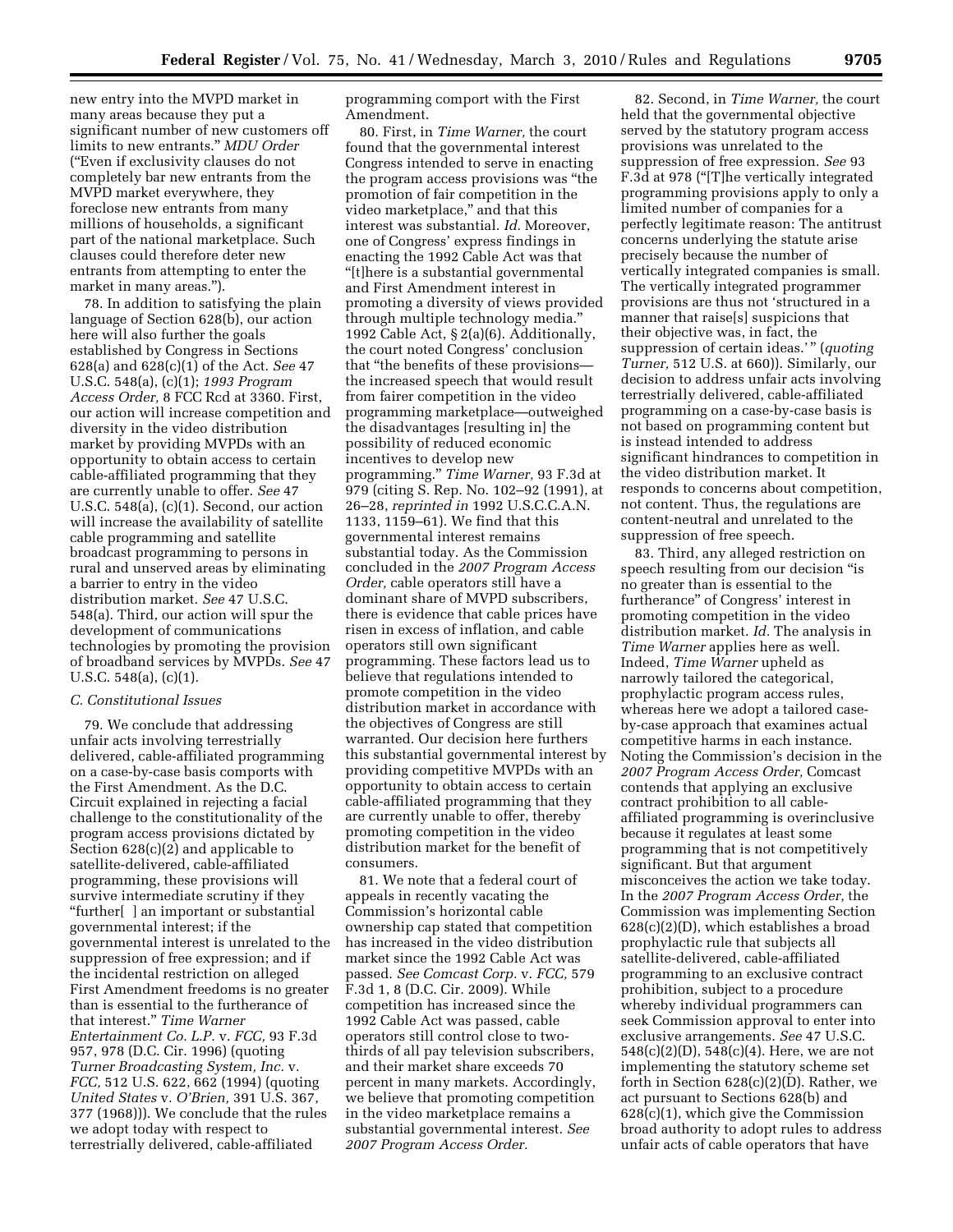the purpose or effect of hindering significantly any MVPD from providing satellite cable programming or satellite broadcast programming. *See* 47 U.S.C. 548(b), (c)(1). We decline to adopt a broad prophylactic rule that subjects all terrestrially delivered, cable-affiliated programming to the program access rules because we lack sufficient record evidence to reach general conclusions that unfair acts involving terrestrially delivered, cable-affiliated programming will always prevent or significantly hinder an MVPD from providing video services. Rather, we adopt rules whereby the Commission will consider on a case-by-case basis whether an unfair act involving terrestrially delivered, cable-affiliated programming has the purpose or effect of preventing or significantly hindering an MVPD from providing satellite cable programming or satellite broadcast programming to subscribers or consumers, as required by Section 628(b). The complaint process we establish today requires showings over and above those required by the program access rules applicable to satellite-delivered programming, and these additional showings (including a purpose or effect of preventing or significantly hindering an MVPD from providing satellite cable or satellite broadcast programming) prevent overinclusiveness. In short, our action today addresses any legitimate concerns about tailoring by adopting a case-bycase evaluation rather than a broad prophylactic rule.

84. Again noting the Commission's decision in the *2007 Program Access Order,* Comcast contends that an exclusive contract prohibition that covers only cable-affiliated programming is underinclusive because it exempts programmers affiliated with non-cable MVPDs and unaffiliated programmers that may offer "must have" programming. We are in fact considering in this proceeding whether to expand the exclusive contract prohibition to apply to programmers affiliated with non-cable MVPDs. *See NPRM.* We do not resolve this issue in this *Order.* We also note that programaccess-type conditions already apply to DIRECTV by virtue of its merger with Liberty Media. *See Liberty/DIRECTV Order,* 23 FCC Rcd 3265, 3340–41, Appendix B, section III (2008). Finally, with respect to unaffiliated programmers, the Commission in the *2007 Program Access Order* found no record evidence to conclude that exclusive arrangements involving unaffiliated programmers have harmed competition in the video distribution

market. Commenters offer no evidence in the record of this proceeding that would cause us to revisit this conclusion. While some commenters express concern with DIRECTV's exclusive arrangements for certain outof-market, non-regional sports programming, they fail to provide evidence in the record of this proceeding of any harm to competition resulting from these arrangements.

#### *D. Complaint Filing Requirements*

85. In this Section, we review the types of complaints that MVPDs may file regarding unfair acts involving terrestrially delivered, cable-affiliated programming pursuant to the rules we establish in this *Order.* The rules we adopt herein do not limit the right of aggrieved parties to file complaints pursuant to Section 628(d) alleging other violations of Section 628(b). *See*  47 U.S.C. 548(d). We also discuss below four related ways in which the rules we adopt to address unfair acts involving terrestrially delivered, cable-affiliated programming differ from the program access rules applied to satellitedelivered, cable-affiliated programming: (i) There is no per se prohibition on exclusive contracts between a cable operator and a cable-affiliated programmer that provides terrestrially delivered programming; rather, the Commission will assess such contracts on a case-by-case basis in response to a program access complaint; (ii) a complainant alleging an unfair act involving terrestrially delivered, cableaffiliated programming will have the burden of proof (sometimes with the aid of a presumption, as explained below) that the defendant's activities have the purpose or effect of hindering significantly or preventing the complainant from providing satellite cable programming or satellite broadcast programming to subscribers or consumers; (iii) in program access complaints alleging discrimination by a cable-affiliated programmer that provides terrestrially delivered programming (rather than an entity specifically listed in Section 628(b)), the complainant shall have the additional burden of proof that the programmer that is alleged to have engaged in discrimination is wholly owned by, controlled by, or under common control with the defendant cable operator or cable operators, satellite cable programming vendor or vendors in which a cable operator has an attributable interest, or satellite broadcast programming vendor or vendors; and (iv) defendants will have 45 days—rather than the usual 20 days—from the date of service of a

program access complaint involving terrestrially delivered, cable-affiliated programming to file an Answer to the complaint.

#### 1. Types of Claims

86. Section 628(c)(1) gives the Commission authority to adopt regulations defining ''particular conduct'' that is within the scope of the ''unfair methods of competition or unfair or deceptive acts or practices'' prohibited by Section 628(b). 47 U.S.C. 548(b), (c)(1). In Section 628(c)(2), Congress itself defined certain conduct that must be included in the Commission's implementing regulations. Congress thereby made a conclusive legislative judgment that the categories of conduct involving satellitedelivered programming that are enumerated in Section 628(c)(2) satisfy the requirements of Section 628(b), including the requirement of constituting an "unfair method[] of competition or unfair or deceptive act[] or practice[].'' 47 U.S.C. 548(b). The unfair or deceptive conduct that Congress specifically identified in Section 628(c)(2) is: (i) An exclusive contract between a cable operator and a cable-affiliated programmer (*see* 47 U.S.C.  $548(c)(2)(C)$ –(D)); (ii) discrimination by a cable-affiliated programmer in the prices, terms, and conditions for sale of programming among MVPDs (*see* 47 U.S.C.  $548(c)(2)(B)$ ; and (iii) efforts by a cable operator to unduly influence the decision of its affiliated programmer to sell programming to a competitor (*see*  47 U.S.C. 548(c)(2)(A)). In the *1993 Program Access Order,* the Commission explained that the undue or improper influence provision of the program access rules ''can play a supporting role where information is available (such as might come from an internal 'whistleblower') that evidences 'undue influence' between affiliated firms to initiate or maintain anticompetitive discriminatory pricing, contracting, or product withholding. Although such conduct may be difficult for the Commission or complainants to establish, its regulation provides a useful support for direct discrimination and contracting regulation.'' *See* 8 FCC Rcd at 3424.

87. In this *Order,* we adopt rules specifically permitting complainants to pursue case-by-case claims involving conduct with respect to terrestrially delivered, cable-affiliated programming that is similar to the categorically prohibited conduct concerning satellitedelivered, cable-affiliated programming. We determine that this conduct constitutes ''unfair methods of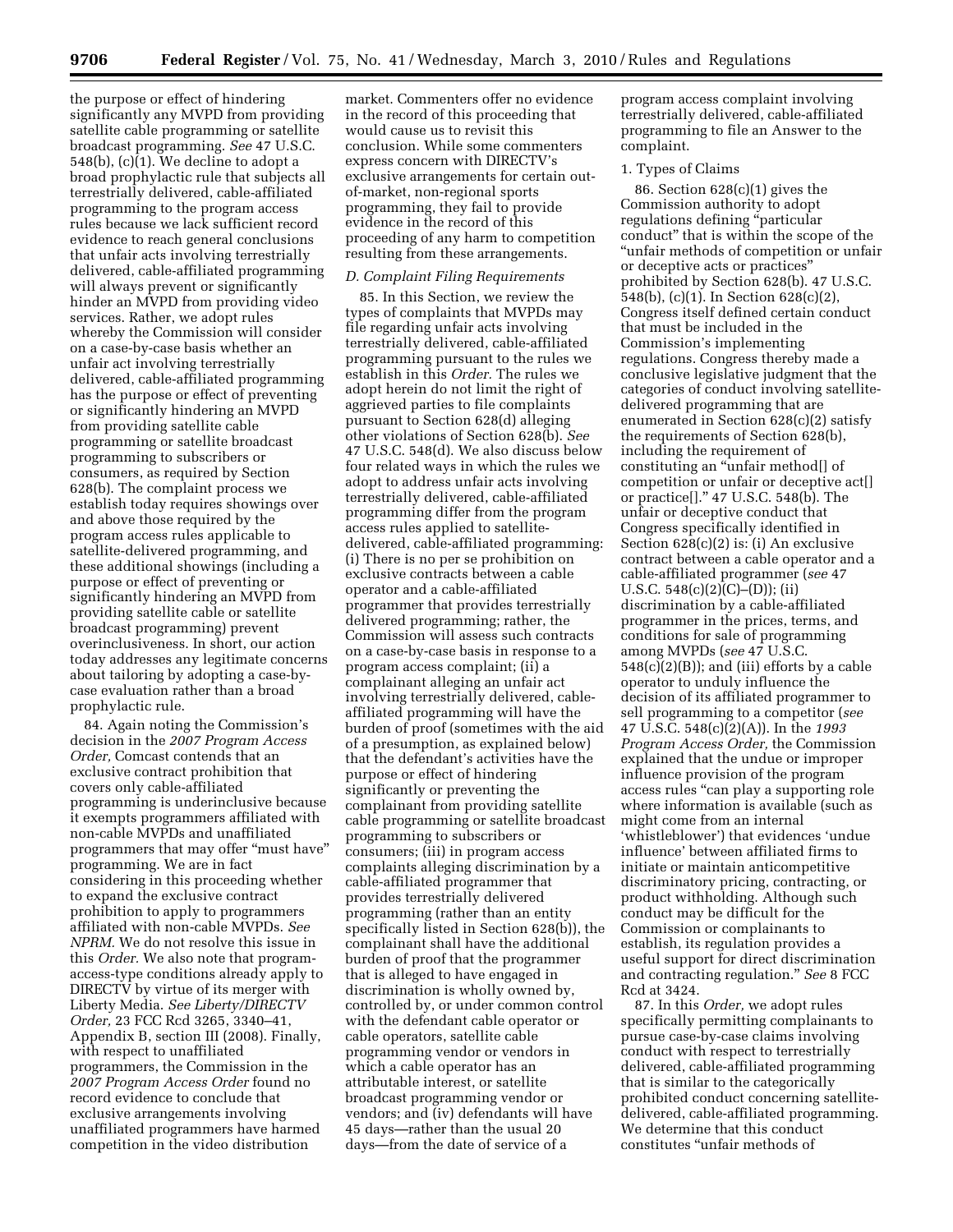competition or unfair or deceptive acts or practices'' under Section 628(b). Congress has already established that these can be unfair acts for purposes of Section 628(b) by including them in Section 628(c)(2). The record here, moreover, indicates that these acts involving terrestrially delivered programming—like comparable acts involving satellite-delivered programming—have the potential to impede entry into the video distribution market and to hinder existing competition in the market. *See MDU Order.* We note that our determination here is consistent with the *MDU Order,*  in which the Commission generally defined an ''unfair method of competition or unfair act or practice'' to include an act that ''can be used to impede the entry of competitors into the market and foreclose competition based on the quality and price of competing service offerings." *Id.* ("[A]lthough we have never specifically defined what constitutes an 'unfair method of competition' or 'unfair \* \* \* act or practice' beyond that conduct specifically proscribed in Section  $628(c)(2)$ , we have recognized that there is additional conduct that could be proscribed under Section 628(b). \* \* \* [T]he use of an exclusivity clause by a cable operator to 'lock up' a MDU owner is an unfair method of competition or unfair act or practice because it can be used to impede the entry of competitors into the market and foreclose competition based on the quality and price of competing service offerings.'' (citations omitted)).

88. Cablevision asks the Commission to add an additional element to the definition of an "unfair act," specifically that the "conduct complained of was undertaken other than in pursuit of legitimate business or competitive purposes.'' The Commission did not include this additional element in the *MDU Order* when it previously defined the term "unfair act" for purposes of Section 628(b). In that decision, despite acknowledging that contracts granting cable operators exclusive access to MDUs may have legitimate business purposes, such as helping to obtain financing to wire an entire building, the Commission nonetheless concluded that such contracts are "unfair acts" because they ''can be used to impede the entry of competitors into the market and foreclose competition based on the quality and price of competing service offerings.'' *See id.* 

89. We thus conclude that actions by cable operators, satellite cable programming vendors in which a cable operator has an attributable interest, or satellite broadcast programming vendors

involving terrestrially delivered, cableaffiliated programming that would be prohibited by the program access rules under Section 628(c)(2) but for the terrestrial loophole (*i.e.,* exclusive contracts, discrimination, and undue or improper influence) are ''unfair methods of competition or unfair or deceptive acts or practices'' within the meaning of Section 628(b). We note that there may be other acts or practices that are ''unfair methods of competition or unfair acts or practices'' under Section 628(b). *See, e.g., MDU Order* (holding that the use of an exclusivity clause by a cable operator to "lock up" an MDU owner is an unfair method of competition). This *Order*  pertains only to exclusive contracts, discrimination, and undue or improper influence involving programming that is both terrestrially delivered and, consistent with Section 628(c)(2), cableaffiliated. We do not reach any conclusions in this *Order,* nor do we foreclose potential complaints, regarding other acts that may be ''unfair methods of competition or unfair acts or practices'' under Section 628(b). For example, the rules established by this *Order* do not address exclusive contracts between a cable operator and a non-cable-affiliated programmer.

90. Accordingly, an MVPD may initiate a complaint proceeding alleging that a cable operator, a satellite cable programming vendor in which a cable operator has an attributable interest, or a satellite broadcast programming vendor has engaged in one or more of these three unfair acts involving terrestrially delivered, cable-affiliated programming, with the purpose or effect of preventing or significantly hindering an MVPD from providing satellite cable programming or satellite broadcast programming to subscribers or consumers. Cable operators argue that a ''cable operator'' and a ''satellite cable programming vendor'' cannot violate Section 628(b) by withholding terrestrial programming. They claim that these entities are "captured" by Section 628(b) only to the extent that they are engaged in activities that meet the statutory definition of "cable operator" and ''satellite cable programming vendor'' (which do not include distribution of terrestrial programming). *See* 47 U.S.C. 522(5) (''the term 'cable operator' means any person or group of persons (A) who provides cable service over a cable system and directly or through one or more affiliates owns a significant interest in such cable system, or (B) who otherwise controls or is responsible for, through any arrangement, the management and operation of such a cable system");  $548(i)(2)$  (the "term

'satellite broadcast programming vendor' means a person engaged in the production, creation, or wholesale distribution for sale of satellite cable programming, but does not include a satellite broadcast programming vendor''); *see also* 47 U.S.C. 522(6) (defining "cable service"); 522(7)  $(defining "cable system"); 548(i)(1)$ (defining "satellite broadcast programming''). They claim that to the extent they are engaged in other activities, such as the distribution of terrestrial programming, they are not covered under that section. This argument effectively reads into the statute an additional condition that is not there. Nothing in the statute excludes an otherwise covered entity from the reach of Section 628(b) simply because the conduct at issue is not covered by the statutorily defined activities of a ''cable operator'' or ''satellite cable programming vendor.'' To the contrary, under Section 628(b), so long as the provider itself meets the statutory definition of a covered entity, it is prohibited from engaging in any unfair or deceptive acts or practices that hinder significantly or prevent any MVPD from providing satellite cable or satellite broadcast programming to consumers. In contrast, when Congress intends to restrict the circumstances under which an entity is covered under a category of providers, it has done so expressly. *See* 47 U.S.C. 153(44) (''A telecommunications carrier shall be treated as a common carrier under this Act only to the extent that it is engaged in providing telecommunications services''). There is no such restriction contained in Section 628(b). For this reason, we reject this argument.

91. While our program access procedural rules provide a defendant with 20 days after service to file an Answer to a complaint (*see* 47 CFR 76.1003(e)), we will provide the defendant with 45 days from the date of service of the complaint to file an Answer to a complaint involving terrestrially delivered programming to ensure that the defendant has adequate time to develop a response. We believe that additional time is appropriate because program access complaints involving terrestrially delivered programming, unlike complaints involving satellite-delivered programming, entail an additional factual inquiry regarding whether the unfair act has the purpose or effect set forth in Section 628(b). With the exception of the additional burdens described below and the additional time for defendants to file an Answer, these proceedings will be subject to the same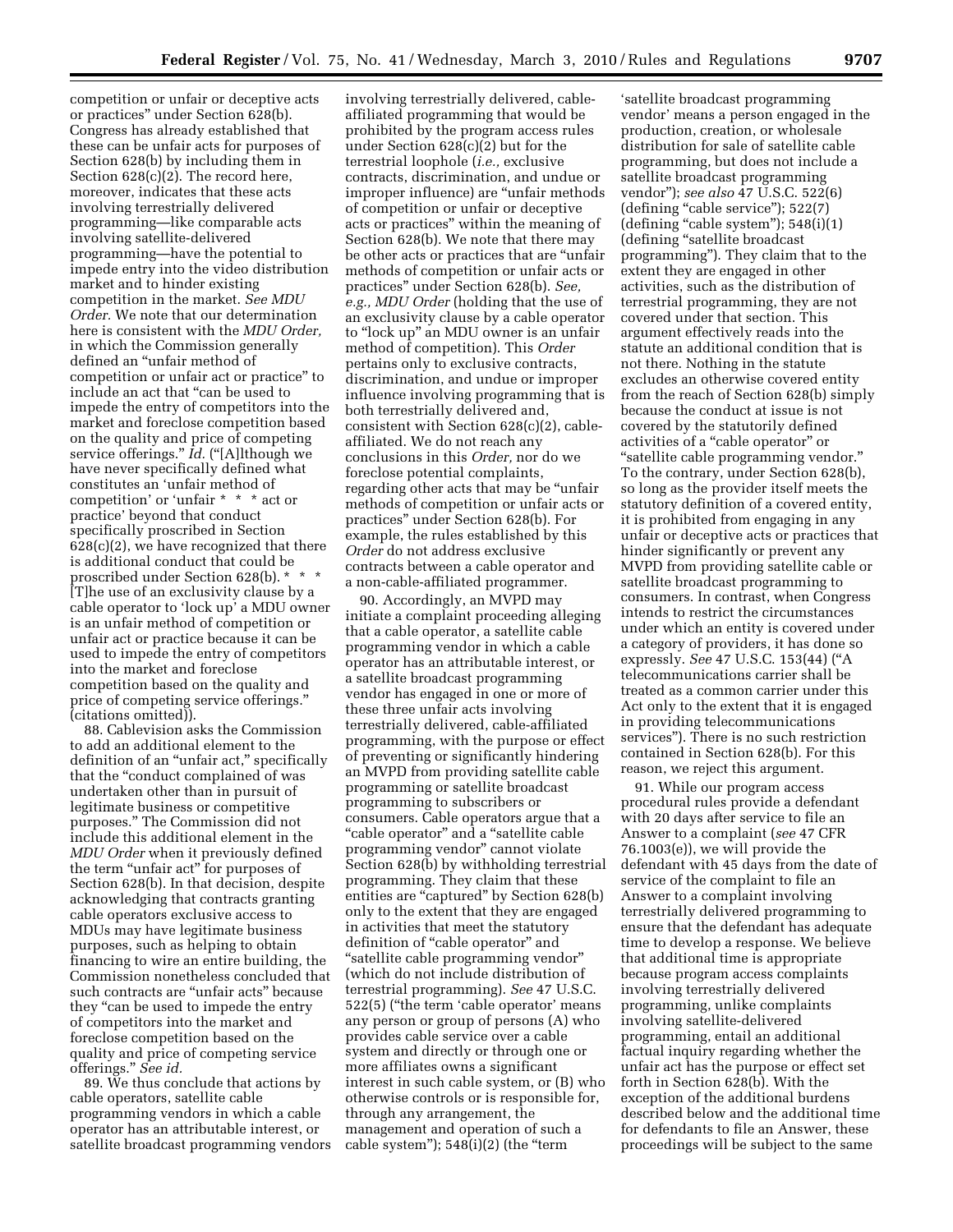procedures set forth in Sections 76.7 and 76.1003 of the Commission's rules that apply to program access complaints involving satellite-delivered, cableaffiliated programming. 47 CFR 76.7, 76.1003. Among other things, these rules provide for pre-filing notices, discovery, remedies, potential defenses, and the required contents of and deadlines for filing the complaint, answer, and reply. *See id.; see generally 1993 Program Access Order,* 8 FCC Rcd 3359. We remind potential complainants that filing a frivolous program access complaint is unlawful and an abuse of process subject to sanctions. *See* 47 CFR 76.6(c); *see also*  47 U.S.C. 548(f)(3); *1993 Program Access Order,* 8 FCC Rcd at 3426–28; *1998 Biennial Regulatory Review,*  Report and Order, 1999 WL 4984 (1999) (adopting 47 CFR 76.6(c)).

2. Additional Burdens in Program Access Complaint Proceedings Alleging Unfair Acts Involving Terrestrially Delivered, Cable-Affiliated Programming

92. We are adopting rules to address unfair acts involving terrestrially delivered, cable-affiliated programming pursuant to the authority Congress provided the Commission in Sections  $628(b)$  and  $628(c)(1)$  of the Act. Unlike the program access rules for satellitedelivered programming, which the Commission adopted pursuant to Section 628(c)(2), Section 628(b) requires that the "purpose or effect" of the unfair act is ''to hinder significantly or to prevent any multichannel video programming distributor from providing satellite cable programming or satellite broadcast programming to subscribers or consumers.'' 47 U.S.C. 548(b); *see 2002 Program Access Order* (''Section 628(b) addresses 'unfair or deceptive acts or practices' generally and carries with it an added burden 'to demonstrate that the purpose or effect of the conduct complained of was to 'hinder significantly or to prevent' an MVPD from providing programming to subscribers or customers.'" (*quoting 1993 Program Access Order,* 8 FCC Rcd at 3377–78)). The unfair acts listed in Section 628(c)(2) pertaining to satellitedelivered programming are presumed to harm competition, and complainants alleging such unfair acts are not required to demonstrate harm. *See 1993 Program Access Order,* 8 FCC Rcd at 3377–78; *see also Implementation of Sections 12 and 19 of the Cable Television Consumer Protection and Competition Act of 1992: Development of Competition and Diversity in Video Programming Distribution and Carriage,*  Memorandum Opinion and Order on

Reconsideration of the First Report and Order, 10 FCC Rcd 1902, 1930 (1994).

93. Accordingly, to run afoul of Section 628(b), an unfair act involving terrestrially delivered, cable-affiliated programming (which, as defined in this *Order,* includes an exclusive contract, discrimination, or undue or improper influence) must have the purpose or effect of hindering significantly or preventing the complainant from providing satellite cable programming or satellite broadcast programming to subscribers or consumers. The prohibition in Section 628(b) makes unlawful any unfair or deceptive act or practice that has the ''purpose or effect'' of hindering significantly or preventing competitors from providing service. 47 U.S.C. 548(b). Under the broad language of the statute, a case involving only a prohibited purpose, even without a likelihood of material effects, may nonetheless support a finding of a violation of Section 628(b). In the antitrust context, however, courts have found that a ''desire to crush a competitor, standing alone, is insufficient to make out a violation of the antitrust laws.'' *Ocean State Physicians Health Plan* v. *Blue Cross & Blue Shield,* 883 F.2d 1101, 1113 (1st Cir. 1989), *cert. denied,* 494 U.S. 1027 (1990); *see also Wisconsin Music Network* v. *Muzak Ltd. P'ship,* 5 F.3d 218, 222 (7th Cir. 1993) (under rule of reason standard in antitrust context, ''the factfinder must determine from all of the circumstances of a case whether a practice unreasonably restrains competition''); *Alliance Shippers* v. *Southern Pac. Transp. Co.,* 858 F.2d 567, 570 (9th Cir. 1988) (essential element in antitrust context is injury to competition); *United States Football League* v. *NFL,* 842 F.2d 1335, 1359 (2d Cir. 1988) (''hopes and dreams alone cannot support a Section 2 claim of monopolization''). We leave for another day the question whether some additional showing analogous to that required under the antitrust standard should be required when a complainant under Section 628(b) alleges only a prohibited purpose to hinder or prevent competition, and not a prohibited effect.

94. For most terrestrially delivered, cable-affiliated programming, the record contains no evidence that unfair acts involving such programming generally have the purpose or effect of significantly hindering or preventing MVPDs from providing satellite cable programming or satellite broadcast programming. Nonetheless, such an act may have the purpose or effect set forth in Section 628(b) in a particular case, especially given predictions that programming will increasingly shift to

terrestrial delivery. Accordingly, in a program access complaint alleging an unfair act involving terrestrially delivered, cable-affiliated programming, the complainant will have the burden of proving that the unfair act has the purpose or effect of significantly hindering or preventing the MVPD from providing satellite cable programming or satellite broadcast programming. This burden under Section 628(b) is in addition to any other burdens imposed by the Commission's rules on a complainant pursuing a program access complaint regarding an exclusive contract, discrimination, or undue or improper influence. *See* 47 CFR 76.1003; *see also 1993 Program Access Order,* 8 FCC Rcd at 3390 (discussing complainant's burden in a program access complaint alleging an exclusive contract); *id.* at 3416–17 (discussing complainant's burden in a program access complaint alleging discrimination); *id.* at 3425 (discussing complainant's burden in a program access complaint alleging undue or improper influence).

95. We note that to satisfy its burden, a complainant cannot, consistent with the statute, simply rely on the fact that some impairment to providing service may have occurred because of its lack of access to cable-affiliated, terrestrially delivered programming. *Cf. AT&T Corp.*  v. *Iowa Utilities Bd.,* 525 U.S. 366, 389 (1999). Rather, the statute requires a complainant to show that it was ''hindered significantly'' or ''prevented'' from providing service. We will thus review individual complaints in light of the higher standard imposed under Section 628(b). It is not our intent, moreover, to remove incentives for MVPDs to improve their program offerings in order to differentiate themselves in the marketplace as long as such efforts do not have the purpose or effect of significantly hindering or preventing an MVPD from providing satellite cable programming or satellite broadcast programming. For example, we believe it highly unlikely that an unfair act involving local news and local community or educational programming will have the prescribed purpose or effect under Section 628(b). Unlike RSN programming, local news and local community or educational programming is readily replicable by competitive MVPDs. Indeed, the record indicates that at least one competitive MVPD, Verizon, has created its own local news channels. Moreover, the Commission previously found that exclusivity plays an important role in the growth and viability of local cable news networks and that permitting such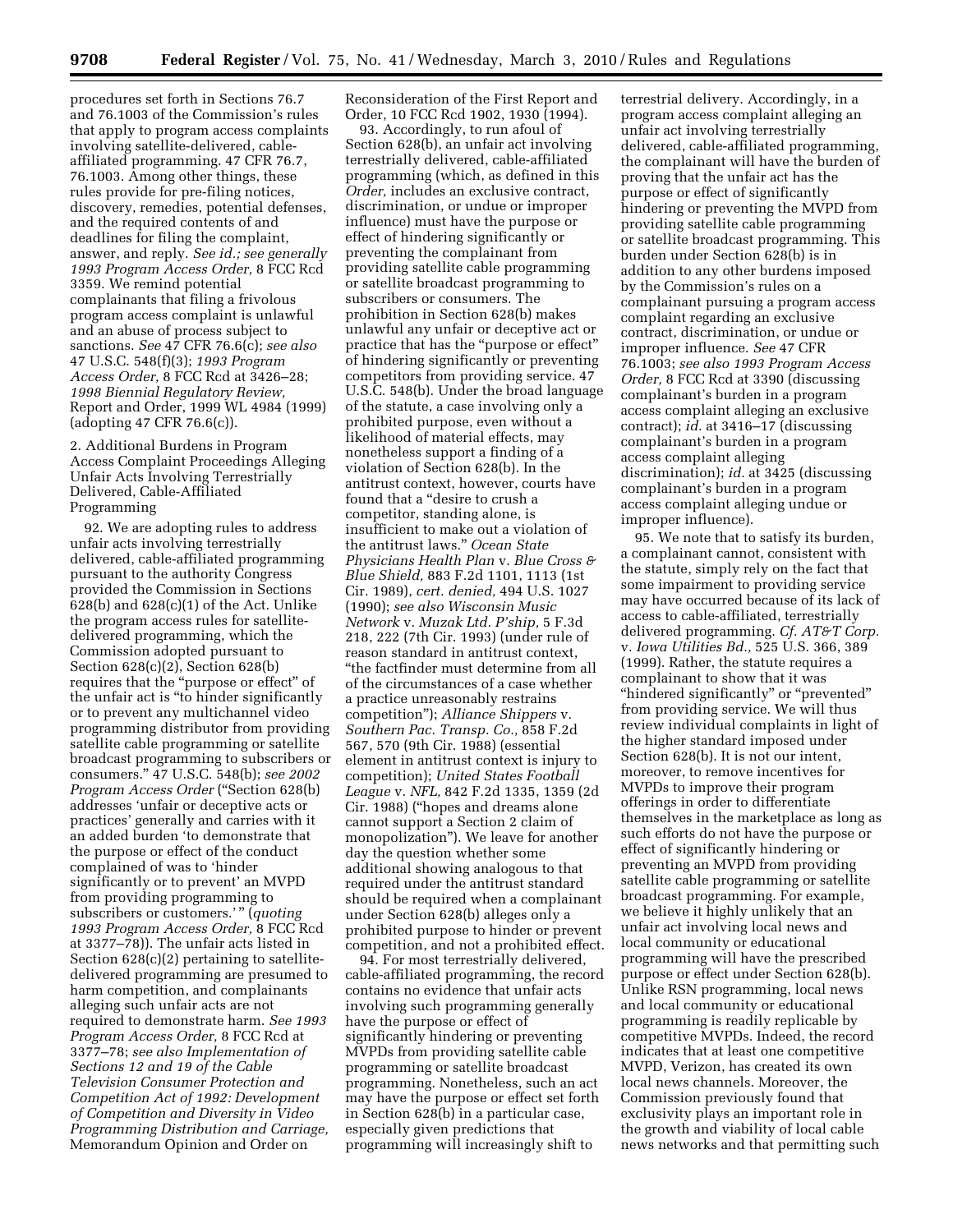exclusivity "should not \* \* \* dissuade new MVPDs from developing their own competing regional programming services.'' *See New England Cable News Channel,* Memorandum Opinion and Order, 9 FCC Rcd 3231, 3236 and 3237 (1994).

96. We do identify one class of programming that, as shown by both Commission precedent and record evidence in this proceeding, is very likely to be both non-replicable and highly valued by consumers. In the *Adelphia Order,* the Commission analyzed the impact of the withholding of three terrestrially delivered, cableaffiliated RSNs on the market shares of DBS operators. In two cases, the Commission found a significant impact on predicted market share. *See Adelphia Order,* 21 FCC Rcd at 8271 (concluding that Comcast's withholding of the terrestrially delivered Comcast SportsNet Philadelphia RSN from DBS operators caused the percentage of television households subscribing to DBS in Philadelphia to be 40 percent lower than what it otherwise would have been; concluding that Cox's withholding of the terrestrially delivered Cox-4 RSN from DBS operators in San Diego caused the percentage of television households subscribing to DBS in that city to be 33 percent lower than what it otherwise would have been); *see also 2007 Program Access Order* (addressing comments concerning the *Adelphia Order* study). In the third case, the Commission found no statistically significant impact where the RSN showed the games of a relatively new team ''that did not yet have a strong enough following to induce large numbers of subscribers to switch MVPDs.'' *See Adelphia Order,* 21 FCC Rcd at 8271–72 (concluding that withholding of a terrestrially delivered RSN in Charlotte did not show a statistically significant effect on predicted market share). Other evidence supports the conclusion that RSNs typically offer non-replicable content and are considered ''must have'' programming by MVPDs. *See 2007 Program Access Order; Liberty/ DIRECTV Order,* 23 FCC Rcd at 3305 and 3306–07; *Adelphia Order,* 21 FCC Rcd at 8258–59; *News/Hughes Order,* 19 FCC Rcd 473, 535 (2004). Both the Commission and commenters have noted that RSN programming is unique and cannot be duplicated. *See Adelphia Order,* 21 FCC Rcd at 8287; *News/ Hughes Order,* 19 FCC Rcd at 535. The Commission on two prior occasions has extended the sunset date of the per se ban established by Congress on

exclusive contracts involving satellitedelivered, cable-affiliated programming. *See generally 2002 Program Access Order* (extending the exclusive contract prohibition until October 5, 2007); *2007 Program Access Order* (extending the exclusive contract prohibition until October 5, 2012). In the most recent decision, the Commission stated that ''the record reflects that numerous national programming networks, RSNs, premium programming networks, and VOD networks are cable-affiliated programming networks that are demanded by MVPD subscribers and for which there are no adequate substitutes.'' *See 2007 Program Access Order.* In that decision, the Commission was implementing Section 628(c)(5), which requires the Commission to assess the marketplace and extend the per se ban if it finds it ''necessary to preserve and protect competition and diversity in the distribution of video programming.'' 47 U.S.C. 548(c)(5). The Commission did not consider the question at issue here: Whether there are specific categories of programming that are non-replicable and sufficiently valuable to consumers such that an unfair act involving such programming has the "purpose or effect of significantly hindering or preventing the MVPD from providing satellite cable programming or satellite broadcast programming.'' 47 U.S.C. 548(b).

97. Although we reject the argument that the empirical evidence concerning RSNs is so uniform that it supports a per se rule that an unfair act involving a terrestrially delivered, cable-affiliated RSN always significantly hinders or prevents the MVPD from providing satellite cable programming or satellite broadcast programming, we will not require litigants and the Commission staff to undertake repetitive examinations of our RSN precedent and the relevant historical evidence. Instead, we recognize the weight of the existing precedent and categorical evidence concerning RSNs by allowing complainants to invoke a rebuttable presumption that an unfair act involving a terrestrially delivered, cable-affiliated RSN has the purpose or effect set forth in Section 628(b). Cablevision maintains that adopting special rules for implementing Section 628(b) in the context of RSNs, based on the content of the programming, would violate the First Amendment. Here, however, we place no content-related burden on a defendant in a case brought under Section 628(b) that involves RSN programming. We only recognize the import of existing precedent and record evidence before us in this matter.

98. In a program access complaint alleging an unfair act involving a terrestrially delivered, cable-affiliated RSN, the defendant may overcome the presumption by establishing that the unfair act does not have the purpose or effect of significantly hindering or preventing the MVPD from providing satellite cable programming or satellite broadcast programming, as required by the language of Section 628(b). Except in the situation of a temporary standstill order, a terrestrially delivered, cableaffiliated RSN is not required to provide its programming to an MVPD under the rules we establish in this *Order* unless and until the Commission (or Bureau on delegated authority) concludes that the complainant is entitled to relief that includes access to the programming. We reiterate that we are adopting a case-bycase approach that allows us to consider the facts and circumstances of each case. Moreover, as discussed above, while our program access procedural rules provide a defendant with 20 days after service to file an Answer to a complaint (*see* 47 CFR 76.1003(e)), we will provide the defendant with 45 days from the date of service of the complaint to file an Answer in all cases involving terrestrially delivered, cable-affiliated programming, to ensure that the defendant has adequate time to develop a full, case-specific response.

99. For purposes of the foregoing paragraphs, we define "RSN" in the same way the Commission has defined that term in previous merger proceedings for purposes of adopting program access conditions: ''Any nonbroadcast video programming service that (1) provides live or same-day distribution within a limited geographic region of sporting events of a sports team that is a member of Major League Baseball, the National Basketball Association, the National Football League, the National Hockey League, NASCAR, NCAA Division I Football, NCAA Division I Basketball, Liga de Béisbol Profesional de Puerto Rico, Baloncesto Superior Nacional de Puerto Rico, Liga Mayor de Fútbol Nacional de Puerto Rico, and the Puerto Rico Islanders of the United Soccer League's First Division and (2) in any year, carries a minimum of either 100 hours of programming that meets the criteria of subheading 1, or 10% of the regular season games of at least one sports team that meets the criteria of subheading 1.'' (In the *Liberty/DIRECTV Order,* the Commission expanded the definition of an RSN originally adopted in the *Adelphia Order* to include sports programming likely to be valued highly by residents of Puerto Rico. *See* 23 FCC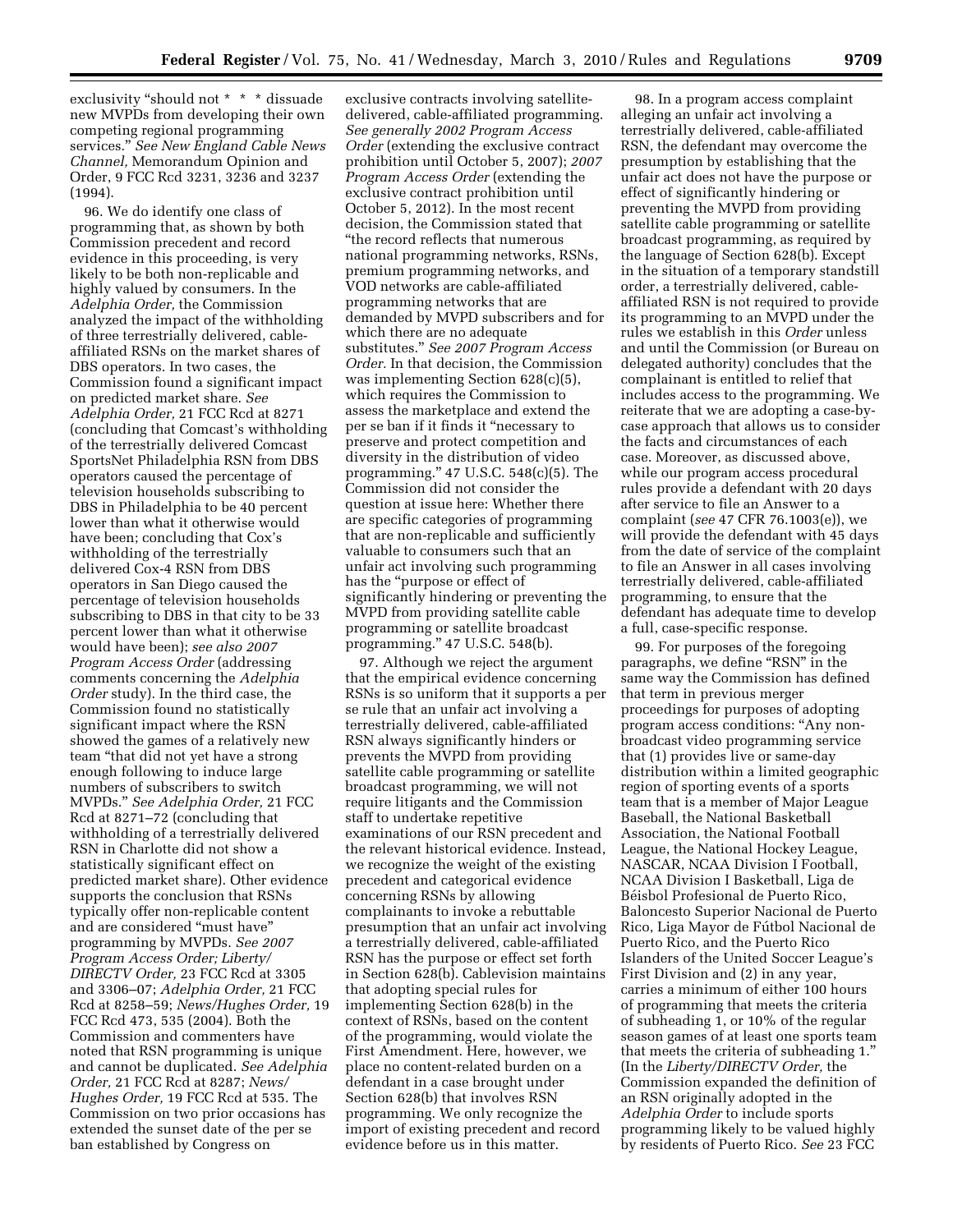Rcd at 3308–09; *see also Adelphia Order,* 21 FCC Rcd at 8275.) The Commission has recently reaffirmed the appropriateness of the RSN definition for purposes of program access merger conditions. *See TAC Order,* 22 FCC Rcd 17938, 17946–47 (2007); *Liberty/ DIRECTV Order,* 23 FCC Rcd at 3308– 09. (The Commission suspended the program carriage merger condition for reasons that are not at issue here. *See TAC Order,* 22 FCC Rcd at 17946–47.) A complainant would have the burden of showing that the network at issue satisfies this definition.

100. One commenter has further urged a per se ban on unfair acts and practices involving terrestrially delivered HD "feeds" of programming. According to Verizon, vertically integrated programmers are seeking to compete unfairly by withholding from competitive providers the HD version of programming subject to the program access rules by transporting the ''HD feed'' terrestrially, thus allowing the affiliated cable operator to offer a more robust line-up of HD programming. There is substantial evidence regarding consumers' preference for HD programming in the context of MVPD services, and the record shows that MVPD subscribers do not consider SD programming to be an acceptable substitute for HD programming. The SD and HD versions of the same network have different technical characteristics and sometimes even different content. HD programming has thus become an important part of a competitive MVPD offering.

101. Based on the record evidence described above, in particular the fact that SD and HD versions of the same network have different technical characteristics and sometimes even different content, we conclude that the HD version of a particular programming channel should be treated as a distinct service from the SD version of the same network. Thus, in considering a complaint regarding an unfair act involving terrestrially delivered HD programming, the mere fact that the complainant offers the SD version of the same network to subscribers will not alone be sufficient to refute a claim under Section 628(b); and, in the case of a covered RSN, it will not establish that the unfair act lacks the purpose or effect set forth in Section 628(b). In that regard, nothing in the statute requires a competitive provider to show complete foreclosure from particular programming to make a claim under Section 628(b). Rather, the competitive provider must show that a covered entity was engaged in an unfair act or practice that has the purpose or effect of

hindering significantly or preventing a competitor from providing service. We note that in two pending complaints, the complainant is seeking access to the HD feed of a cable-affiliated RSN; at this time, only the satellite-delivered SD version of the programming is being made available to the competitive provider. *See* Verizon Telephone Companies *et al*, Program Access Complaint, File No. CSR–8185–P (filed July 7, 2009); AT&T Services, Inc. *et al,*  Program Access and Section 628(b) Complaint, File No. CSR–8196–P (filed Aug. 13, 2009). As explained below, to the extent the complainants do not supplement their pleadings in the pending adjudicatory matter, their claims fall outside the framework established in this rulemaking, and we do not prejudge whether the records in those cases are sufficient to state a case under Section 628(b) based on the facts alleged.

102. We will also treat other terrestrially delivered formats of programming, such as VOD, 3D, and other new formats, as distinct services subject to the rules established in this *Order.* We do not have precedents or record evidence at this point with respect to such new formats on which to base a conclusion whether any presumption should apply to complaints involving them, thus no presumptions will apply to them at this time.

103. We decline to adopt specific evidentiary requirements with respect to proof, in a complaint brought under Section 628(b), that the defendant's alleged activities have the purpose or effect of hindering significantly or preventing the complainant from providing satellite cable programming or satellite broadcast programming. The evidence required to satisfy this burden will vary based on the facts and circumstances of each case and may depend on, among other things, whether the complainant is a new entrant or an established competitor and whether the programming the complainant seeks to access is new or existing programming. In order to provide some guidance to potential litigants, however, we provide the following illustrative examples of evidence that they might consider providing. A litigant might rely on an appropriately crafted regression analysis that estimates what the complainant's market share in the MVPD market would be if it had access to the programming and how that compares to its actual market share. *See, e.g., Adelphia Order,* 21 FCC Rcd at 8343– 50, Appendix D; *2007 Program Access Order.* A regression analysis might be particularly appropriate for an MVPD

that is an established competitor operating in a large number of geographic areas that seeks access to an established programming network. Operation in a large number of geographic areas allows for an assessment in the variation in the MVPD's penetration levels between areas where programming is withheld and where it is available to estimate the effect of withholding. Moreover, a regression analysis might be particularly appropriate for an established competitor, where it can be assumed that its market penetration may be approaching an equilibrium level, rather than a recent entrant, where it can be assumed that its market penetration will increase as consumers become more familiar with its service. A litigant might also rely on statistically reliable survey data indicating the likelihood that customers would choose not to subscribe to or switch to an MVPD that did not carry the withheld programming.

104. We recognize that not all potential complainants will have the resources to perform a regression analysis or market survey, thus, we reiterate that these examples should be considered illustrative only. We will assess the reliability of the regression analysis, survey data, or other empirical data on a case-by-case basis. In that regard, we note that defendants, as well as complainants, are likely to have unique access to certain relevant evidence. For instance, although a competing MVPD seeking access to a cable-affiliated RSN has unique access to information about its own subscribership and the reasons consumers give for declining or terminating the MVPD's service, a defendant cable operator or cableaffiliated programmer is likely to have the best information about the competitive significance of its RSN (*e.g.,*  value of subscribers and local demand for the RSN). Moreover, both complainants and defendants are capable of compiling survey data to assess the likelihood that customers would choose not to subscribe to or switch to an MVPD that did not carry the withheld programming. The discovery process enables parties to obtain additional evidence needed to satisfy their burdens. *See* 47 CFR 76.1003(j).

105. We note that the language of Section 628(b) requires the Commission to address the unfair acts of cable operators, satellite cable programming vendors in which a cable operator has an attributable interest, and satellite broadcast programming vendors, but not the unfair acts of other programmers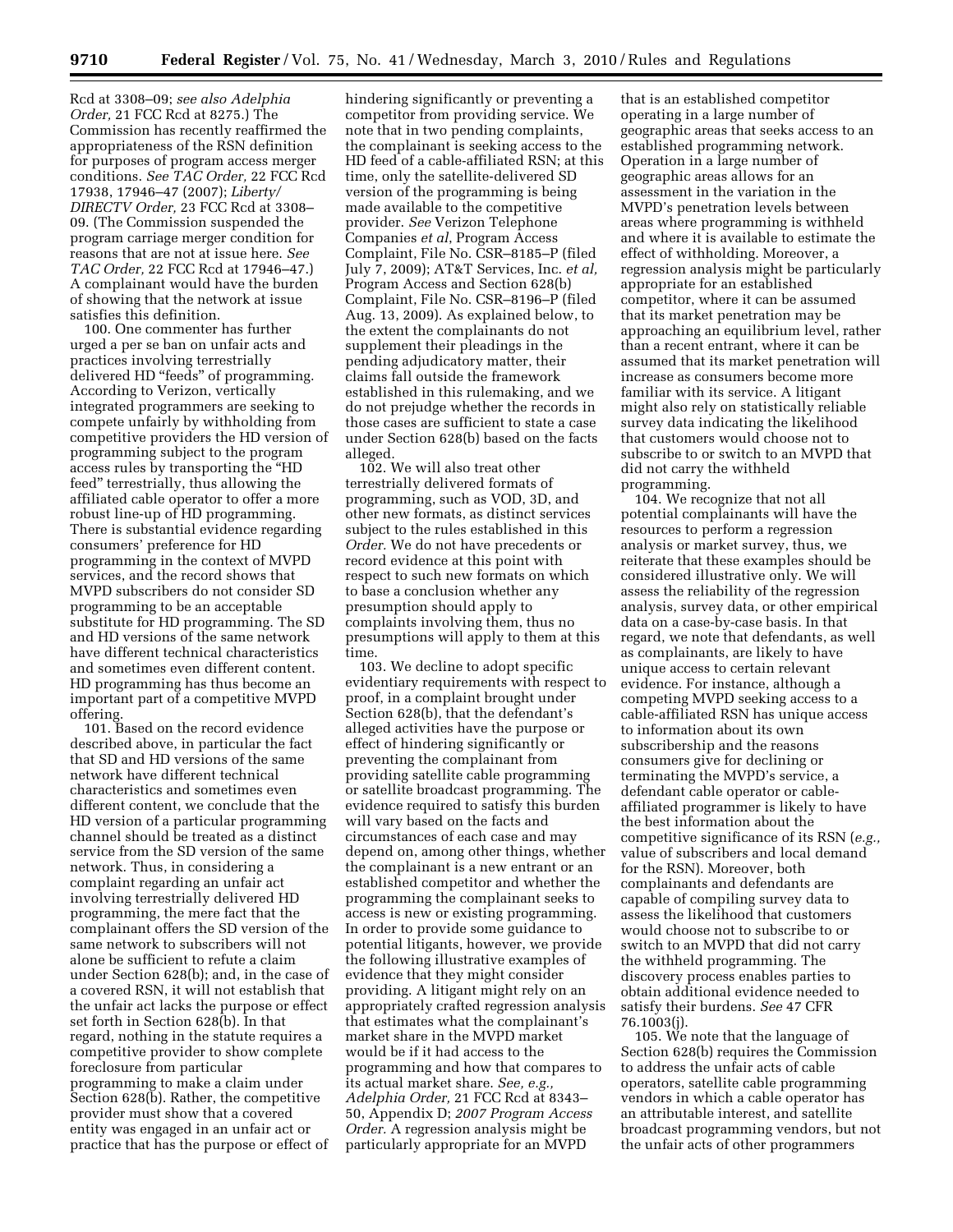delivering programming only by terrestrial means. *See* 47 U.S.C. 548(b). We conclude that Section 628(b) allows complaints against the entities listed in Section 628(b) based on the unfair acts of their affiliated programmers delivering programming by terrestrial means, where the facts establish that the programmer is wholly owned by, controlled by, or under common control with one or more of these entities. (If two or more cable operators each have a minority interest in a terrestrial programmer but those interests exceed 50 percent in the aggregate, we will consider the programmer to be cablecontrolled. For example, if three cable operators each have a 20 percent ownership interest in a terrestrial programmer, we would consider the programmer to be cable-controlled, despite the fact that no individual cable operator has a controlling interest, because the aggregate interests held by the cable operators exceed 50 percent.) Under these circumstances, the cable operator, satellite cable programming vendor in which a cable operator has an attributable interest, or satellite broadcast programming vendor can appropriately be held responsible for the discriminatory acts of its program supplier affiliate because it controls the supplier and the supplier's unfair actions are designed to benefit these entities.

106. This coverage is necessary to give Section 628(b) practical effect. For example, absent a Commission rule to address such discrimination, a cablecontrolled terrestrial program supplier could insist that a competitive MVPD pay an exorbitant rate for carriage that far exceeds the rate charged to the incumbent cable system, thereby precluding the MVPD from obtaining the programming on reasonable terms and achieving the same result as an exclusive contract. We believe that we have authority under Section 628(b) to prevent this and similar situations in which a terrestrial programmer that is wholly owned by, controlled by, or under common control with an entity covered by Section 628(b) acts presumptively to further the interests of such an entity. Accordingly, in program access complaints alleging that a cableaffiliated programmer that provides only terrestrially delivered programming has discriminated against an MVPD, the complainant will have the additional burden of proof that the programmer that is alleged to have engaged in discrimination is wholly owned by, controlled by, or under common control with the defendant cable operator or cable operators, satellite cable

programming vendor or vendors in which a cable operator has an attributable interest, or satellite broadcast programming vendor or vendors.

107. If it appears that a regulated entity has been organized in a manner to shield its terrestrial programming activities from the reach of Section 628(b) and the Commission's regulations, we may look beyond the corporate structural formalities to ensure that the goals of the statute and rules are not frustrated. Moreover, in cases where one or more of the entities listed in Section 628(b) does not have de jure control of a terrestrial programmer, we do not foreclose complaints alleging that one or more of the entities listed in Section 628(b) has nonetheless influenced the programmer to engage in discrimination. We will assess such claims of alleged influence on a case-bycase basis. In addition, as noted above, there may be acts or practices other than those specified in this *Order* that are ''unfair methods of competition or unfair acts or practices'' under Section 628(b). For example, nothing in this *Order*  forecloses a complaint alleging that the execution or enforcement of a discriminatory contract by one of the entities listed in Section 628(b) violates this section.

# 3. Exclusive Contracts

108. The rules we adopt here pursuant to Section 628(b) to address exclusive contracts between cable operators and cable-affiliated programmers that provide terrestrially delivered programming differ from the rules applicable to satellite-delivered, cable-affiliated programming pursuant to Section 628(c)(2)(C)–(D). The program access rules applicable to cableaffiliated programmers that provide satellite-delivered programming generally prohibit exclusive contracts with a cable operator subject to certain exceptions. Because we are adopting rules for terrestrially delivered, cableaffiliated programming pursuant to the authority provided in Sections 628(b) and 628(c)(1), we do not apply here the statutory scheme set forth in Section 628(c)(2)(C)–(D) for satellite-delivered, cable-affiliated programming. Our approach to exclusive contracts for terrestrially delivered, cable-affiliated programming will differ from the exclusive contract prohibition applicable to satellite-delivered, cableaffiliated programming in the following ways.

109. First, the Commission's program access rules applicable to satellitedelivered, cable-affiliated programming generally prohibit exclusive contracts

unless the cable operator or cableaffiliated programmer demonstrates that an exclusive contract serves the public interest based on the factors set forth in Section 76.1002(c)(4). 47 CFR 76.1002(c)(4); *see 2002 Program Access Order.* The rules we adopt in this *Order,*  however, assign the burden of proof to the complainant to demonstrate (sometimes with the benefit of a presumption) that the exclusive contract has the purpose or effect set forth in Section 628(b).

110. Second, while the Commission's rules applicable to satellite-delivered, cable-affiliated programming draw distinctions between exclusive contracts in served areas and unserved areas (*see*  47 CFR 76.1002(c)(1)–(2); *see also* 47 U.S.C.  $548(c)(2)(C)$ –(D)), the rules we adopt in this *Order* for terrestrially delivered, cable-affiliated programming do not. Section 628(b) does not draw such a distinction, and our case-by-case approach will enable us to take into account relevant factual circumstances of a particular case.

111. Third, while the exclusive contract prohibition generally applicable to satellite-delivered, cableaffiliated programming will sunset on a Commission determination that the categorical prohibition is no longer necessary to preserve and protect competition (*see* 47 CFR 76.1002(c)(6); *see also* 47 U.S.C. 548(c)(5)), the rules we adopt in this *Order* for terrestrially delivered, cable-affiliated programming do not contain a sunset provision because Section 628(b) does not contain such a provision. If the exclusive contract prohibition applicable to satellite-delivered, cable-affiliated programming sunsets, we will still consider complaints alleging unfair acts involving terrestrially delivered, cableaffiliated programming on a case-bycase basis unless and until we repeal the rule with respect to terrestrially delivered programming. Of course, the facts supporting a sunset of the exclusive contract prohibition under Section 628(c)(2) may bear on a particular complaint brought under Section 628(b).

112. By contrast, with the exception of the additional burdens and the additional response time for defendants to file an Answer described above, we will apply the same rules, policies, and procedures to address claims of discrimination and undue or improper influence involving terrestrially delivered, cable-affiliated programming that currently apply to such claims involving satellite-delivered, cableaffiliated programming. *See* 47 CFR  $76.1002(b)(1)–(3)$  (listing actions that a cable-affiliated programmer is not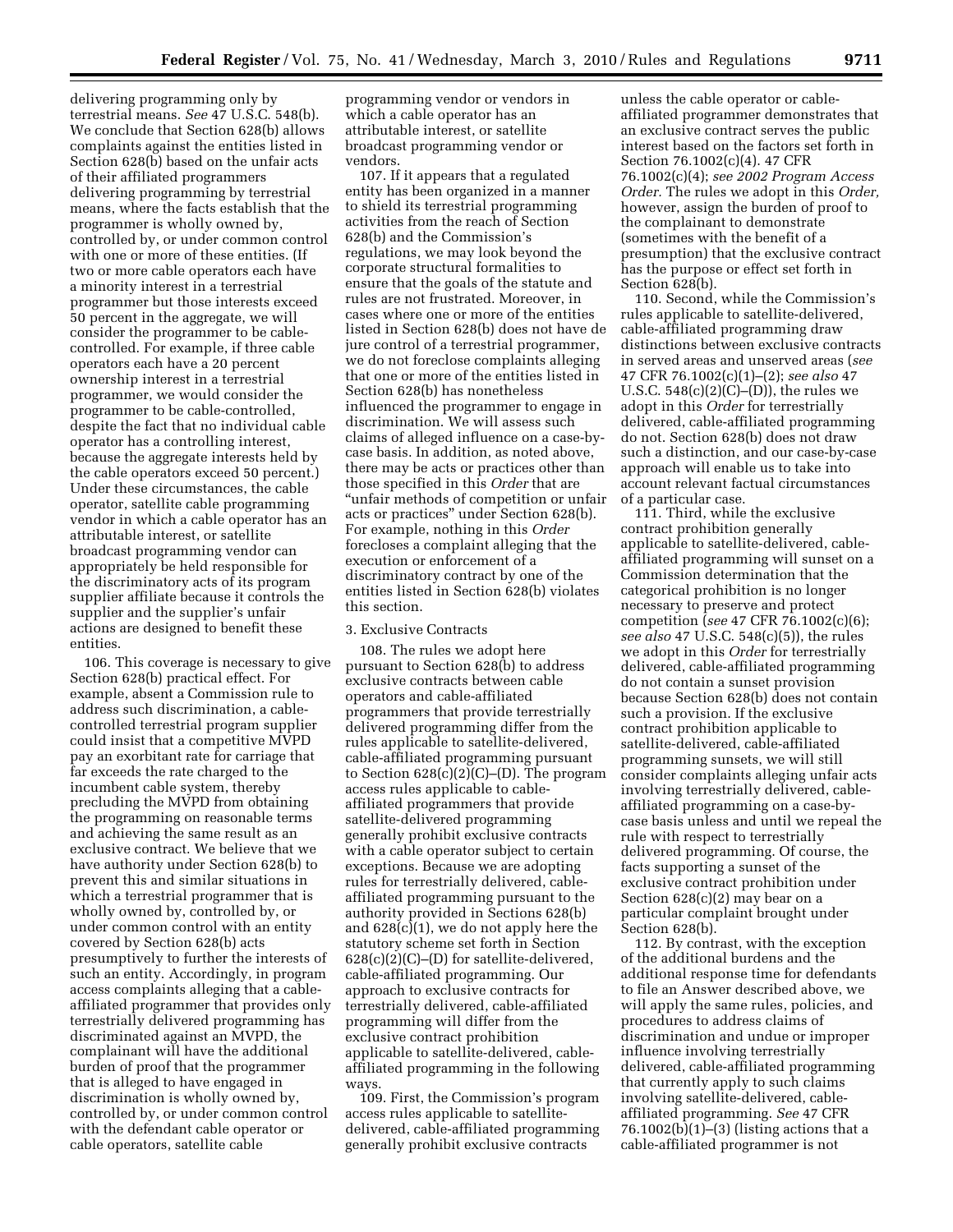precluded from taking under the discrimination provision of the program access rules); *id.* § 76.1003(c)(4)–(5) (listing specific requirements for a program access complaint alleging discrimination); *id.* § 76.1003(e)(3)–(4) (listing specific requirements for an answer to a program access complaint alleging discrimination); *see also 1993 Program Access Order,* 8 FCC Rcd at 3400–23 (adopting rules, policies, and procedures for complaints alleging program access discrimination); *see id.*  at 3423–26 (adopting rules, policies, and procedures for complaints alleging undue or improper influence).

#### *E. Application of the Rules*

113. In this Section, we discuss how the rules adopted here apply to common carriers, existing contracts, and terrestrially delivered programming that is subject to the program access rules applicable to satellite-delivered programming as a result of merger conditions.

#### 1. Common Carriers

114. The rules we adopt in this *Order*  will apply to common carriers and open video systems as well as cable operators because the Act so requires. Although Section 628(b) requires the Commission to address the unfair acts of cable operators, satellite cable programming vendors in which a cable operator has an attributable interest, and satellite broadcast programming vendors, Section 628(j) states that "[a]ny provision that applies to a cable operator under this section shall apply to a common carrier or its affiliate that provides video programming by any means directly to subscribers.'' 47 U.S.C. 548(j). Similarly, Section 653(c)(1)(A) provides that ''[a]ny provision that applies to a cable operator under [Section 628] of this title shall apply \* \* \* to any operator of an open video system [OVS].'' 47 U.S.C. 573(c)(1)(A). Thus, pursuant to Sections 628(j) and  $653(c)(1)(A)$ , the rules we adopt to address unfair acts involving terrestrially delivered, cable-affiliated programming must also apply to common carriers and OVS operators, and their affiliated programmers, to the extent that these entities provide video programming to subscribers or consumers. Accordingly, we are amending Section 76.1004(a) of our rules, which contains a limitation on what constitutes an attributable interest held by a common carrier in a satellite cable programming vendor, to also apply to an attributable interest held by a common carrier in a terrestrial cable programming vendor. *See* 47 CFR 76.1004(a); *see also* 47 U.S.C. 628(j);

*Implementation of Cable Act Reform Provisions of the Telecommunications Act of 1996,* Order and Notice of Proposed Rulemaking, 11 FCC Rcd 5937, 5956–57 (1996).

#### 2. Existing Contracts

115. Given the potential harms to video competition and broadband deployment that arise from unfair acts involving terrestrially delivered, cableaffiliated programming, we conclude that the public interest requires us to apply the rules adopted in this *Order* to existing contracts or other arrangements for terrestrially delivered, cableaffiliated programming, to the extent a cable operator's reliance on or enforcement of those contracts or arrangements following the effective date of the rules is found to violate Section 628(b). Accordingly, although a cable operator may have entered into an exclusive contract prior to the effective date of the rules adopted in this *Order,*  an MVPD may file a program access complaint after the effective date of the rules alleging that the cable operator's continued reliance on or enforcement of this contract violates these rules. We decline, however, to apply the rules adopted in this *Order* to the unfair acts of cable operators involving terrestrially delivered, cable-affiliated programming that preceded the effective date of these rules. Thus, to the extent a terrestrially delivered, cable-affiliated programmer refused to deal with an MVPD prior to (and not after) the effective date of these rules, we would not entertain a program access complaint alleging that such conduct is unlawful under the rules adopted in this *Order.* Rather, an MVPD filing a program access complaint pursuant to the rules adopted in this *Order* regarding the allegedly unlawful conduct would need to demonstrate that the unfair act occurred after the effective date of the rules.

116. Applying the rules to existing contracts in this manner is not impermissibly retroactive. *See, e.g., Celtronix Telemetry, Inc.* v. *FCC,* 272 F.3d 585, 588 (D.C. Cir. 2001) (changing the grace period on auction debt was not impermissibly retroactive where new rule applied to payment delays occurring after the rule's adoption; although it altered the future effect of the initial license issuance, it did not alter past legal consequences); *Bell Atl. Tel. Cos.* v. *FCC,* 79 F.3d 1195, 1207 (D.C. Cir. 1996) (a regulation that governs future rates "is not made retroactive merely because it draws upon antecedent facts for its operation'') (quotations and citations omitted); *see also Landgraf* v. *USI Film Prods.,* 511 U.S. 244, 269–70 and n. 24 (1994) (a law

does not act retrospectively merely because it is applied in a case arising from conduct antedating its enactment or upsets expectations based in prior law; rather, the issue is whether the new provision attaches new legal consequences to events completed before its enactment); *Chemical Waste Mgmt., Inc.* v. *EPA,* 869 F.2d 1526, 1536 (D.C. Cir. 1989) (''[i]t is often the case that a business will undertake a certain course of conduct based on the current law, and will then find its expectations frustrated when the law changes. This has never been thought to constitute retroactive lawmaking'').

117. As discussed above, program access complaints filed pursuant to Section 628(d) are pending before the Commission that allege unfair acts involving terrestrially delivered, cableaffiliated programming that have the purpose or effect set forth in Section 628(b). *See* Verizon Telephone Companies *et al,* Program Access Complaint, File No. CSR–8185–P (filed July 7, 2009); AT&T Services, Inc. *et al.,*  Program Access and Section 628(b) Complaint, File No. CSR–8196–P (filed Aug. 13, 2009). Complainants may continue to prosecute these complaints pursuant to Section 628(d). Because these complaints allege unfair acts that occurred before the effective date of the rules adopted in this *Order,* they will not be considered pursuant to these rules, unless supplemented as described below. A complainant that wants a currently pending complaint considered under these rules must submit a supplemental filing alleging that the defendant has engaged in an unfair act (such as a further refusal to provide programming) after the effective date of the rules. In such case, the complaint and supplement will be considered pursuant to the rules adopted in this *Order,* including the rebuttable presumption for RSNs. The defendant will have an opportunity to answer the supplemental filing within 45 days of service, and the complainant will have an opportunity to reply, as set forth in the rules. *See* 47 CFR 76.1003(f).

118. Additionally, application of the rules to existing contracts will not pose economic hardship on cable operators or their affiliated programmers or constitute a "regulatory taking" under the Fifth Amendment. The Supreme Court has outlined the following framework to evaluate regulatory takings claims: '''In all of these cases, we have eschewed the development of any set formula for identifying a 'taking' forbidden by the Fifth Amendment, and have relied instead on ad hoc, factual inquiries into the circumstances of each particular case. To aid in this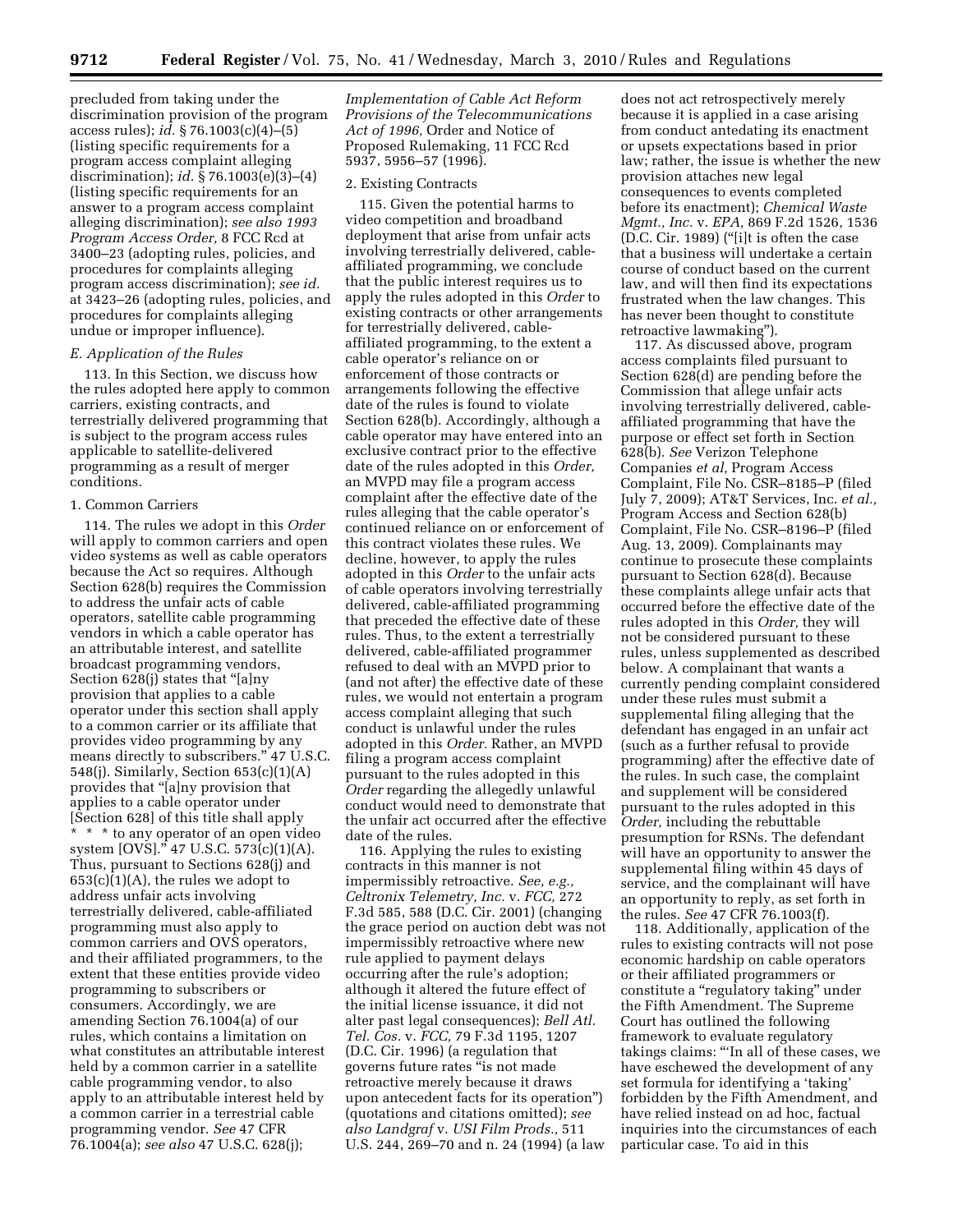determination, however, we have identified three factors which have particular significance: (1) The economic impact of the regulation on the claimant; (2) the extent to which the regulation has interfered with distinct investment-backed expectations; and (3) the character of the governmental action.''' *MDU Order* (quoting *Connolly*  v. *Pension Ben. Guaranty Corp.,* 475 U.S. 211, 224–25 (1986) (citations and internal quotation marks omitted)). None of these factors counsels in favor of finding a regulatory taking here. Moreover, because our decision does not involve the permanent condemnation of physical property, it does not constitute a per se taking. *Cf. Loretto* v. *Teleprompter Manhattan City Corp.,* 458 U.S. 419, 427 (1982) (''when faced with a constitutional challenge to a permanent physical occupation of real property, this court has invariably found a taking''); *Tahoe-Sierra Preservation Council, Inc.* v. *Tahoe Regional Planning Agency,* 535 U.S. 302, 322 (2002) (''When the government physically takes possession of an interest in property for some public purpose, it has a categorical duty to compensate the former owner.'').

119. Under the first prong of the regulatory takings test, applying these rules to existing contracts for terrestrially delivered, cable-affiliated programming to the extent described above would not have a material adverse economic impact on cable operators or their affiliated programmers. Specifically, these rules would not interfere with the ability of cable operators to provide this programming to their subscribers or potential subscribers or the ability of cable-affiliated programmers to sell programming to MVPDs. Our decision may in fact expand the number of customers (*i.e.,* MVPDs) to whom terrestrially delivered, cable-affiliated programmers sell their programming. This will result in increased revenues for the cable-affiliated programmer, which can be used to partially offset the decreased revenues its affiliated cable operator will experience as some subscribers switch to competitive MVPDs that now have access to the formerly withheld programming. Moreover, as the record demonstrates, unfair acts involving terrestrially delivered, cable-affiliated programming have in some cases enabled cable firms to significantly hinder competition in the video distribution market. Thus, under the first prong of the takings analysis, any economic impact on cable operators and terrestrially delivered, cable-affiliated programmers arising

from compliance with these rules stems from correcting current market failures, and is outweighed by our public interest objective of promoting competition in the video distribution market.

120. Under the second prong of the Supreme Court's test, applying these rules to existing contracts for terrestrially delivered, cable-affiliated programming to the extent described above would not interfere with distinct investment-backed expectations. Several of the Commission's prior decisions have reflected a concern about unfair acts involving terrestrially delivered, cable-affiliated programming, and our desire to craft appropriate remedies. The Commission has stated in previous program access complaint proceedings that vertically integrated cable operators that migrate their programming to terrestrial delivery could violate Section 628(b) in some instances. *See RCN,* 16 FCC Rcd at 12053; *DIRECTV,* 15 FCC Rcd at 22807; *EchoStar,* 14 FCC Rcd at 2102–03; *RCN,* 14 FCC Rcd at 17104–06; *DIRECTV,* 13 FCC Rcd at 21837; *see also 1996 OVS Order,* 11 FCC Rcd at 18325.

121. Moreover, past Commission Orders in program access rulemaking proceedings have demonstrated continued concern with the harms associated with the terrestrial loophole. *See 2002 Program Access Order* (noting that withholding of terrestrially delivered, cable-affiliated programming ''could have a substantial impact on the ability of competitive MVPDs to compete in the MVPD market'' but finding that the specific language of Section 628(c) applies only to satellitedelivered programming); *1998 Program Access Order* (concluding that the record developed in this proceeding did not demonstrate that unfair acts involving terrestrially delivered, cableaffiliated programming were having a significant anticompetitive effect, but stating that ''we believe that the issue of terrestrial distribution of programming could eventually have substantial impact on the ability of alternative MVPDs to compete in the video marketplace'' and that ''the Commission will continue to monitor this issue and its impact on competition in the video marketplace''); *see also 2007 Program Access Order.* Moreover, the Commission noted in the *1993 Program Access Order* that the objectives of Section 628(b) were to proscribe conduct ''beyond those more specifically referenced in 628(c). The objectives of the provision, however, are clearly to provide a mechanism for addressing those types of conduct, primarily associated with horizontal and vertical concentration within the cable and satellite cable programming field, that

inhibit the development of multichannel video distribution competition \* \* \*. Section 628(b) is a clear repository of Commission jurisdiction to adopt additional rules or to take additional actions to accomplish the statutory objectives should additional types of conduct emerge as barriers to competition and obstacles to the broader distribution of satellite cable and broadcast programming.'' 8 FCC Rcd at 3373–73.

122. The Commission has also stated in Annual Reports to Congress on the status of competition in the video distribution market that unfair acts involving terrestrially delivered, cableaffiliated programming could have a substantial impact on the ability of competitive MVPDs to compete and that the Commission will ''continue to monitor this issue and its impact on the competitive marketplace.'' *6th Annual Report,* 15 FCC Rcd 978 (2000); *see 3rd Annual Report,* 12 FCC Rcd 4358 (1997); *see also 7th Annual Report,* 16 FCC Rcd 6005 (2001); *8th Annual Report,* 17 FCC Rcd 1244 (2002); *9th Annual Report,* 17 FCC Rcd 26901 (2002); *10th Annual Report,* 19 FCC Rcd 1606 (2004); *11th Annual Report,* 20 FCC Rcd 2755 (2005); *12th Annual Report,* 21 FCC Rcd 2503 (2006).

123. In the *Adelphia Order,* the Commission demonstrated that it would act to mitigate the harm to competition resulting from withholding of terrestrially delivered, cable-affiliated programming. In the *Adelphia Order,*  the Commission applied the program access rules, as well as arbitration conditions, to terrestrially delivered RSNs affiliated with the merger applicants based on record evidence demonstrating that withholding of terrestrially delivered, cable-affiliated programming had an adverse impact on competition in the video distribution market. *See* 21 FCC Rcd at 8275. Moreover, in the *News/Hughes Order,*  the Commission noted that it has ''long recognized that the terrestrial distribution of programming particularly RSN programming—by vertically integrated cable operators could competitively disadvantage competing MVPDs if they were denied access to the terrestrially delivered programming.'' 19 FCC Rcd at 535 (citations omitted). In addition, in September 2007, the Commission adopted the *NPRM* in this proceeding, seeking comment on, among other things, whether to extend the program access rules to terrestrially delivered, cable-affiliated programming. Thus, for many years now, cable operators and their affiliated programmers have been on notice that withholding of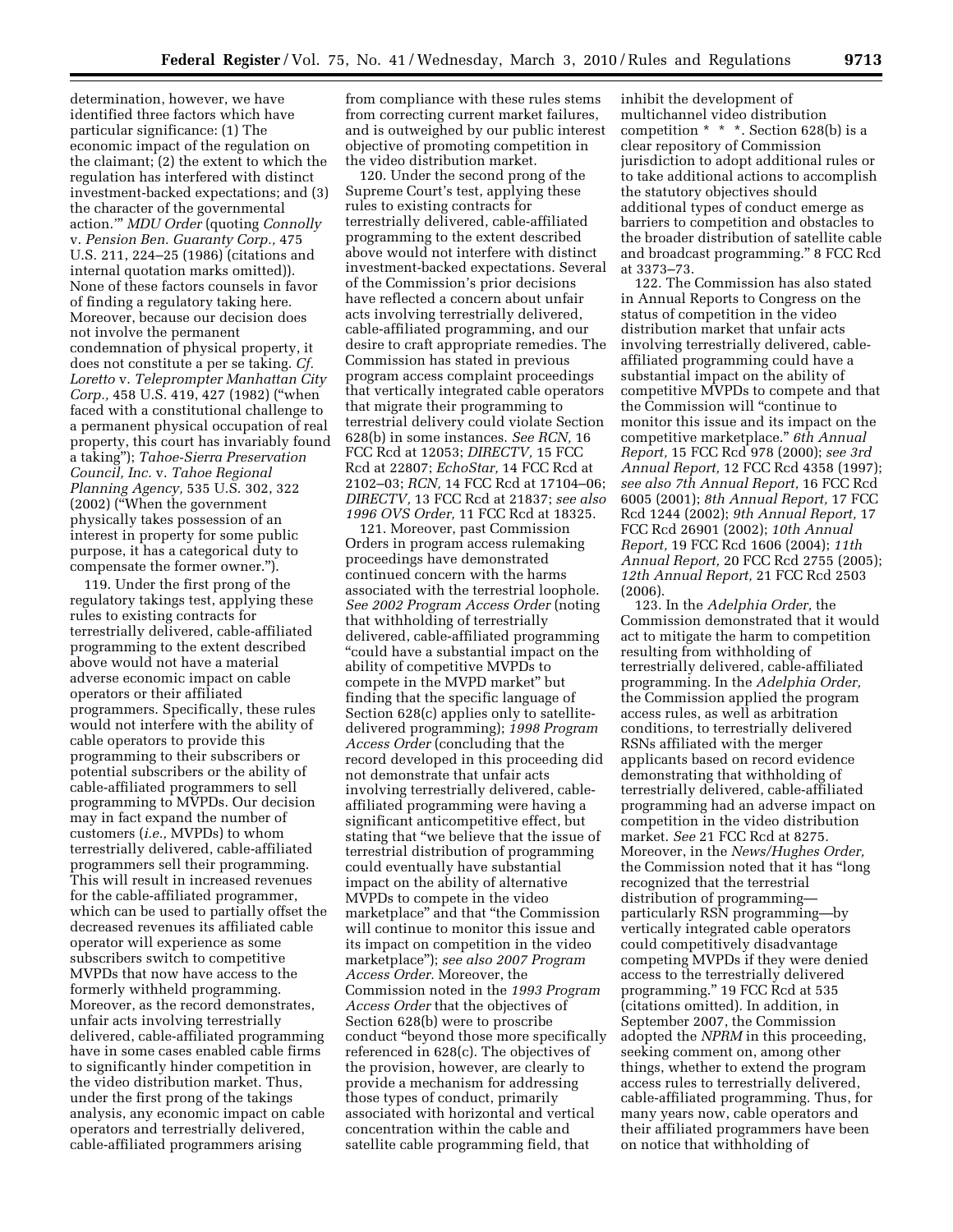terrestrially delivered, cable-affiliated programming is a source of concern for the Commission, and that any programming investments had the potential to be impacted by the rules we adopt in this *Order.* Moreover, as the Commission explained in the *MDU Order,* a cable operator does not have a legitimate investment-backed expectation in profits obtained through anticompetitive behavior. *See MDU Order* (citing *Otter Tail Power Co.* v. *United States,* 410 U.S. 366, 380 (1973) (antitrust law proscribing monopolies "assumes that an enterprise will protect itself against loss by operating with superior service, lower costs, and improved efficiency,'' and a monopolist may not ''substitute for competition anticompetitive uses of its dominant power''); *Delaware & Hudson Ry. Co.* v. *Consolidated Rail Corp.,* 902 F.2d 174, 178 (2d Cir. 1990) (''A monopolist cannot escape liability for conduct that is otherwise actionable simply because that conduct also provides short-term profits.'')).

124. Under the third prong of the regulatory takings test, we find that applying these rules to existing contracts for terrestrially delivered, cable-affiliated programming to the extent described above substantially advances the legitimate governmental interest in protecting consumers from '' 'unfair methods of competition or unfair acts or practices'—an interest Congress has explicitly recognized and protected by statute \* \* \* \* and commanded the Commission to vindicate by adopting appropriate regulations.'' *See MDU Order* (quoting 47 U.S.C. 548(b)). It also comports with Congress' directive to spur the development of communications technologies and to encourage the deployment of advanced telecommunications capabilities. *See* 47 U.S.C. 157 nt. (2008); 47 U.S.C. 548(a). The rules we adopt here will further these governmental interests by promoting competition in the video distribution market and facilitating efforts to deploy broadband.

#### 3. *Adelphia Order* Merger Conditions

125. Pursuant to merger conditions adopted in the *Adelphia Order,* certain terrestrially delivered RSNs (''Covered RSNs'') affiliated with Comcast or Time Warner Cable are currently required to comply with the program access rules applicable to satellite-delivered, cableaffiliated programming. *See Adelphia Order,* 21 FCC Rcd at 8274 (requiring terrestrially delivered RSNs in which Comcast or Time Warner has or acquires an attributable interest to comply with the program access rules applicable to

satellite-delivered cable-affiliated programming, citing 47 CFR 76.1002), 8276 and 8336, Appendix B, § B(1) (citing 47 CFR 76.1002); *see also Applications for Consent to the Assignment and/or Transfer Control, Time Warner Inc., Assignor/Transferor, and Time Warner Cable Inc., Assignee/ Transferee,* Memorandum Opinion and Order, 24 FCC Rcd 879, 893 (MB, WCB, WTB, IB, 2009) (approving transaction separating Time Warner from Time Warner Cable and explaining that the *Adelphia Order* program access conditions will continue to apply to Time Warner Cable post-restructuring but will no longer apply to Time Warner). A Covered RSN as defined in the *Adelphia Order* is ''any nonbroadcast video programming service that (1) provides live or same-day distribution within a limited geographic region of sporting events of a sports team that is a member of Major League Baseball, the National Basketball Association, the National Football League, the National Hockey League, NASCAR, NCAA Division I Football, NCAA Division I Basketball and (2) in any year, carries a minimum of either 100 hours of programming that meets the criteria of subheading 1, or 10% of the regular season games of at least one sports team that meets the criteria of subheading 1.'' *See Adelphia Order,* 21 FCC Rcd at 8336, Appendix B, section A.

126. These Covered RSNs continue to be subject to these conditions until they expire or the program access rules applicable to satellite-delivered, cableaffiliated programming are modified. *See Adelphia Order,* 21 FCC Rcd at 8336, Appendix B, section B(1)(d) (''These exclusive contracts and practices, non-discrimination, and undue or improper influence requirements of the program access rules will apply to Comcast, Time Warner, and their Covered RSNs for six years, provided that if the program access rules are modified this condition shall be modified to conform to any revised rules adopted by the Commission.''); *see also id.* at 8274 (noting that the merger conditions could be modified if the exclusive contract prohibition applicable to satellitedelivered, cable-affiliated programming sunsets). The rules we adopt in this *Order* do not trigger modification of these conditions. The Covered RSNs subject to the *Adelphia Order* merger conditions are required to comply with the program access rules applicable to satellite-delivered, cable-affiliated programming. With the exception of the procedure for requesting a standstill

discussed below, this *Order* does not modify the program access rules applicable to satellite-delivered, cableaffiliated programming; rather, we adopt new rules that address unfair acts of cable operators involving a class of programmers that are not currently subject to the rules: Cable-affiliated programmers that provide terrestrially delivered programming. Accordingly, the rules adopted in this *Order* do not trigger modification of the merger conditions adopted in the *Adelphia Order.* The program access conditions adopted in the *Liberty/DIRECTV Order*  contain a similar modification clause. *See Liberty/DIRECTV Order,* 23 FCC Rcd at 3341, Appendix B, section III(6) (''if the program access rules are modified these commitments shall be modified, as the Commission deems appropriate, to conform to any revised rules adopted by the Commission''). For the reasons stated above, because the program access rules are not modified by this *Order,* this modification clause is not triggered.

127. Accordingly, exclusive contracts, discrimination, and undue influence involving these Covered RSNs continue to be prohibited without the need for any showing as to whether the purpose or effect of the unfair act is to significantly hinder or prevent the complainant from providing satellite cable programming or satellite broadcast programming. If the conditions expire or the exclusive contract prohibition applicable to satellite-delivered, cableaffiliated programming sunsets, then exclusive contracts for these Covered RSNs will not be precluded. Rather, in accordance with the rules we adopt in this *Order,* we will consider exclusive contracts for these RSNs on a case-bycase basis in response to a program access complaint, where we will assess whether the defendant has rebutted the presumption that an exclusive contract for the RSN has the purpose or effect of significantly hindering an MVPD from providing satellite cable programming or satellite broadcast programming.

128. Moreover, any terrestrially delivered network affiliated with Comcast or Time Warner Cable that is not a Covered RSN may be the subject of a complaint pursuant to the rules we adopt in this *Order* upon the effectiveness of these rules.

129. We also note that the Commission in the *Adelphia Order*  exempted Comcast SportsNet Philadelphia from these conditions to the extent that it was not available to an MVPD at the time of the *Adelphia Order. See* 21 FCC Rcd at 8276 (''we do not require that Comcast SportsNet Philadelphia be subject to those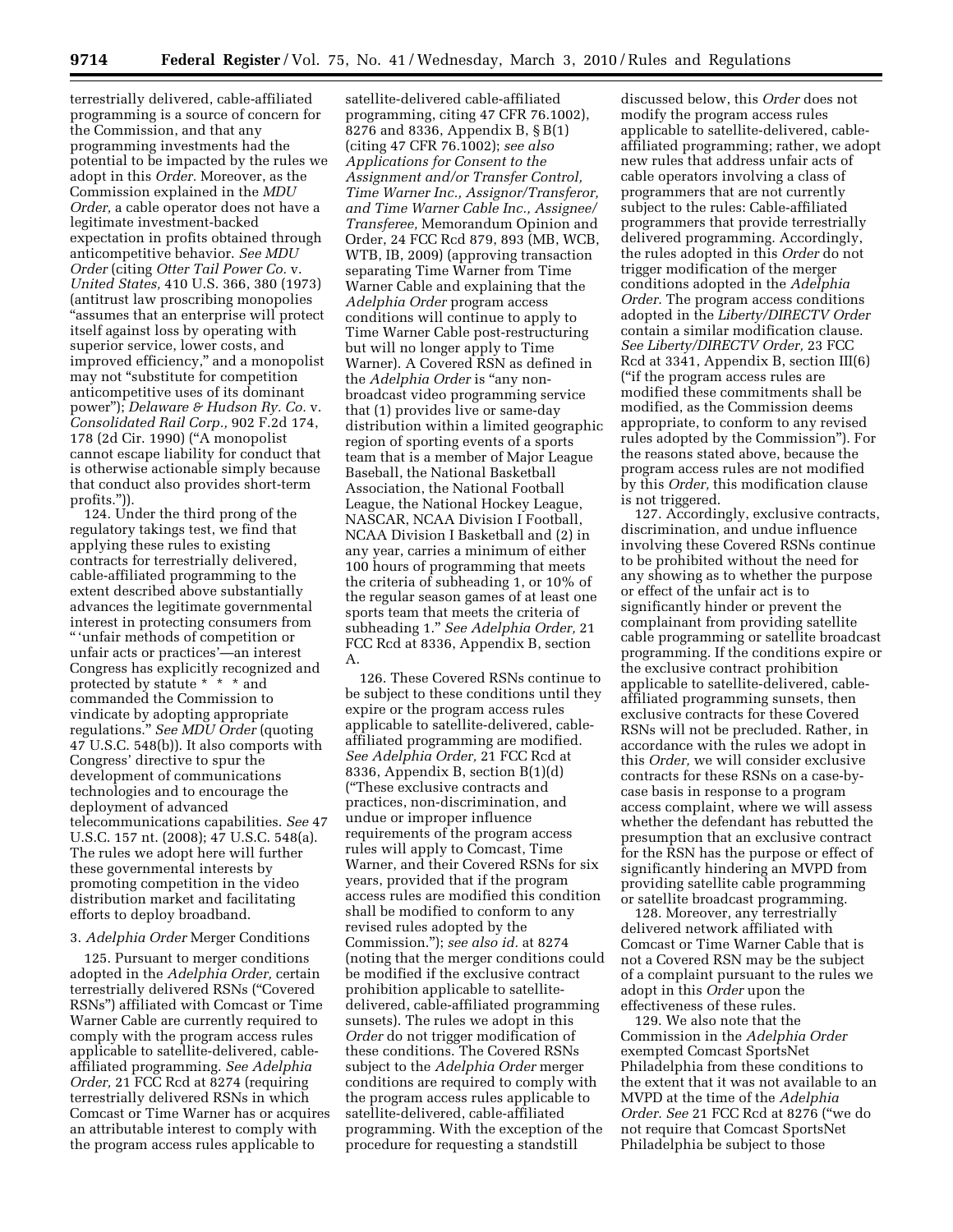conditions to the extent it is not currently available to MVPDs''). With regard to MVPDs that had contracts for Comcast SportsNet Philadelphia at the time of the *Adelphia Order,* the program access conditions adopted in the *Adelphia Order* apply. *See id.* Because Comcast SportsNet Philadelphia was delivered terrestrially before it was acquired by Comcast, the Commission found no anticompetitive "purpose" in Comcast's decision to deliver this network terrestrially. *See id.* Section 628(b), however, requires the Commission to prohibit unfair acts of cable operators that have the ''purpose or effect'' of significantly hindering an MVPD from providing satellite cable programming or satellite broadcast programming. 47 U.S.C. 548(b). Accordingly, although Comcast SportsNet Philadelphia was not available to certain MVPDs at the time of the *Adelphia Order* and the program access conditions adopted in the *Adelphia Order* accordingly do not apply to its dealings with those MVPDs, it may be the subject of a complaint pursuant to the rules we adopt in this *Order* upon the effectiveness of these rules. Thus, an MVPD that did not have access to Comcast SportsNet Philadelphia at time of the *Adelphia Order* may file a program access complaint alleging an unfair act in accordance with the rules adopted in this *Order.* As discussed above, the complainant would need to demonstrate that the defendant engaged in an unfair act after the effective date of the rules. Comcast argues that the doctrine of res judicata precludes DIRECTV and DISH Network from bringing program access complaints alleging an unfair act involving Comcast SportsNet Philadelphia under Section 628(b) because they have previously brought such claims and were denied. Comcast would have an opportunity to present such claim-specific arguments in the context of a specific complaint proceeding involving Comcast SportsNet Philadelphia, should such a complaint be filed.

# *F. Temporary Standstill of Existing Contract Pending Resolution of a Program Access Complaint*

130. We establish specific procedures for the Commission's consideration of requests for a temporary standstill of the price, terms, and other conditions of an existing programming contract by a program access complainant seeking renewal of such a contract. *See NPRM.*  The specific procedures adopted herein only apply to requests for a standstill involving program access complaints filed pursuant to Sections 76.1001 or

76.1003 of the Commission's rules. Thus, a complainant may use these procedures to seek a temporary standstill in program access complaint proceedings involving terrestrially, cable-affiliated delivered programming as well as satellite-delivered, cableaffiliated programming. We note that of particular concern would be a situation where a cable-affiliated network that is satellite-delivered, and therefore subject to the per se prohibitions in Section 76.1002, moves to terrestrial delivery and threatens to withhold the programming from an MVPD that formerly had access to the network. In such a case, absent a standstill, the MVPD's subscribers would be deprived of the programming unless and until the Commission resolves a program access complaint in favor of the MVPD and grants relief to the MVPD, including carriage of the network.

131. As competitive MVPDs note, such a process will have several benefits, such as minimizing the impact on subscribers who may otherwise lose valued programming pending resolution of a complaint; limiting the ability of vertically integrated programmers to use temporary foreclosure strategies (i.e., withholding programming to extract concessions from an MVPD during renewal negotiations); encouraging settlement; and increasing the usefulness of the program access complaint process. Regarding temporary foreclosure strategies, the Commission explained in the *Adelphia Order* that ''by temporarily foreclosing supply of the programming to an MVPD competitor or by threatening to engage in temporary foreclosure, the integrated firm may improve its bargaining position so as to be able to extract a higher price from the MVPD competitor than it could have negotiated if it were a non-integrated programming supplier. In order for a vertically integrated firm successfully to employ temporary foreclosure or the threat of temporary foreclosure as a strategy to increase its bargaining position, there must be a credible risk that subscribers would switch MVPDs to obtain the programming for a long enough period to make the strategy profitable.'' *See* 21 FCC Rcd at 8262.

132. The Commission has statutory authority to impose a temporary standstill of an existing contract in appropriate cases pending resolution of a program access complaint. The Commission is authorized to ''make such rules and regulations \* \* \* as may be necessary in the execution of its functions," and to "[m]ake such rules and regulations \* \* \* not inconsistent with law, as may be necessary to carry

out the provisions of this Act.'' 47 U.S.C. 154(i), 303(r). The Supreme Court has affirmed the Commission's authority to impose interim injunctive relief, in the form of a standstill order, pursuant to Section 4(i). *United States* v. *Southwestern Cable Co.,* 392 U.S. 157, 181 (1968); *see also AT&T Corp.* v. *Ameritech Corp.,* Memorandum Opinion and Order, 13 FCC Rcd 14508 (1998) (standstill order issued pursuant to 47 U.S.C. 154(i) temporarily preventing Ameritech from enrolling additional customers in, and marketing and promoting, a ''teaming'' arrangement with Qwest Corporation pending a decision concerning the lawfulness of the program); *Amendment of Rules Governing Procedures to be Followed When Formal Complaints Are Filed Against Common Carriers,* Report and Order, 12 FCC Rcd 22497, 22566 (1997) (stating that the Commission has authority under section 4(i) of the Act to award injunctive relief); *Time Warner Cable,* Order on Reconsideration, 21 FCC Rcd 9016 (MB, 2006) (standstill order issued pursuant to section 4(i) denying a stay and reconsideration of the Media Bureau's order requiring Time Warner temporarily to reinstate carriage of the NFL Network on systems that it recently acquired from Adelphia Communications and Comcast Corporation until the Commission could resolve on the merits the Emergency Petition for Declaratory Ruling filed by the NFL).

133. Pursuant to the rules we adopt herein, a complainant may submit along with its program access complaint a petition for a temporary standstill of its existing programming contract pending resolution of the complaint. We encourage complainants to file the petition and complaint sufficiently in advance of the expiration of the existing contract to provide the Commission with sufficient time to act prior to expiration. In its petition, the complainant must demonstrate how grant of the standstill will meet the following four criteria: (i) The complainant is likely to prevail on the merits of its complaint; (ii) the complainant will suffer irreparable harm absent a stay; (iii) grant of a stay will not substantially harm other interested parties; and (iv) the public interest favors grant of a stay. *See, e.g., Virginia Petroleum Jobbers Ass'n* v. *FPC,*  259 F.2d 921, 925 (D.C. Cir. 1958); *see also Washington Metropolitan Area Transit Comm'n* v. *Holiday Tours,* 559 F.2d 841 (D.C. Cir. 1977) (clarifying the standard set forth in *Virginia Petroleum Jobbers Ass'n* v. *FPC*); *Hispanic Information and Telecomm. Network,*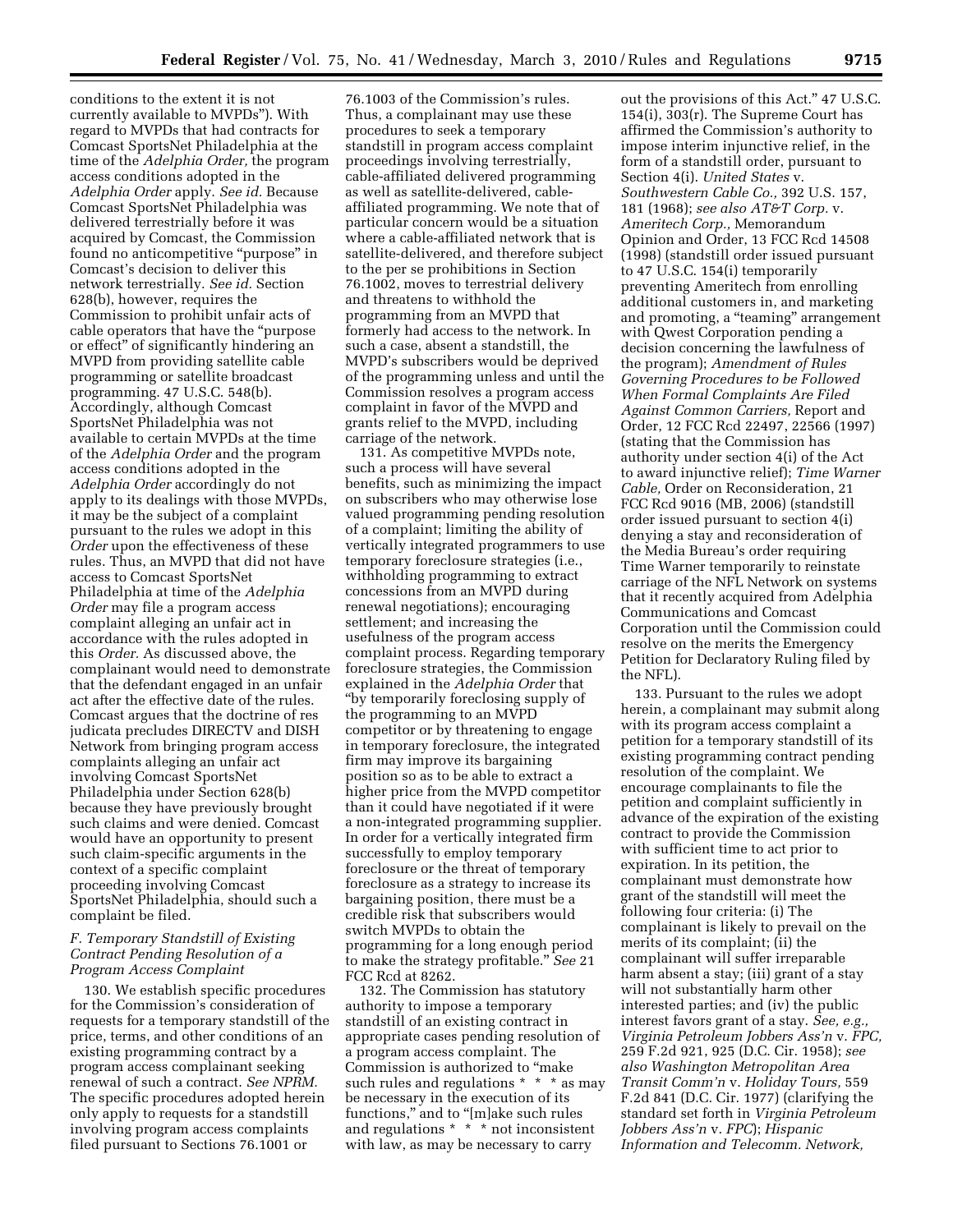*Inc.,* 20 FCC Rcd 5471, 5480 (2005) (affirming Bureau's denial of request for stay on grounds applicant failed to establish four criteria demonstrating stay is warranted). As part of a showing of irreparable harm, a complainant may discuss, among other things, the impact on subscribers and the likelihood that subscribers will switch MVPDs to obtain the programming in dispute. In order to ensure an expedited decision, the defendant will have ten days after service to file an answer to the petition for a standstill order. In acting on the petition, the Commission may limit the length of the standstill to a defined period or may specify that the standstill will continue until the Commission resolves the program access complaint. In any event, the Commission may lift the temporary standstill to the extent that it finds that the stay is having a negative effect on settlement negotiations or is otherwise no longer in the public interest.

134. If the Commission grants the temporary standstill, its decision acting on the complaint will make the terms of the new agreement between the parties, if any, retroactive to the expiration date of the previous agreement. *See Liberty/ DIRECTV Order,* 23 FCC Rcd at 3347– 48, Appendix B, section IV(B)(8); *Adelphia Order,* 21 FCC Rcd at 8338, Appendix B, section 3(h); *News/Hughes Order,* 19 FCC Rcd at 554. For example, if carriage of the programming has continued uninterrupted during resolution of the complaint, and if the Commission's decision requires a higher amount to be paid than was required under the terms of the expired contract, the MVPD will make an additional payment to the programmer in an amount representing the difference between the amount that is required to be paid pursuant to the decision and the amount actually paid under the terms of the expired contract during resolution of the complaint. *See Liberty/DIRECTV Order,* 23 FCC Rcd at 3347–48, Appendix B, § IV(B)(8); *Adelphia Order,*  21 FCC Rcd at 8338, Appendix B, section 3(h); *News/Hughes Order,* 19 FCC Rcd at 554. Conversely, if carriage of the programming has continued uninterrupted during resolution of the complaint, and if the Commission's decision requires a lesser amount to be paid than was required under the terms of the expired contract, the programmer will credit the MVPD with an amount representing the difference between the amount actually paid under the terms of the expired contract during resolution of the complaint and the amount that is required to be paid pursuant to the Commission's decision. *See Liberty/* 

*DIRECTV Order,* 23 FCC Rcd at 3347– 48, Appendix B, section IV(B)(8); *Adelphia Order,* 21 FCC Rcd at 8338, Appendix B, section 3(h).

135. Vertically integrated cable operators contend that the Commission should not adopt a temporary standstill process, claiming that such an option will tilt the balance of negotiating leverage in favor of MVPDs; encourage MVPDs to file program access complaints to guarantee continued access to programming; and impede parties from settling disputes by removing any incentive for the MVPD to negotiate. On balance, we conclude that the benefits of establishing a temporary stay process outweigh these purported harms. We expect parties to deal and negotiate with one another in good faith to come to settlement while the program access complaint is pending at the Commission. Moreover, there is no reason to assume that carriage negotiations and attempts at a settlement during a temporary stay will necessarily be protracted. In this regard, we note that in three previous merger orders, the Commission adopted a standstill requirement in connection with arbitration of program access disputes. *See Liberty/DIRECTV Order,*  23 FCC Rcd at 3346, Appendix B, § IV(A)(3); *Adelphia Order,* 21 FCC Rcd at 8337, Appendix B, § 2(c); *News/ Hughes Order,* 19 FCC Rcd at 554. Commenters, however, provide no evidence that any of the purported harms actually resulted from the standstill in those cases. Moreover, the standstill requirement imposed in connection with those merger conditions is automatic upon notice of the MVPD's intent to arbitrate (*see Liberty/DIRECTV Order,* 23 FCC Rcd at 3346, Appendix B, § IV(A)(3); *Adelphia Order,* 21 FCC Rcd at 8337, Appendix B, § 2(c); *News/Hughes Order,* 19 FCC Rcd at 554, whereas the process we adopt here requires a complainant to seek Commission approval based on the four-criteria test described above. Thus, the Commission will be able to take into account all relevant facts in each case. Moreover, because the new carriage terms will be applied retroactively to the expiration of the previous contract, we believe that complainants will not have an incentive to seek a temporary standstill solely to continue the status quo or to gain leverage.

136. Time Warner claims that, depending on the terms of the contract, it may be impractical to apply those terms beyond the expiration date of the contract. In addition, Time Warner notes unique concerns regarding a standstill imposed on a contract for a premium network. DISH Network states

that Time Warner has overstated the complexity of a standstill, because the existing contract terms—including rate, carriage terms, as well as marketing and promotion provisions—would apply during the pendency of the complaint proceeding. To the extent difficulties arise, we believe we will be able to resolve such issues on a case-by-case basis when acting on a petition for a standstill.

#### **IV. Procedural Matters**

#### *A. Final Paperwork Reduction Act Analysis*

137. This document adopts new or revised information collection requirements subject to the Paperwork Reduction Act of 1995 (PRA), Public Law 104–13 (44 U.S.C. 3501–3520). The requirements will be submitted to the Office of Management and Budget (OMB) for review under Section 3507 of the PRA. The Commission will publish a separate notice in the **Federal Register**  inviting comment on the new or revised information collection requirements adopted in this document. The requirements will not go into effect until OMB has approved it and the Commission has published a notice announcing the effective date of the information collection requirements. In addition, we note that pursuant to the Small Business Paperwork Relief Act of 2002, Public Law 107–198, see 44 U.S.C. 3506(c)(4), we previously sought specific comment on how the Commission might ''further reduce the information collection burden for small business concerns with fewer than 25 employees.'' In this present document, we have assessed the potential effects of the various policy changes with regard to information collection burdens on small business concerns, and find that these requirements will benefit many companies with fewer than 25 employees by promoting the fair and expeditious resolution of program access complaints. In addition, we have described impacts that might affect small businesses, which includes most businesses with fewer than 25 employees, in the FRFA below.

## *B. Congressional Review Act*

138. The Commission will send a copy of this *Order* in a report to be sent to Congress and the Government Accountability Office pursuant to the Congressional Review Act, see 5 U.S.C. 801(a)(1)(A).

#### *C. Final Regulatory Flexibility Analysis*

139. As required by the Regulatory Flexibility Act of 1980, as amended (''RFA''), 5 U.S.C. 604, the Commission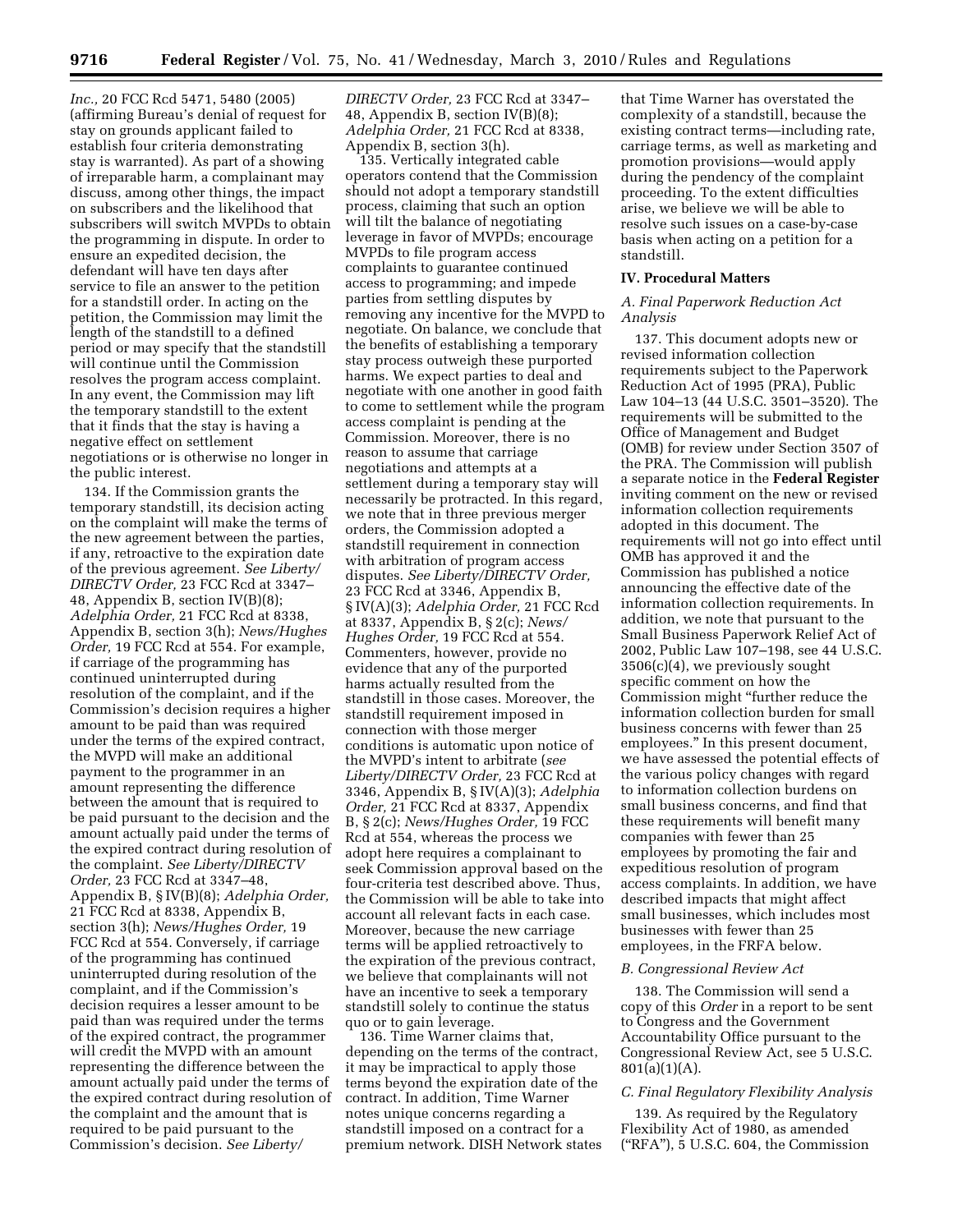has prepared the following FRFA relating to the *Order.* An Initial Regulatory Flexibility Analysis (''IRFA'') was incorporated in the *NPRM* in MB Docket No. 07–198 (72 FR 61590, October 31, 2007). The Commission sought written public comment on the proposals in the *NPRM,* including comment on the IRFA. The comments received are discussed below. This present Final Regulatory Flexibility Analysis (''FRFA'') conforms to the RFA. *See* 5 U.S.C. 604.

Need for, and Objectives of, the Rules Adopted

140. Section 628(a) of the Communications Act establishes that the goals of Section 628 are to increase competition and diversity in the video distribution market, to increase the availability of satellite cable programming and satellite broadcast programming to persons in rural and other areas not currently able to receive such programming, and to spur the development of communications technologies. 47 U.S.C. 548(a). Section 628(b) of the Act prohibits unfair acts and practices of cable operators that have the purpose or effect of hindering significantly any multichannel video programming distributor (''MVPD'') from providing satellite cable programming or satellite broadcast programming to consumers. 47 U.S.C. 548(b) (''it shall be unlawful for a cable operator \* \* \* to engage in unfair methods of competition or unfair or deceptive acts or practices, the purpose or effect of which is to hinder significantly or to prevent any multichannel video programming distributor from providing satellite cable programming or satellite broadcast programming to subscribers or consumers''). Section 628(c)(1) provides the Commission with authority to adopt rules to specify the conduct prohibited by Section 628(b). 47 U.S.C. 548(c)(1). As required by Section 628(c)(2) of the Act (47 U.S.C. 548(c)(2)), the Commission adopted rules in 1993 (the ''program access rules'') which specifically prohibit: (i) A cable operator from unduly or improperly influencing the decision of its affiliated satellite cable programming vendor to sell, or unduly or improperly influencing the vendor's prices, terms, and conditions for the sale of, satellite cable programming to any unaffiliated MVPD (the ''undue or improper influence'' rule) (*see* 47 CFR 76.1002(a)); (ii) a cableaffiliated satellite cable programming vendor from discriminating in the prices, terms, and conditions of sale or delivery of satellite cable programming among or between competing MVPDs (the ''non-discrimination'' rule) (*see* 47

CFR 76.1002(b)); and (iii) a cable operator from entering into an exclusive contract for satellite cable programming with a cable-affiliated satellite cable programming vendor, subject to certain exceptions (the "exclusive contract prohibition'') (*see* 47 CFR 76.1002(c)– (e)). The Commission has also adopted procedures for resolving complaints alleging a violation of these program access rules. *See* 47 CFR 76.1003.

141. Consistent with the text of Section 628(c)(2), the Commission's program access rules currently apply to ''satellite cable programming'' and ''satellite broadcast programming.'' 47 U.S.C. 548(c)(2). The Act and the Commission's rules define both terms to apply only to programming transmitted or retransmitted by satellite for reception by cable operators. The term ''satellite cable programming'' means ''video programming which is transmitted via satellite and which is primarily intended for direct receipt by cable operators for their retransmission to cable subscribers,'' except that such term does not include satellite broadcast programming. 47 U.S.C. 548(i)(1); 47 U.S.C. 605(d)(1); *see also* 47 CFR 76.1000(h). The term ''satellite broadcast programming'' means ''broadcast video programming when such programming is retransmitted by satellite and the entity retransmitting such programming is not the broadcaster or an entity performing such retransmission on behalf of and with the specific consent of the broadcaster.'' 47 U.S.C. 548(i)(3); *see also* 47 CFR 76.1000(f).

142. The Commission has previously concluded that terrestrially delivered, cable-affiliated programming (such as programming transmitted to cable operators by fiber) is outside of the direct coverage of Section 628(c)(2) and the Commission's program access rules under Section 628(c)(2). *See DIRECTV, Inc. and EchoStar Commc'ns Corp.* v. *Comcast Corp. et al.,* 15 FCC Rcd 22802, 22807 (2000), *aff'd sub nom. EchoStar Commc'ns Corp.* v. *FCC,* 292 F.3d 749 (D.C. Cir. 2002); *see also 2007 Program Access Order,* 72 FR 56645, October 4, 2007, *appeal pending sub nom. Cablevision Systems Corp. et al* v. *FCC,*  No. 07–1425 (D.C. Cir); *2002 Program Access Order,* 67 FR 49247, July 30, 2002. This is commonly referred to as the "terrestrial loophole," because it allows cable-affiliated programmers to transmit their programming to cable operators via terrestrial means and thereby avoid application of the program access rules. *See 2002 Program Access Order.* 

143. In the *Order* adopted herein, the Commission establishes rules for the consideration of complaints on a caseby-case basis alleging that a cable operator, a satellite cable programming vendor in which a cable operator has an attributable interest, or a satellite broadcast programming vendor, has engaged in unfair acts involving terrestrially delivered, cable-affiliated programming (which, as defined in this *Order,* includes exclusive contracts, discrimination, and undue or improper influence). The *Order* notes that there may be other acts or practices that are ''unfair'' under Section 628(b). The *Order,* however, pertains only to exclusive contracts, discrimination, and undue or improper influence involving programming that is both terrestrially delivered and, consistent with Section 628(c)(2), cable-affiliated. The *Order*  does not reach any conclusions regarding other acts that may be "unfair" under Section 628(b), nor does it foreclose potential complaints. The *Order* discusses the Commission's statutory authority for adopting rules to consider complaints alleging unfair acts involving terrestrially delivered, cableaffiliated programming. The Commission concludes that Section 628(b) grants the Commission authority to address unfair acts involving terrestrially delivered, cable-affiliated programming.

144. The *Order* next establishes the following reasons for Commission action to address unfair acts involving terrestrially delivered, cable-affiliated programming: (i) Cable operators continue to have an incentive and ability to engage in unfair acts involving their affiliated programming, regardless of whether this programming is satellitedelivered or terrestrially delivered; (ii) the Commission's judgment regarding this incentive and ability is supported by real-world evidence that cable operators have withheld certain terrestrially delivered, cable-affiliated programming from their MVPD competitors; and (iii) there is evidence that this withholding may significantly hinder MVPDs from providing video service in some cases. The *Order*  concludes that Commission action to address unfair acts involving terrestrially delivered, cable-affiliated programming will facilitate broadband deployment and promote the goals of Section 628 to increase competition and diversity in the video distribution market. The *Order* also concludes that addressing unfair acts involving terrestrially delivered, cable-affiliated programming on a case-by-case basis comports with the First Amendment.

145. The *Order* next explains that complainants may pursue similar claims involving terrestrially delivered, cableaffiliated programming that they may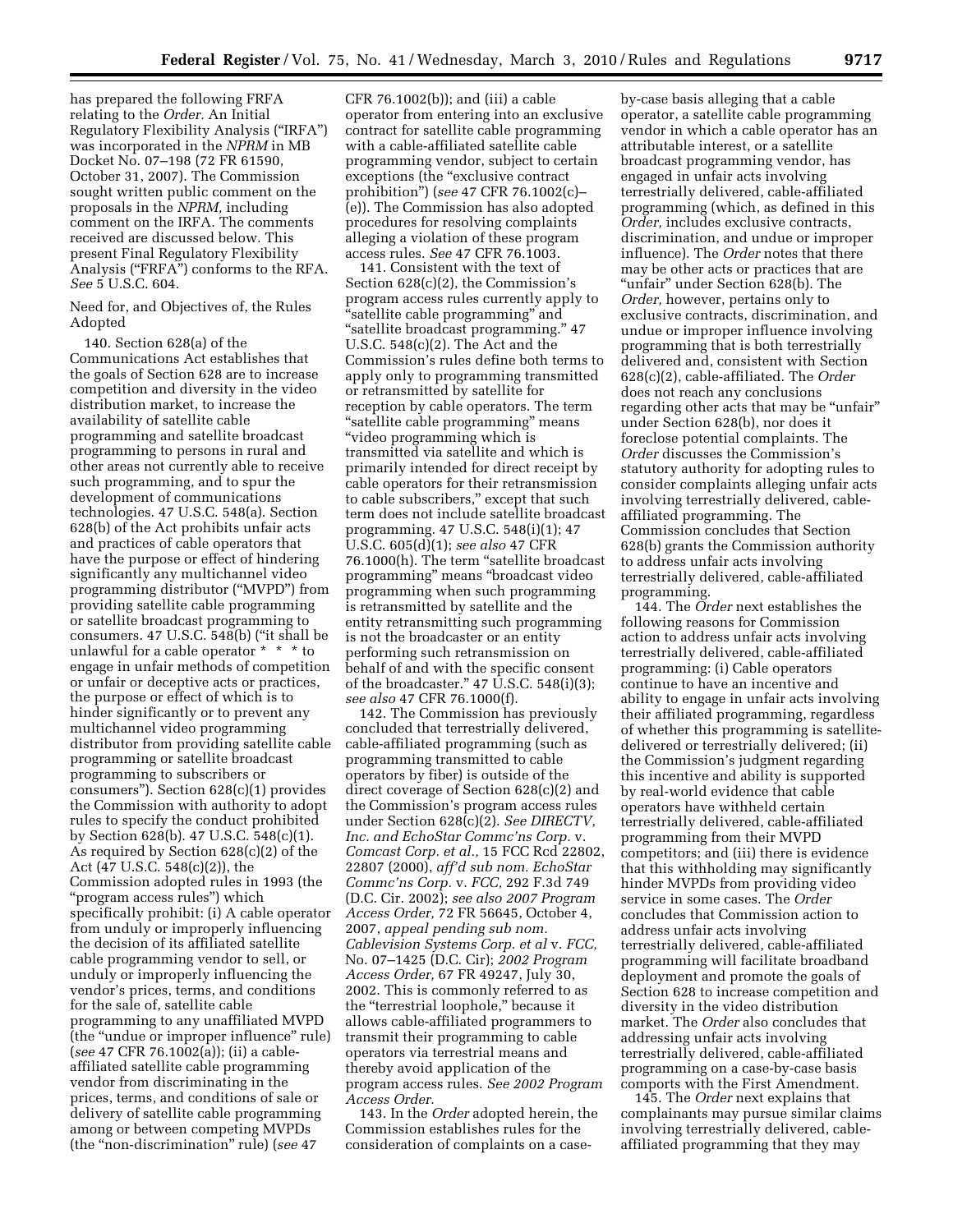pursue with respect to satellitedelivered, cable-affiliated programming under the program access rules: exclusive contracts, discrimination, and undue or improper influence. The *Order*  also describes four ways in which the rules adopted to address unfair acts involving terrestrially delivered, cableaffiliated programming differ from the program access rules applied to satellite-delivered, cable-affiliated programming: (i) A complainant alleging an unfair act involving terrestrially delivered, cable-affiliated programming will have the burden of proof (sometimes with the aid of a presumption when the unfair act involves a terrestrially delivered, cableaffiliated regional sports network) that the defendant's activities have the purpose or effect of hindering significantly or preventing the complainant from providing satellite cable programming or satellite broadcast programming to subscribers or consumers; (ii) in program access complaints alleging discrimination by a cable-affiliated programmer that provides only terrestrially delivered programming, the complainant shall have the additional burden of proof that the programmer that is alleged to have engaged in discrimination is wholly owned by, controlled by, or under common control with the defendant cable operator or cable operators, satellite cable programming vendor or vendors in which a cable operator has an attributable interest, or satellite broadcast programming vendor or vendors; (iii) there is no per se prohibition on exclusive contracts between a cable operator and a cableaffiliated programmer that provides terrestrially delivered programming; rather, the Commission will assess such contracts on a case-by-case basis in response to a program access complaint; and (iv)defendants will have 45 days rather than the usual 20 days—from the date of service of a program access complaint involving terrestrially delivered, cable-affiliated programming to file an Answer to the complaint. The *Order* then discusses how these rules will be applied to common carriers, existing contracts, and terrestrially delivered programming that is subject to the program access rules applicable to satellite-delivered programming as a result of merger conditions. Finally, the *Order* establishes procedures for the Commission's consideration of requests for a temporary standstill of the price, terms, and other conditions of an existing programming contract by a program access complainant seeking renewal of such a contract.

Summary of Significant Issues Raised by Public Comments in Response to the IRFA

146. In its Comments on the *NPRM,*  the National Telecommunications Cooperative Association (''NTCA'') stated that program access rules may have a significant economic impact on a substantial number of small entities, such as small rural MVPDs. NTCA stated further that its proposed amendments to the Commission's program access rules, which would include extending the program access rules to terrestrially delivered, cableaffiliated programming, would reduce the impact on small rural MVPDs. NTCA also stated that its proposed amendments will ''promote the public interest, convenience, and necessity by increasing competition and diversity in the multi-channel video programming market and spur development of new communications technologies.'' We conclude that allowing MVPDs to pursue program access claims involving terrestrially delivered, cable-affiliated programming will reduce the impact on small rural MVPDs by promoting competition and diversity in the MVPD market.

Description and Estimate of the Number of Small Entities to Which the Proposed Rules Will Apply

147. The RFA directs agencies to provide a description of, and where feasible, an estimate of the number of small entities that may be affected by the proposed rules, if adopted. The RFA generally defines the term ''small entity'' as having the same meaning as the terms "small business," "small organization," and ''small governmental jurisdiction.'' In addition, the term ''small business'' has the same meaning as the term "small business concern'' under the Small Business Act. A ''small business concern'' is one which: (1) Is independently owned and operated; (2) is not dominant in its field of operation; and (3) satisfies any additional criteria established by the Small Business Administration ("SBA").

148. *Wired Telecommunications Carriers.* The 2007 North American Industry Classification System (''NAICS'') defines ''Wired Telecommunications Carriers'' as follows: ''This industry comprises establishments primarily engaged in operating and/or providing access to transmission facilities and infrastructure that they own and/or lease for the transmission of voice, data, text, sound, and video using wired telecommunications networks. Transmission facilities may be based on

a single technology or a combination of technologies. Establishments in this industry use the wired telecommunications network facilities that they operate to provide a variety of services, such as wired telephony services, including VoIP services; wired (cable) audio and video programming distribution; and wired broadband Internet services. By exception, establishments providing satellite television distribution services using facilities and infrastructure that they operate are included in this industry.'' The SBA has developed a small business size standard for wireline firms within the broad economic census category, ''Wired Telecommunications Carriers.'' Under this category, the SBA deems a wireline business to be small if it has 1,500 or fewer employees. Census Bureau data for 2002 show that there were 2,432 firms in this category that operated for the entire year. Of this total, 2,395 firms had employment of 999 or fewer employees, and 37 firms had employment of 1,000 employees or more. Thus, under this category and associated small business size standard, the majority of firms can be considered small.

149. *Wired Telecommunications Carriers—Cable and Other Program Distribution.* This category includes, among others, cable operators, direct broadcast satellite (''DBS'') services, home satellite dish ("HSD") services, satellite master antenna television (''SMATV'') systems, and open video systems ("OVS"). The data we have available as a basis for estimating the number of such entities were gathered under a superseded SBA small business size standard formerly titled Cable and Other Program Distribution. The former Cable and Other Program Distribution category is now included in the category of Wired Telecommunications Carriers, the majority of which, as discussed above, can be considered small. Under the superseded SBA size standard, which had the same NAICS code, 517110, a small entity was defined as one with \$13.5 million or less in annual receipts. According to Census Bureau data for 2002, there were a total of 1,191 firms in this previous category that operated for the entire year. Of this total, 1,087 firms had annual receipts of under \$10 million, and 43 firms had receipts of \$10 million or more but less than \$25 million. Thus, we believe that a substantial number of entities included in the former Cable and Other Program Distribution category may have been categorized as small entities under the now superseded SBA small business size standard for Cable and Other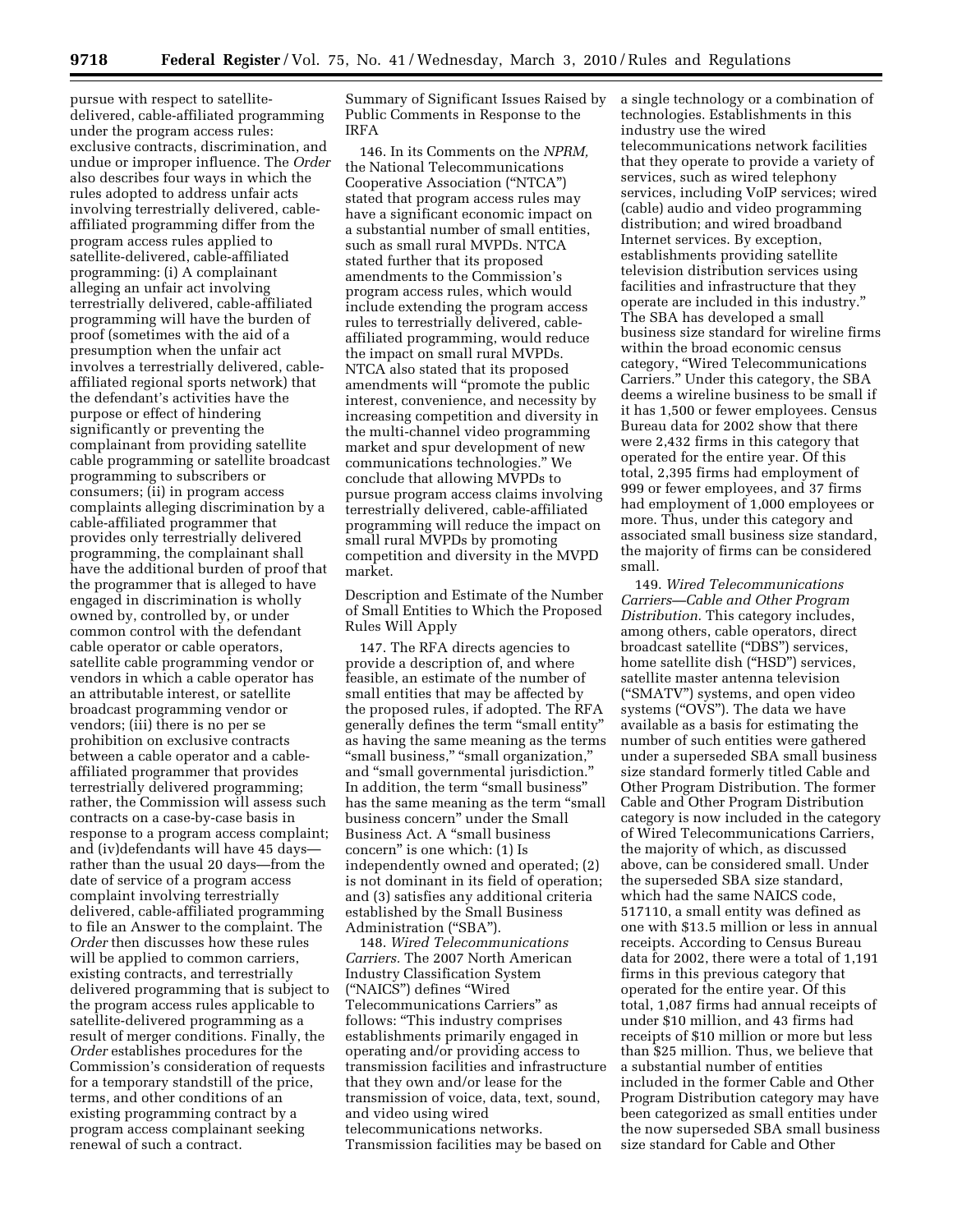Program Distribution. With respect to OVS, the Commission has approved approximately 120 OVS certifications with some OVS operators now providing service. Broadband service providers (BSPs) are currently the only significant holders of OVS certifications or local OVS franchises, even though OVS is one of four statutorilyrecognized options for local exchange carriers (LECs) to offer video programming services. As of June 2006, BSPs served approximately 1.4 million subscribers, representing 1.46 percent of all MVPD households. *See 13th Annual Report,* 24 FCC Rcd 542, 684, Table B– 1 (2009). Among BSPs, however, those operating under the OVS framework are in the minority. OPASTCO reports that fewer than 3 percent of its members provide service under OVS certification. *See id.* at 607. The Commission does not have financial information regarding the entities authorized to provide OVS, some of which may not yet be operational. We thus believe that at least some of the OVS operators may qualify as small entities.

150. *Cable System Operators (Rate Regulation Standard).* The Commission has also developed its own small business size standards for the purpose of cable rate regulation. Under the Commission's rules, a ''small cable company'' is one serving 400,000 or fewer subscribers nationwide. As of 2006, 7,916 cable operators qualify as small cable companies under this standard. In addition, under the Commission's rules, a "small system" is a cable system serving 15,000 or fewer subscribers. Industry data indicate that 6,139 systems have under 10,000 subscribers, and an additional 379 systems have 10,000–19,999 subscribers. Thus, under this standard, most cable systems are small.

151. *Cable System Operators (Telecom Act Standard).* The Communications Act of 1934, as amended, also contains a size standard for small cable system operators, which is ''a cable operator that, directly or through an affiliate, serves in the aggregate fewer than 1 percent of all subscribers in the United States and is not affiliated with any entity or entities whose gross annual revenues in the aggregate exceed \$250,000,000.'' There are approximately 65.3 million cable subscribers in the United States today. Accordingly, an operator serving fewer than 654,000 subscribers shall be deemed a small operator, if its annual revenues, when combined with the total annual revenues of all its affiliates, do not exceed \$250 million in the aggregate. Based on available data, we find that the number of cable operators

serving 654,000 subscribers or less totals approximately 7,916. We note that the Commission neither requests nor collects information on whether cable system operators are affiliated with entities whose gross annual revenues exceed \$250 million. Although it seems certain that some of these cable system operators are affiliated with entities whose gross annual revenues exceed \$250,000,000, we are unable at this time to estimate with greater precision the number of cable system operators that would qualify as small cable operators under the definition in the Communications Act.

152. *Wired Telecommunications Carriers—Direct Broadcast Satellite (*''*DBS*''*) Service.* DBS service is a nationally distributed subscription service that delivers video and audio programming via satellite to a small parabolic ''dish'' antenna at the subscriber's location. DBS is now included in the category of Wired Telecommunications Carriers. The size standard for that definition is 1,500 employees. The majority of services in this category can be considered small under both the current SBA size standard definition and the superseded size standard definition, i.e., Cable and Other Program Distribution. Under the superseded SBA size standard, which had the same NAICS code, 517110, a small entity was defined as one with \$13.5 million or less in annual receipts. Currently, three operators provide DBS service, which requires a great investment of capital for operation: DIRECTV, EchoStar (marketed as the DISH Network), and Dominion Video Satellite, Inc. (''Dominion'') (marketed as Sky Angel). *See 13th Annual Report,* 24 FCC Rcd at 580. All three currently offer subscription services. Two of these three DBS operators, DIRECTV and EchoStar Communications Corporation (''EchoStar''), report annual revenues that are in excess of the threshold for a small business. The third DBS operator, Dominion's Sky Angel service, serves fewer than 500,000 subscribers. *See id.*  at 581. Dominion does not report its annual revenues. The Commission does not know of any source which provides this information and, thus, we have no way of confirming whether Dominion qualifies as a small business. Because DBS service requires significant capital, we believe it is unlikely that a small entity as defined by the SBA would have the financial wherewithal to become a DBS licensee.

153. *Wired Telecommunications Carriers—Private Cable Operators (PCOs) also known as Satellite Master Antenna Television (SMATV) Systems.*  PCOs, also known as SMATV systems or private communication operators, are video distribution facilities that use closed transmission paths without using any public right-of-way. PCOs acquire video programming and distribute it via terrestrial wiring in urban and suburban multiple dwelling units such as apartments and condominiums, and commercial multiple tenant units such as hotels and office buildings. PCOs are now included in the category of Wired Telecommunications Carriers. The size standard for that definition is 1,500 employees. The majority of services in this category can be considered small under both the current SBA size standard definition and the superseded size standard definition, i.e., Cable and Other Program Distribution. Under the superseded SBA size standard, which had the same NAICS code, 517110, a small entity was defined as one with \$13.5 million or less in annual receipts. The Independent Multi-Family Communications Council (''IMCC''), the trade association that represents PCOs, indicates that PCOs serve about 1 to 2 percent of the MVPD marketplace. *See id.* at 609. Individual PCOs often serve approximately 3,000–4,000 subscribers, but the larger operations serve as many as 15,000–55,000 subscribers. In total, PCOs currently serve approximately 900,000 subscribers. *See id.* at 684. Because these operators are not rate regulated, they are not required to file financial data with the Commission. Furthermore, we are not aware of any privately published financial information regarding these operators. Based on the estimated number of operators and the estimated number of units served by the largest ten PCOs, we believe that a substantial number of PCOs may have been categorized as small entities under the now superseded SBA small business size standard for Cable and Other Program Distribution.

154. *Wired Telecommunications Carriers—Home Satellite Dish (*''*HSD*''*) Service.* HSD is now included in the category of Wired Telecommunications Carriers, the majority of which, as discussed above, can be considered small. The data we use herein to estimate the number of HSD services is based on a superseded SBA-recognized definition. Because HSD provides subscription services, HSD fell within the SBA-recognized definition of Cable and Other Program Distribution, which has been superseded by the category of Wired Telecommunications Carriers. The definition of Cable and Other Program Distribution provided that a small entity was one with \$13.5 million or less in annual receipts. HSD or the large dish segment of the satellite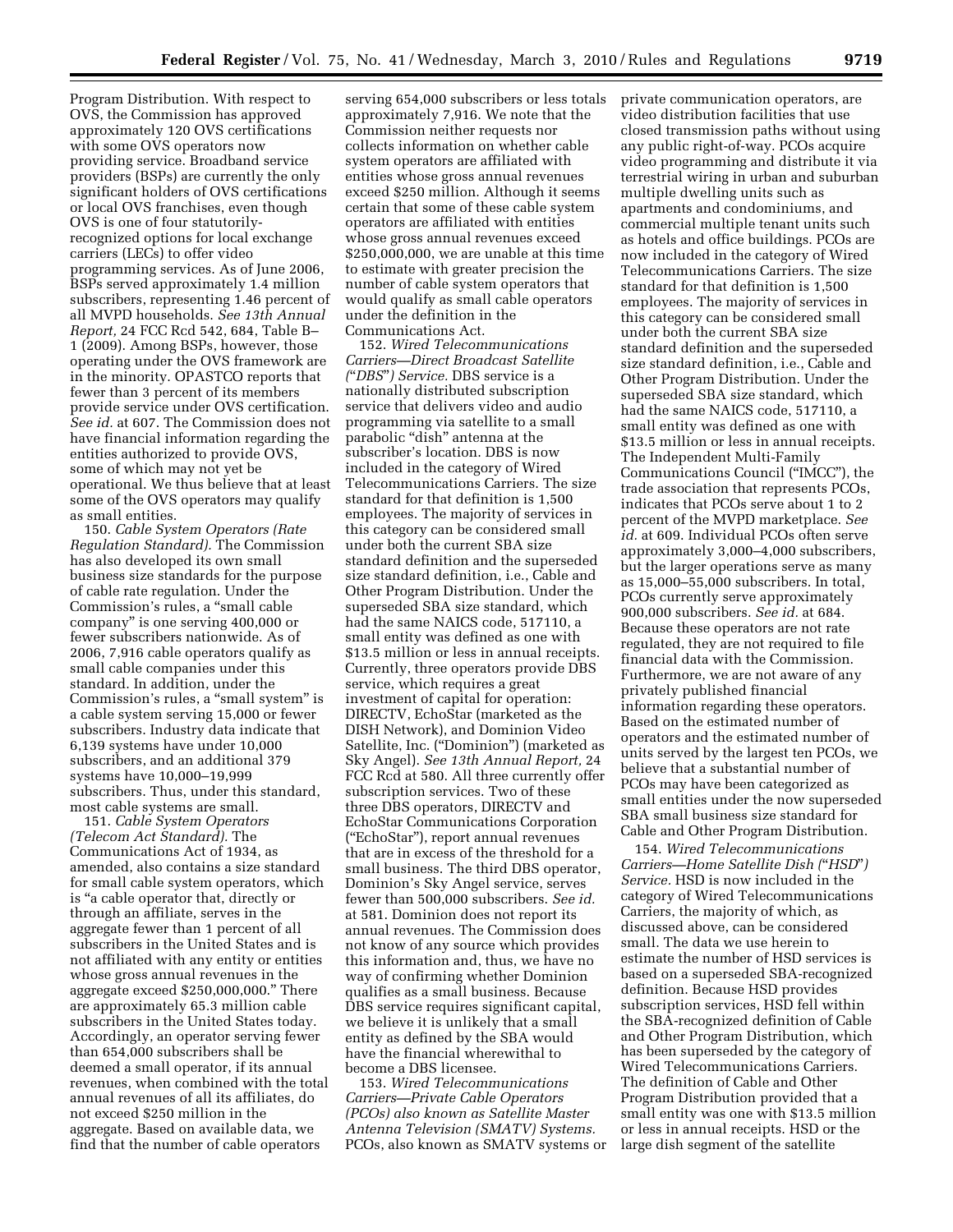industry is the original satellite-to-home service offered to consumers, and involves the home reception of signals transmitted by satellites operating generally in the C-band frequency. Unlike DBS, which uses small dishes, HSD antennas are between four and eight feet in diameter and can receive a wide range of unscrambled (free) programming and scrambled programming purchased from program packagers that are licensed to facilitate subscribers' receipt of video programming. There are approximately 30 satellites operating in the C-band, which carry over 500 channels of programming combined; approximately 350 channels are available free of charge and 150 are scrambled and require a subscription. HSD is difficult to quantify in terms of annual revenue. HSD owners have access to program channels placed on C-band satellites by programmers for receipt and distribution by MVPDs. Commission data shows that, between June 2005 and June 2006, HSD subscribership fell from 206,538 subscribers to 111,478 subscribers. *See id.* at 684, Table B–1. The Commission has no information regarding the annual revenue of the four C–Band distributors.

155. *Wireless Telecommunications Carriers (except Satellite)—Broadband Radio Service and Educational Broadband Service.* Since 2007, the Census Bureau has placed wireless firms, including those providing wireless video service, within the new category of Wireless Telecommunications Carriers (except Satellite). Under the present and prior categories, the SBA has deemed a wireless business to be small if it has 1,500 or fewer employees. The Broadband Radio Service (BRS) is composed of Multichannel Multipoint Distribution Service (MMDS) systems and Multipoint Distribution Service (MDS). MMDS systems, often referred to as ''wireless cable,'' transmit video programming to subscribers using the microwave frequencies of MDS and Educational Broadband Service (EBS) (formerly known as Instructional Television Fixed Service (ITFS)). We estimate that the number of wireless cable subscribers is approximately 100,000, as of March 2005. Previously, wireless cable fell within the SBArecognized definition of Cable and Other Program Distribution. The definition of Cable and Other Program Distribution provided that a small entity is one with \$13.5 million or less in annual receipts.

156. *Broadband Radio Service and Educational Broadband Service— Auction Data.* The Commission has also defined small MDS (now BRS) entities in the context of Commission license auctions. For purposes of the 1996 MDS auction, the Commission defined a small business as an entity that had annual average gross revenues of less than \$40 million in the previous three calendar years. This definition of a small entity in the context of MDS auctions has been approved by the SBA. In the MDS auction, 67 bidders won 493 licenses. Of the 67 auction winners, 61 claimed status as a small business. At this time, the Commission estimates that of the 61 small business MDS auction winners, 48 remain small business licensees. In addition to the 48 small businesses that hold BTA authorizations, there are approximately 392 incumbent MDS licensees that have gross revenues that are not more than \$40 million and are thus considered small entities. Hundreds of stations were licensed to incumbent MDS licensees prior to implementation of Section 309(j) of the Communications Act of 1934. 47 U.S.C. 309(j). For these pre-auction licenses, the applicable standard is SBA's small business size standards for ''other telecommunications'' (annual receipts of \$13.5 million or less).

157. *Broadband Radio Service and Educational Broadband Service— Licenses Not Received Via Auction.*  MDS (now BRS) licensees and wireless cable operators that did not receive their licenses as a result of the MDS auction fall within the new category of Wireless Telecommunications Carriers (except Satellite). Under the present and prior categories, the SBA has deemed a wireless business to be small if it has 1,500 or fewer employees. Previously, wireless cable fell within the SBArecognized definition of Cable and Other Program Distribution. The definition of Cable and Other Program Distribution provided that a small entity is one with \$13.5 million or less in annual receipts. Information available to us indicates that there are approximately 850 of these licensees and operators that do not generate revenue in excess of \$13.5 million annually. Therefore, we estimate that there are approximately 850 small entity MDS (or BRS) providers under the now superseded SBA small business size standard for Cable and Other Program Distribution.

158. *Educational Broadband Service.*  Educational institutions are included in the analysis above as small entities; however, the Commission has not created a specific small business size standard for ITFS (now EBS). We estimate that there are currently 2,032 ITFS (or EBS) licensees, and all but 100

of the licenses are held by educational institutions. Thus, we estimate that at least 1,932 ITFS licensees are small entities.

159. *Wireless Telecommunications Carriers (except Satellite)—Local Multipoint Distribution Service.* Local Multipoint Distribution Service (LMDS) is a fixed broadband point-to-multipoint microwave service that provides for two-way video telecommunications. Since 2007, the Census Bureau has placed wireless firms, including those providing wireless video service, within the new category of Wireless Telecommunications Carriers (except Satellite). Under the present and prior categories, the SBA has deemed a wireless business to be small if it has 1,500 or fewer employees. Previously, LMDS providing wireless cable fell within the SBA-recognized definition of Cable and Other Program Distribution. The definition of Cable and Other Program Distribution provided that a small entity is one with \$13.5 million or less in annual receipts.

160. *Wireless Telecommunications Carriers (except Satellite)—Local Multipoint Distribution Service (Auctions).* The Commission has also defined small LMDS entities in the context of Commission license auctions. In the 1998 and 1999 LMDS auctions, the Commission defined a small business as an entity that had annual average gross revenues of less than \$40 million in the previous three calendar years. Moreover, the Commission added an additional classification for a "very small business," which was defined as an entity that had annual average gross revenues of less than \$15 million in the previous three calendar years. These definitions of "small business" and "very small business'' in the context of the LMDS auctions have been approved by the SBA. In the first LMDS auction, 104 bidders won 864 licenses. Of the 104 auction winners, 93 claimed status as small or very small businesses. In the LMDS re-auction, 40 bidders won 161 licenses. Based on this information, we believe that the number of small LMDS licenses will include the 93 winning bidders in the first auction and the 40 winning bidders in the re-auction, for a total of 133 small entity LMDS providers as defined by the Commission's auction rules and the now superseded SBA small business size standard for Cable and Other Program Distribution.

161. *Cable and Other Subscription Programming.* The Census Bureau defines this category as follows: ''This industry comprises establishments primarily engaged in operating studios and facilities for the broadcasting of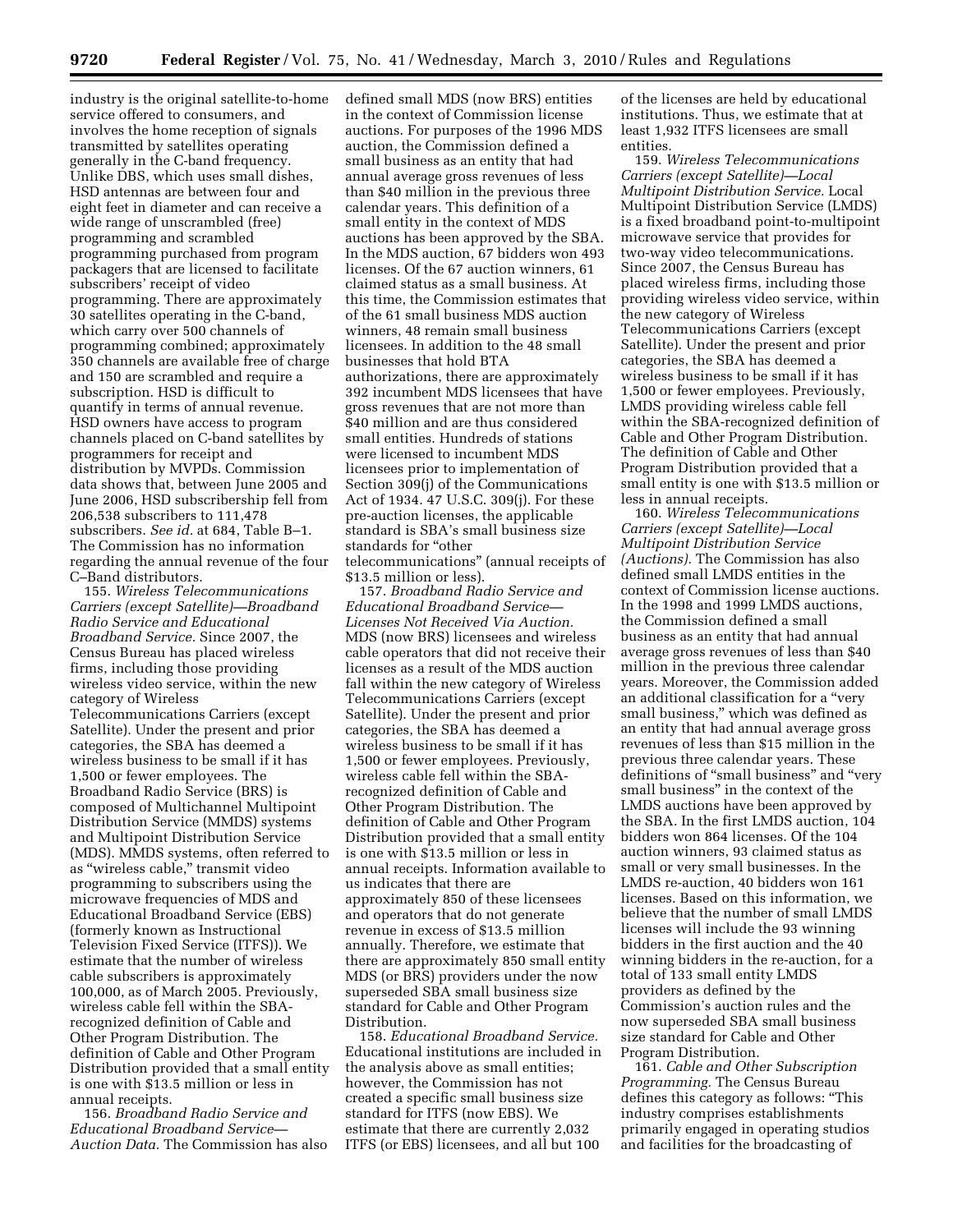programs on a subscription or fee basis. \* \* \* These establishments produce programming in their own facilities or acquire programming from external sources. The programming material is usually delivered to a third party, such as cable systems or direct-to-home satellite systems, for transmission to viewers.'' The SBA has developed a small business size standard for firms within this category, which is all firms with \$15 million or less in annual receipts. According to Census Bureau data for 2002, there were 270 firms in this category that operated for the entire year. Of this total, 217 firms had annual receipts of under \$10 million and 13 firms had annual receipts of \$10 million to \$24,999,999. Thus, under this category and associated small business size standard, the majority of firms can be considered small.

162. *Motion Picture and Video Production.* The Census Bureau defines this category as follows: ''This industry comprises establishments primarily engaged in producing, or producing and distributing motion pictures, videos, television programs, or television commercials.'' The SBA has developed a small business size standard for firms within this category, which is all firms with \$29.5 million or less in annual receipts. According to Census Bureau data for 2002, there were 7,772 firms in this category that operated for the entire year. Of this total, 7,685 firms had annual receipts of under \$24,999,999 and 45 firms had annual receipts of between \$25,000,000 and \$49,999,999. Thus, under this category and associated small business size standard, the majority of firms can be considered small. Each of these NAICS categories is very broad and includes firms that may be engaged in various industries, including cable programming. Specific figures are not available regarding how many of these firms exclusively produce and/or distribute programming for cable television or how many are independently owned and operated.

163. *Motion Picture and Video Distribution.* The Census Bureau defines this category as follows: ''This industry comprises establishments primarily engaged in acquiring distribution rights and distributing film and video productions to motion picture theaters, television networks and stations, and exhibitors.'' The SBA has developed a small business size standard for firms within this category, which is all firms with \$29.5 million or less in annual receipts. According to Census Bureau data for 2002, there were 377 firms in this category that operated for the entire year. Of this total, 365 firms had annual receipts of under \$24,999,999 and 7

firms had annual receipts of between \$25,000,000 and \$49,999,999. Thus, under this category and associated small business size standard, the majority of firms can be considered small. Each of these NAICS categories is very broad and includes firms that may be engaged in various industries, including cable programming. Specific figures are not available regarding how many of these firms exclusively produce and/or distribute programming for cable television or how many are independently owned and operated.

164. *Small Incumbent Local Exchange Carriers.* We have included small incumbent local exchange carriers in this present RFA analysis. A "small business'' under the RFA is one that, inter alia, meets the pertinent small business size standard (e.g., a telephone communications business having 1,500 or fewer employees), and ''is not dominant in its field of operation.'' The SBA's Office of Advocacy contends that, for RFA purposes, small incumbent local exchange carriers are not dominant in their field of operation because any such dominance is not "national" in scope. We have therefore included small incumbent local exchange carriers in this RFA, although we emphasize that this RFA action has no effect on Commission analyses and determinations in other, non-RFA contexts.

165. *Incumbent Local Exchange Carriers (*''*LECs*''*).* Neither the Commission nor the SBA has developed a small business size standard specifically for incumbent local exchange services. The appropriate size standard under SBA rules is for the category Wired Telecommunications Carriers. Under that size standard, such a business is small if it has 1,500 or fewer employees. According to Commission data, 1,307 carriers have reported that they are engaged in the provision of incumbent local exchange services. Of these 1,307 carriers, an estimated 1,019 have 1,500 or fewer employees and 288 have more than 1,500 employees. Consequently, the Commission estimates that most providers of incumbent local exchange service are small businesses.

166. *Competitive Local Exchange Carriers, Competitive Access Providers (CAPs),* ''*Shared-Tenant Service Providers,*'' *and* ''*Other Local Service Providers.*'' Neither the Commission nor the SBA has developed a small business size standard specifically for these service providers. The appropriate size standard under SBA rules is for the category Wired Telecommunications Carriers. Under that size standard, such a business is small if it has 1,500 or

fewer employees. According to Commission data, 859 carriers have reported that they are engaged in the provision of either competitive access provider services or competitive local exchange carrier services. Of these 859 carriers, an estimated 741 have 1,500 or fewer employees and 118 have more than 1,500 employees. In addition, 16 carriers have reported that they are ''Shared-Tenant Service Providers,'' and all 16 are estimated to have 1,500 or fewer employees. In addition, 44 carriers have reported that they are ''Other Local Service Providers.'' Of the 44, an estimated 43 have 1,500 or fewer employees and one has more than 1,500 employees. Consequently, the Commission estimates that most providers of competitive local exchange service, competitive access providers, ''Shared-Tenant Service Providers,'' and ''Other Local Service Providers'' are small entities.

167. *Electric Power Generation, Transmission and Distribution.* The Census Bureau defines this category as follows: ''This industry group comprises establishments primarily engaged in generating, transmitting, and/or distributing electric power. Establishments in this industry group may perform one or more of the following activities: (1) Operate generation facilities that produce electric energy; (2) operate transmission systems that convey the electricity from the generation facility to the distribution system; and (3) operate distribution systems that convey electric power received from the generation facility or the transmission system to the final consumer." The SBA has developed a small business size standard for firms in this category: ''A firm is small if, including its affiliates, it is primarily engaged in the generation, transmission, and/or distribution of electric energy for sale and its total electric output for the preceding fiscal year did not exceed 4 million megawatt hours.'' According to Census Bureau data for 2002, there were 1,644 firms in this category that operated for the entire year. Census data do not track electric output and we have not determined how many of these firms fit the SBA size standard for small, with no more than 4 million megawatt hours of electric output. Consequently, we estimate that 1,644 or fewer firms may be considered small under the SBA small business size standard.

Description of Reporting, Recordkeeping and Other Compliance Requirements

168. The rules adopted in the *Order*  will impose additional reporting, recordkeeping, and compliance requirements on MVPDs, cable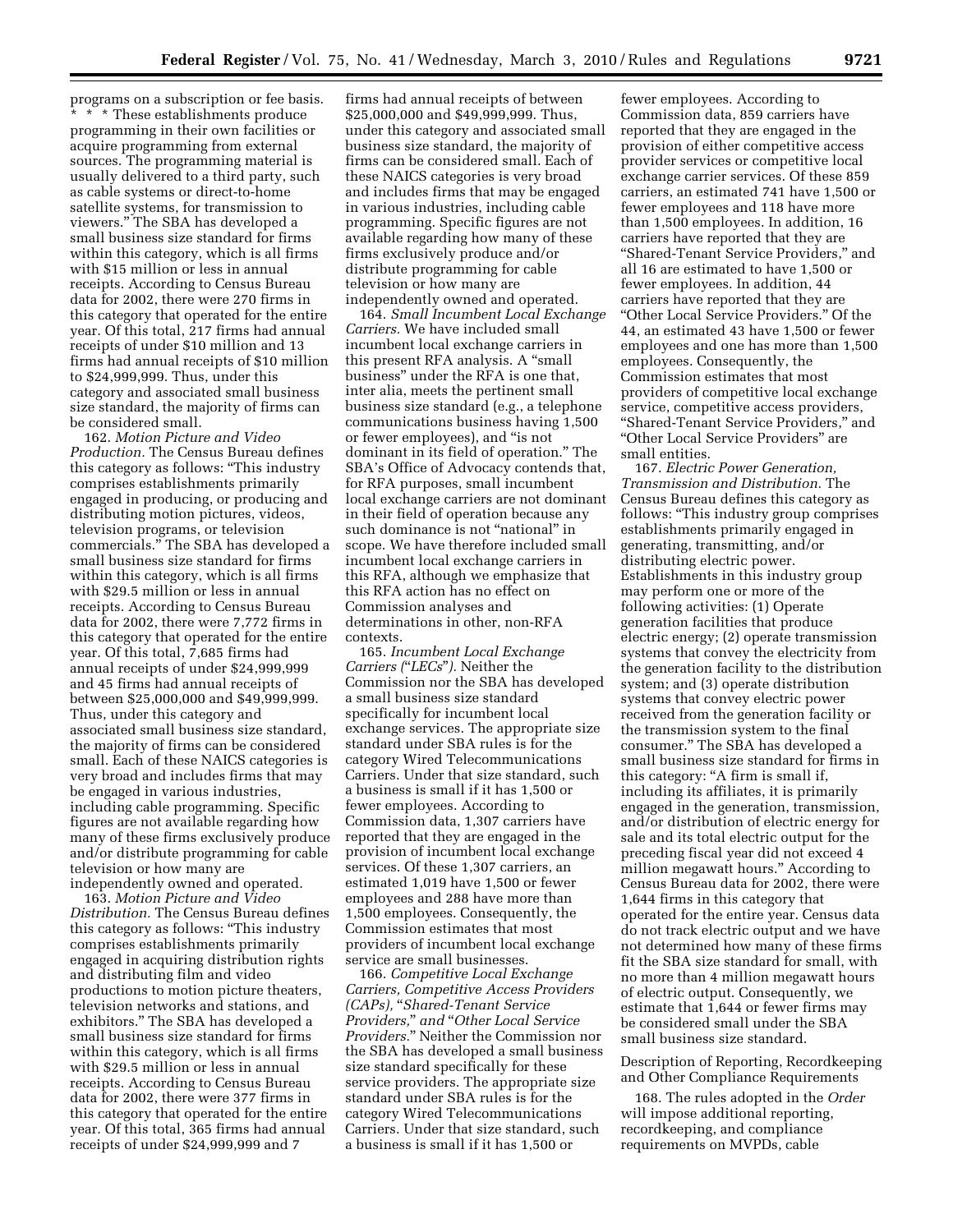operators, satellite cable programming vendors in which a cable operator has an attributable interest, and satellite broadcast programming vendors. The *Order* allows MVPDs to file complaints with the Commission alleging that a cable operator, a satellite cable programming vendor in which a cable operator has an attributable interest, or a satellite broadcast programming vendor, has engaged in an unfair act involving terrestrially delivered, cableaffiliated programming (which, as defined in this *Order,* includes exclusive contracts, discrimination, and undue or improper influence). The complaint proceeding will be subject to the same procedures set forth in Sections 76.7 and 76.1003 of the Commission's rules that apply to program access complaints involving satellite-delivered, cable-affiliated programming (*see* 47 CFR 76.7, 76.1003), except that (i) a complainant alleging an unfair act involving terrestrially delivered, cable-affiliated programming will have the burden of proof (sometimes with the aid of a presumption when the unfair act involves a terrestrially delivered, cableaffiliated regional sports network) that the defendant's activities have the purpose or effect of hindering significantly or preventing the complainant from providing satellite cable programming or satellite broadcast programming to subscribers or consumers; (ii) in program access complaints alleging discrimination by a cable-affiliated programmer that provides only terrestrially delivered programming, the complainant shall have the additional burden of proof that the programmer that is alleged to have engaged in discrimination is wholly owned by, controlled by, or under common control with the defendant cable operator or cable operators, satellite cable programming vendor or vendors in which a cable operator has an attributable interest, or satellite broadcast programming vendor or vendors; and (iii) defendants will have 45 days—rather than the usual 20 days—from the date of service of a program access complaint involving terrestrially delivered, cable-affiliated programming to file an Answer to the complaint. In addition, these rules provide for pre-filing notices, discovery, remedies, potential defenses, and the required contents of and deadlines for filing the complaint, answer, and reply. *See* 47 CFR 76.7, 76.1003. The *Order*  also establishes procedures for the Commission's consideration of requests for a temporary standstill of the price, terms, and other conditions of an

existing programming contract by a program access complainant seeking renewal of such a contract.

Steps Taken To Minimize Significant Impact on Small Entities and Significant Alternatives Considered

169. The RFA requires an agency to describe any significant alternatives that it has considered in proposing regulatory approaches, which may include the following four alternatives (among others): (1) The establishment of differing compliance or reporting requirements or timetables that take into account the resources available to small entities; (2) the clarification, consolidation, or simplification of compliance or reporting requirements under the rule for small entities; (3) the use of performance, rather than design, standards; and (4) an exemption from coverage of the rule, or any part thereof, for small entities. The *NPRM* invited comment on issues that had the potential to have significant economic impact on some small entities.

170. As discussed above, the decision to establish rules to address unfair acts involving terrestrially delivered, cableaffiliated programming on a case-bycase basis, and to establish procedures for the Commission's consideration of requests for a temporary standstill, will facilitate competition in the video distribution market and promote broadband deployment. The decision therefore confers benefits upon various MVPDs, including those that are smaller entities. Thus, the decision benefits smaller entities as well as larger entities. In general, because the decision confers these benefits on smaller entities, a discussion of alternatives to the adopted rules is of secondary importance. We note that in the *Order,* the Commission found a lack of record evidence to reach a general conclusion that unfair acts involving this programming will significantly hinder an MVPD from providing video services in every case. A case-by-case approach is less burdensome than declining to consider complaints alleging that a cable operator has engaged in unfair acts involving terrestrially delivered, cable-affiliated programming, because small MVPDs would lack relief in such situations. Moreover, while the *Order* provides illustrative examples of evidence a complainant may provide, such as a regression analysis or market survey, it also recognizes that not all potential complainants will have the resources to provide this type of evidence. In addition, a case-by-case approach is consistent with the First Amendment.

#### Report to Congress

171. The Commission will send a copy of the *First Report and Order* in MB Docket No. 07–198, including this FRFA, in a report to be sent to Congress and the Government Accountability Office pursuant to the Congressional Review Act. In addition, the Commission will send a copy of the *First Report and Order* in MB Docket No. 07–198, including this FRFA, to the Chief Counsel for Advocacy of the SBA. A copy of the *First Report and Order* in MB Docket No. 07–198 and FRFA (or summaries thereof) will also be published in the **Federal Register.** 

#### **V. Ordering Clauses**

172. *It is ordered* that, pursuant to the authority found in Sections 4(i), 303(r), and 628 of the Communications Act of 1934, as amended, 47 U.S.C. 154(i), 303(r), and 548, this *First Report and Order Is Adopted.* 

173. *It is ordered* that, pursuant to the authority found in Sections 4(i), 303(r), and 628 of the Communications Act of 1934, as amended, 47 U.S.C. 154(i), 303(r), and 548, the Commission's rules *Are Hereby Amended* as set forth in the Rules Changes below.

174. *It is ordered* that the rules adopted herein are effective April 2, 2010, except for Sections 76.1001(b)(2), 76.1003(c)(3), and 76.1003(l) which contain new or modified information collection requirements that require approval by the Office of Management and Budget (''OMB'') under the Paperwork Reduction Act (PRA) and will become effective after the Commission publishes a notice in the **Federal Register** announcing such approval and the relevant effective date.

175. *It is further ordered* that the Commission's Consumer and Governmental Affairs Bureau, Reference Information Center, shall send a copy of this *First Report and Order* in MB Docket No. 07–198, including the Final Regulatory Flexibility Analysis, to the Chief Counsel for Advocacy of the Small Business Administration.

176. *It is further ordered* that the Commission shall send a copy of this *First Report and Order* in MB Docket No. 07–198 in a report to be sent to Congress and the Government Accountability Office pursuant to the Congressional Review Act, see 5 U.S.C.  $801(a)(1)(A)$ .

#### **List of Subjects in 47 CFR Part 76**

Administrative practice and procedure, Cable television, Equal employment opportunity, Political candidates, and Reporting and recordkeeping requirements.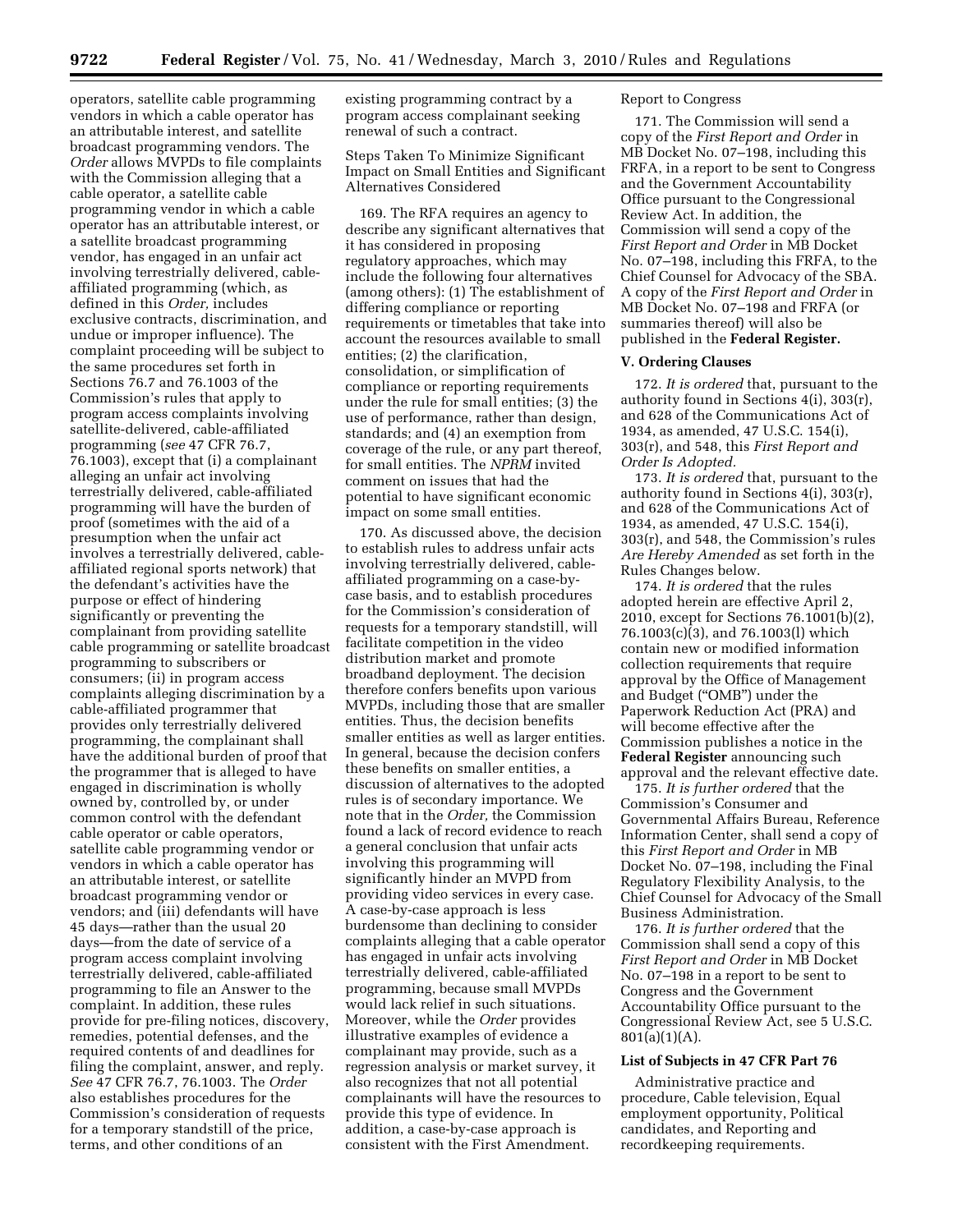Federal Communications Commission.

**Marlene H. Dortch,** 

*Secretary.* 

#### **Rule Changes**

■ For the reasons stated in the preamble, the Federal Communications Commission amends 47 CFR part 76 as follows:

# **PART 76—MULTICHANNEL VIDEO AND CABLE TELEVISION SERVICE**

■ 1. The authority citation for part 76 continues to read as follows:

**Authority:** 47 U.S.C. 151, 152, 153, 154, 301, 302, 302a, 303, 303a, 307, 308, 309, 312, 315, 317, 325, 339, 340, 341, 503, 521, 522, 531, 532, 534, 535, 536, 537, 543, 544, 544a, 545, 548, 549, 552, 554, 556, 558, 560, 561, 571, 572, 573.

■ 2. Section 76.1000 is amended by revising the first sentence of paragraph (b), (c)(1), the first sentence of paragraph (j), and adding paragraphs (l) and (m) to read as follows:

# **§ 76.1000 Definitions.**

\* \* \* \* \* (b) *Cognizable interests.* In applying the provisions of this subpart, ownership and other interests in cable operators, satellite cable programming vendors, satellite broadcast programming vendors, or terrestrial cable programming vendors will be attributed to their holders and may subject the interest holders to the rules of this subpart. \* \* \*

- $\star$   $\star$ 
	- $(c) * * * *$

(1) Agrees to be financially liable for any fees due pursuant to a satellite cable programming, satellite broadcast programming, or terrestrial cable programming contract which it signs as a contracting party as a representative of its members or whose members, as contracting parties, agree to joint and several liability; and

\* \* \* \* \*

(j) *Similarly situated.* The term "similarly situated" means, for the purposes of evaluating alternative programming contracts offered by a defendant programming vendor or by a terrestrial cable programming vendor alleged to have engaged in conduct described in  $\S 76.1001(b)(1)(ii)$ , that an alternative multichannel video programming distributor has been identified by the defendant as being more properly compared to the complainant in order to determine whether a violation of § 76.1001(a) or § 76.1002(b) has occurred. \* \* \*

\* \* \* \* \*

(l) *Terrestrial cable programming.* The term ''terrestrial cable programming'' means video programming which is transmitted terrestrially or by any means other than satellite and which is primarily intended for direct receipt by cable operators for their retransmission to cable subscribers, except that such term does not include satellite broadcast programming or satellite cable programming.

(m) *Terrestrial cable programming vendor.* The term ''terrestrial cable programming vendor'' means a person engaged in the production, creation, or wholesale distribution for sale of terrestrial cable programming, but does not include a satellite broadcast programming vendor or a satellite cable programming vendor.

■ 3. Section 76.1001 is revised to read as follows:

#### **§ 76.1001 Unfair practices generally.**

(a) *Unfair practices generally.* No cable operator, satellite cable programming vendor in which a cable operator has an attributable interest, or satellite broadcast programming vendor shall engage in unfair methods of competition or unfair or deceptive acts or practices, the purpose or effect of which is to hinder significantly or prevent any multichannel video programming distributor from providing satellite cable programming or satellite broadcast programming to subscribers or consumers.

(b) *Unfair practices involving terrestrial cable programming and terrestrial cable programming vendors.*  (1) The phrase ''unfair methods of competition or unfair or deceptive acts or practices'' as used in paragraph (a) of this section includes, but is not limited to, the following:

(i) Any effort or action by a cable operator that has an attributable interest in a terrestrial cable programming vendor to unduly or improperly influence the decision of such vendor to sell, or unduly or improperly influence such vendor's prices, terms, and conditions for the sale of, terrestrial cable programming to any unaffiliated multichannel video programming distributor.

(ii) Discrimination in the prices, terms, or conditions of sale or delivery of terrestrial cable programming among or between competing cable systems, competing cable operators, or any competing multichannel video programming distributors, or their agents or buying groups, by a terrestrial cable programming vendor that is wholly owned by, controlled by, or under common control with a cable operator or cable operators, satellite

cable programming vendor or vendors in which a cable operator has an attributable interest, or satellite broadcast programming vendor or vendors; except that the phrase does not include the practices set forth in § 76.1002(b)(1) through (3). The cable operator or cable operators, satellite cable programming vendor or vendors in which a cable operator has an attributable interest, or satellite broadcast programming vendor or vendors that wholly own or control, or are under common control with, such terrestrial cable programming vendor shall be deemed responsible for such discrimination and any complaint based on such discrimination shall be filed against such cable operator, satellite cable programming vendor, or satellite broadcast programming vendor.

(iii) Exclusive contracts, or any practice, activity, or arrangement tantamount to an exclusive contract, for terrestrial cable programming between a cable operator and a terrestrial cable programming vendor in which a cable operator has an attributable interest.

(2) Any multichannel video programming distributor aggrieved by conduct described in paragraph (b)(1) of this section that it believes constitutes a violation of paragraph (a) of this section may commence an adjudicatory proceeding at the Commission to obtain enforcement of the rules through the filing of a complaint. The complaint shall be filed and responded to in accordance with the procedures specified in § 76.7, as modified by § 76.1003, with the following additions or changes:

(i) The defendant shall answer the complaint within forty-five (45) days of service of the complaint, unless otherwise directed by the Commission.

(ii) The complainant shall have the burden of proof that the defendant's alleged conduct described in paragraph (b)(1) of this section has the purpose or effect of hindering significantly or preventing the complainant from providing satellite cable programming or satellite broadcast programming to subscribers or consumers. An answer to such a complaint shall set forth the defendant's reasons to support a finding that the complainant has not carried this burden.

(iii) A complainant alleging that a terrestrial cable programming vendor has engaged in conduct described in paragraph (b)(1)(ii) of this section shall have the burden of proof that the terrestrial cable programming vendor is wholly owned by, controlled by, or under common control with a cable operator or cable operators, satellite cable programming vendor or vendors